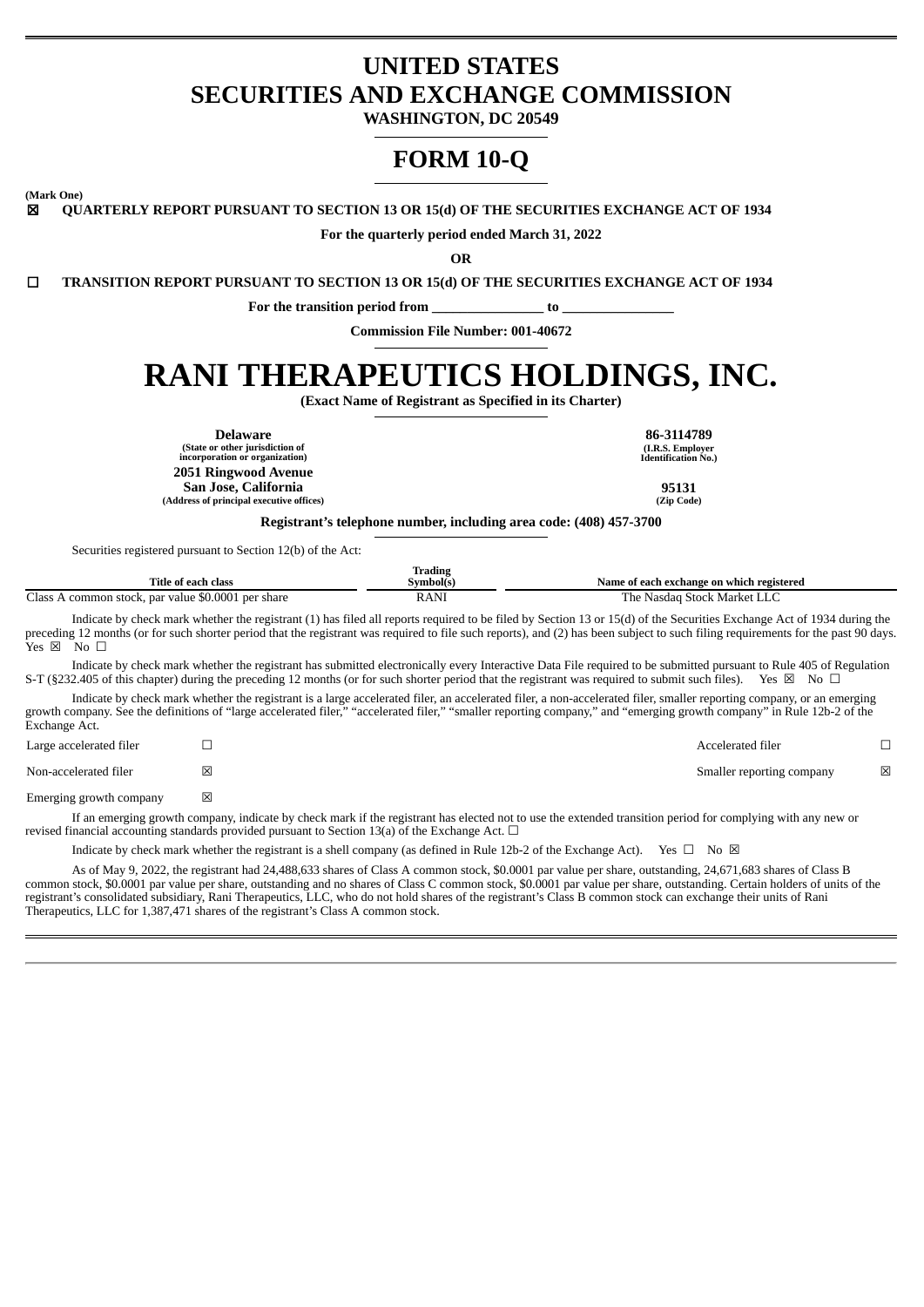| PART I.           | <b>FINANCIAL INFORMATION</b>                                                                                          |    |
|-------------------|-----------------------------------------------------------------------------------------------------------------------|----|
|                   | <b>RANI THERAPEUTICS HOLDINGS, INC.</b>                                                                               |    |
| Item 1.           | <b>Financial Statements (Unaudited)</b>                                                                               |    |
|                   | <b>Condensed Consolidated Balance Sheets</b>                                                                          |    |
|                   | <b>Condensed Consolidated Statements of Operations and Comprehensive Loss</b>                                         | 6  |
|                   | Condensed Consolidated Statements of Changes in Stockholders' Equity/Convertible Preferred Units and Members' Deficit |    |
|                   | <b>Condensed Consolidated Statements of Cash Flows</b>                                                                | 8  |
|                   | <b>Notes to Unaudited Condensed Consolidated Financial Statements</b>                                                 | 9  |
| Item 2.           | <b>Management's Discussion and Analysis of Financial Condition and Results of Operations</b>                          | 23 |
| Item 3.           | Quantitative and Qualitative Disclosures About Market Risk                                                            | 33 |
| Item 4.           | <b>Controls and Procedures</b>                                                                                        | 33 |
| PART II.          | <b>OTHER INFORMATION</b>                                                                                              | 35 |
| Item 1.           | <b>Legal Proceedings</b>                                                                                              | 35 |
| Item 1A.          | <b>Risk Factors</b>                                                                                                   | 35 |
| Item 2.           | Unregistered Sales of Equity Securities and Use of Proceeds                                                           | 35 |
| Item 3.           | <b>Defaults Upon Senior Securities</b>                                                                                | 35 |
| Item 4.           | <b>Mine Safety Disclosures</b>                                                                                        | 35 |
| Item 5.           | <b>Other Information</b>                                                                                              | 35 |
| Item 6.           | <b>Exhibits</b>                                                                                                       | 36 |
| <b>Signatures</b> |                                                                                                                       | 37 |
|                   |                                                                                                                       |    |

2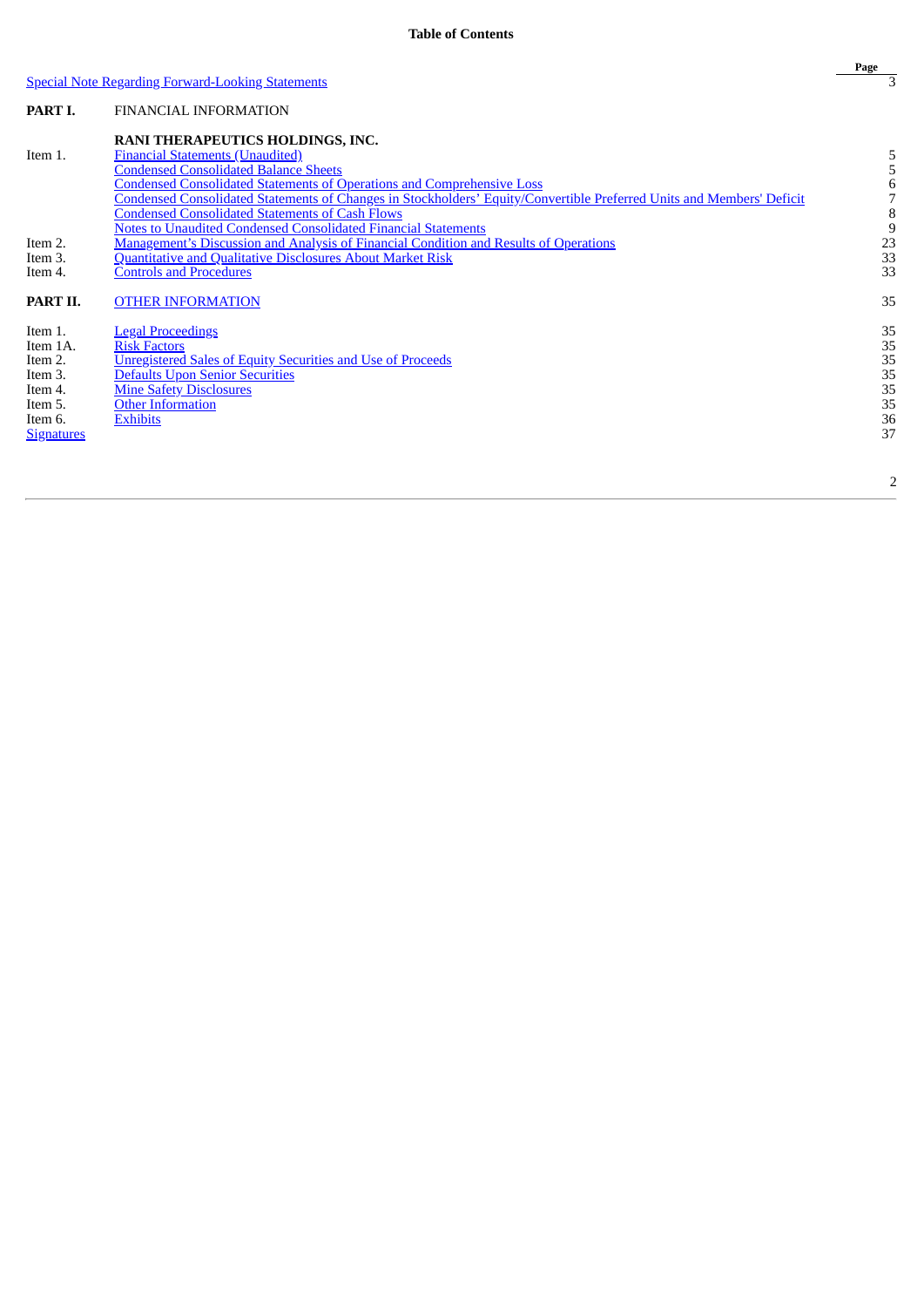Unless otherwise stated or the context otherwise requires, the terms "we," "us," and "our," and similar references refer to Rani Therapeutics Holdings, Inc. ("Rani Holdings") and its consolidated subsidiaries, Rani Therapeutics, LLC ("Rani LLC") and Rani Management Systems, Inc. ("RMS").

#### **SPECIAL NOTE REGARDING FORWARD-LOOKING STATEMENTS**

<span id="page-2-0"></span>This Quarterly Report on Form 10-Q, including the section titled "Management's Discussion and Analysis of Financial Condition and Results of Operations," contains forward-looking statements. All statements other than statements of historical facts contained in this Quarterly Report on Form 10- Q, including statements regarding our future results of operations and consolidated financial position, business strategy, product candidates, planned preclinical studies and clinical trials, results of clinical trials, research and development costs, manufacturing costs, regulatory approvals, development and advancement of our oral delivery technology, timing and likelihood of success, as well as plans and objectives of management for future operations, are forward-looking statements. These statements involve known and unknown risks, uncertainties, and other important factors that are in some cases beyond our control and may cause our actual results, performance, or achievements to be materially different from any future results, performance, or achievements expressed or implied by the forward-looking statements.

In some cases, you can identify forward-looking statements by terms such as "may," "will," "should," "would," "expect," "plan," "anticipate," "could," "intend," "target," "project," "believe," "estimate," "predict," "potential," "seek," "aim," or "continue" or the negative of these terms or other similar expressions. Forward-looking statements contained in this Quarterly Report on Form 10-Q include, but are not limited to, statements about:

- the progress and focus of our current and future clinical trials in the United States and abroad, and the reporting of data from those trials;
- our ability to advance product candidates into and successfully complete clinical trials;
- the beneficial characteristics, safety, efficacy, and therapeutic effects of our product candidates;
- our potential and ability to successfully manufacture and supply our product candidates for clinical trials and for commercial use, if approved;
- our ability to develop RaniPill HC or any redesign and conduct additional preclinical and clinical studies of any future design of the RaniPill capsule to accommodate target payloads that are larger than the payload capacity of the RaniPill capsule currently used for our product candidates;
- our ability to further develop and expand our platform technology;
- our ability to utilize our technology platform to generate and advance additional product candidates;
- the accuracy of our estimates regarding expenses, future revenue, capital requirements, and needs for additional financing;
- our financial performance;
- our plans relating to commercializing our product candidates, if approved;
- our ability to selectively enter into strategic partnership and the expected potential benefits thereof;
- the implementation of our strategic plans for our business and product candidates;
- our ability to continue to scale and optimize our manufacturing processes by expanding our use of automation;
- our estimates of the number of patients in the United States who suffer from the indications we target and the number of patients that will enroll in our clinical trials;
- the size of the market opportunity for our product candidates in each of the indications we target;
- our ability to continue to innovate and expand our intellectual property by developing novel formulations and new applications of the RaniPill capsule;
- our plans and ability to obtain or protect intellectual property rights, including extensions of existing patent terms where available;
- the scope of protection we are able to establish and maintain for intellectual property rights, including our technology platform and product candidates;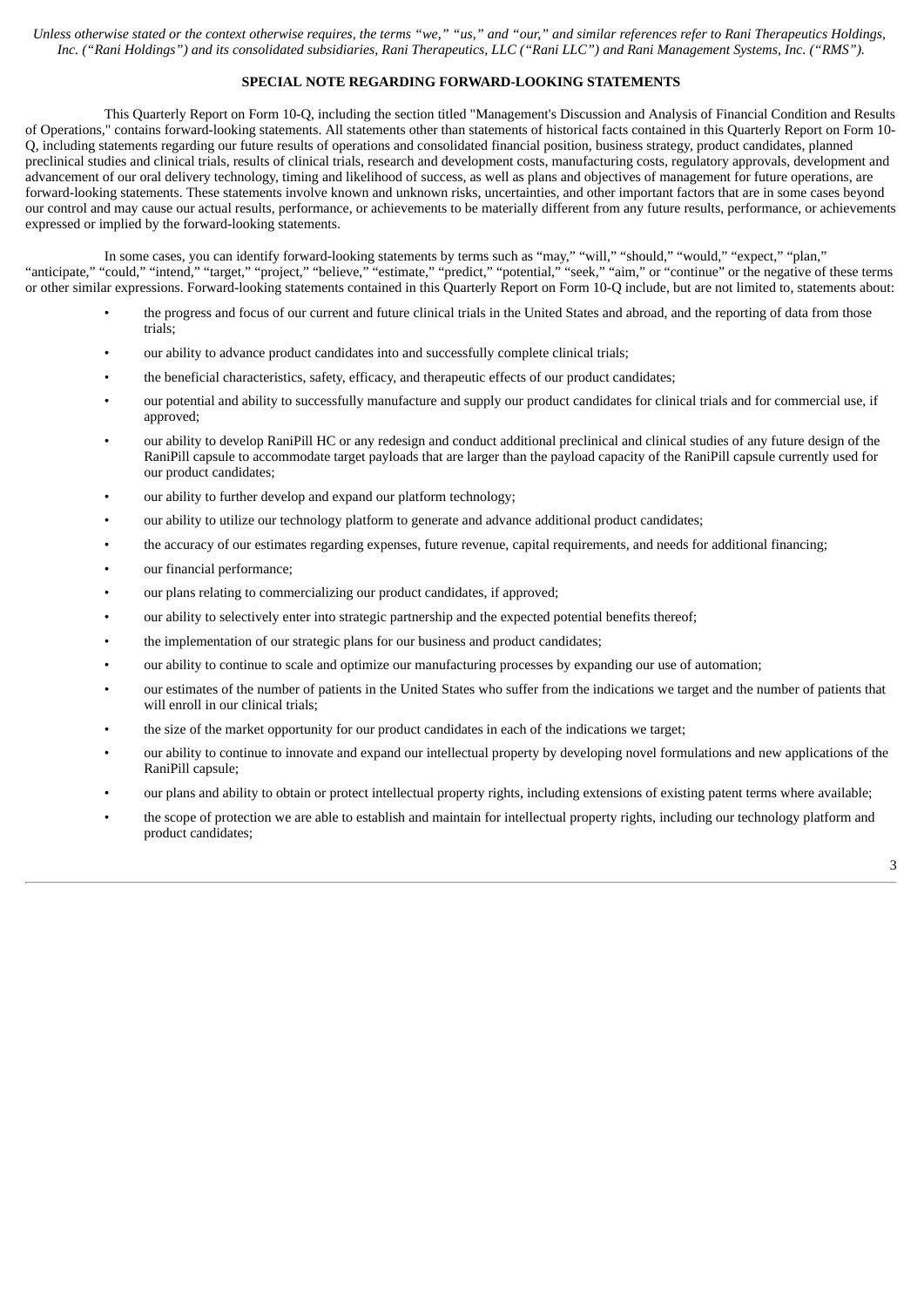- the sufficiency of our existing cash and cash equivalents to fund our future operating expenses and capital expenditure requirements;
- our expectations regarding the impact of the COVID-19 pandemic and the conflict between Ukraine and Russia on our business;
- developments relating to our competitors and our industry, including competing product candidates and therapies; and
- our expectations regarding the period during which we will qualify as an emerging growth company under the Jumpstart Our Business Startups Act of 2012 (the "JOBS Act").

These forward-looking statements are subject to a number of risks, uncertainties, and assumptions described in the section titled "Risk Factors" and elsewhere in our Annual Report on Form 10-K filed with the Securities and Exchange Commission on March 31, 2022. Because forwardlooking statements are inherently subject to risks and uncertainties, some of which cannot be predicted or quantified, you should not rely on these forwardlooking statements as predictions of future events. The events and circumstances reflected in our forward-looking statements may not be achieved or occur and actual results could differ materially from those projected in the forward-looking statements. Except as required by applicable law, we do not plan to publicly update or revise any forward-looking statements contained herein, whether as a result of any new information, future events, or otherwise.

In addition, statements that "we believe" and similar statements reflect our beliefs and opinions on the relevant subject. These statements are based upon information available to us as of the date of this Quarterly Report on Form 10-Q, and while we believe such information forms a reasonable basis for such statements, such information may be limited or incomplete, and our statements should not be read to indicate that we have conducted an exhaustive inquiry into, or review of, all potentially available relevant information. These statements are inherently uncertain and you are cautioned not to unduly rely upon these statements.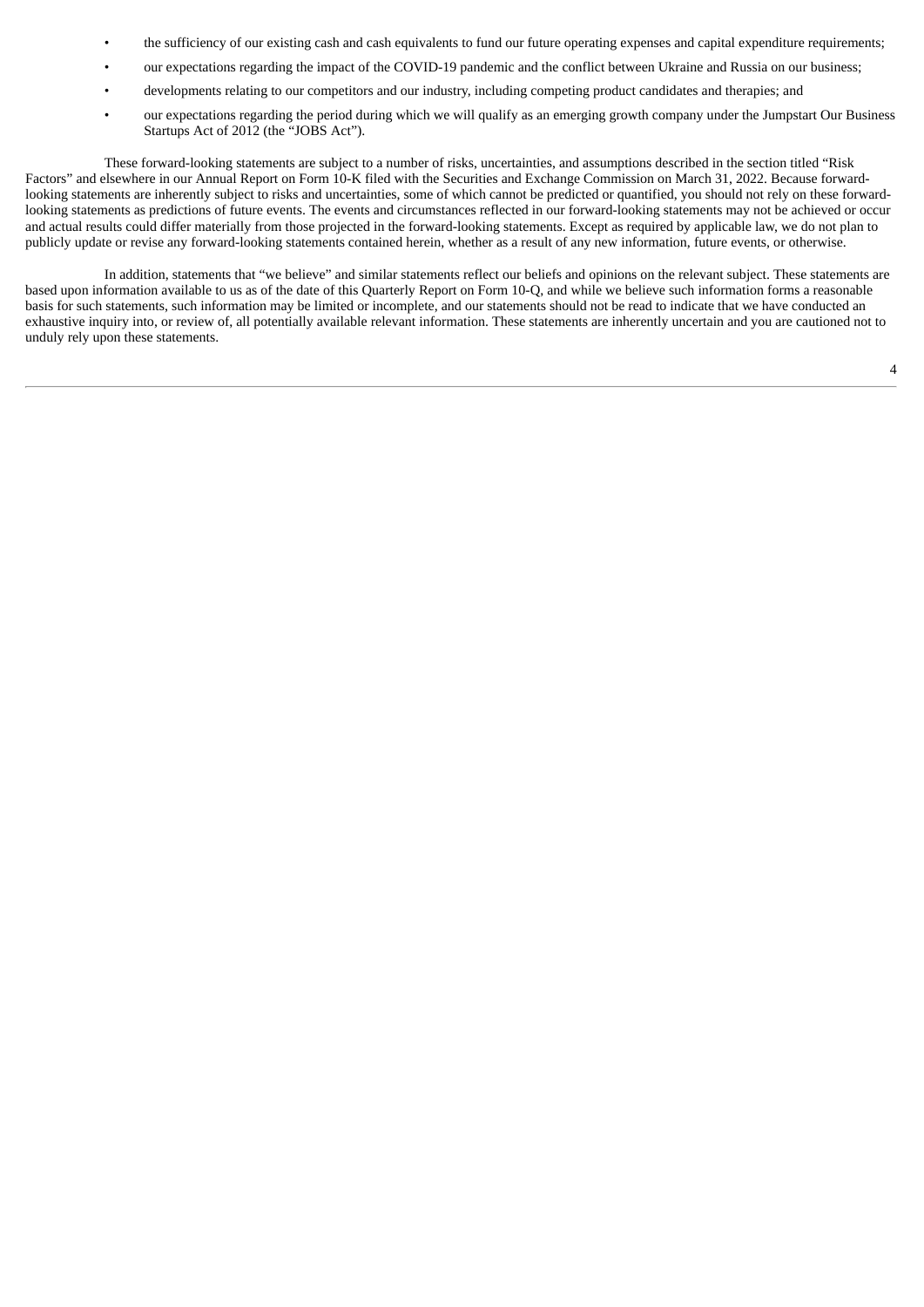#### **RANI THERAPEUTICS HOLDINGS, INC. CONDENSED CONSOLIDATED BALANCE SHEETS (in thousands, except par value)**

<span id="page-4-0"></span>

|                                                                                                                                                                            | March 31,                 |                |    | December 31, |
|----------------------------------------------------------------------------------------------------------------------------------------------------------------------------|---------------------------|----------------|----|--------------|
|                                                                                                                                                                            |                           | 2022           |    | 2021         |
|                                                                                                                                                                            |                           | (Unaudited)    |    |              |
| <b>Assets</b>                                                                                                                                                              |                           |                |    |              |
| Current assets:                                                                                                                                                            |                           |                |    |              |
| Cash and cash equivalents                                                                                                                                                  | $\mathfrak{S}$            | 107,839        | \$ | 117,453      |
| Prepaid expenses                                                                                                                                                           |                           | 1,421          |    | 2,142        |
| Total current assets                                                                                                                                                       |                           | 109,260        |    | 119,595      |
| Property and equipment, net                                                                                                                                                |                           | 4,890          |    | 4,612        |
| Operating lease right-of-use asset                                                                                                                                         |                           | 1,159          |    |              |
| <b>Total assets</b>                                                                                                                                                        | \$                        | 115,309        | \$ | 124,207      |
| <b>Liabilities and Stockholders' Equity</b>                                                                                                                                |                           |                |    |              |
| Current liabilities:                                                                                                                                                       |                           |                |    |              |
| Accounts payable                                                                                                                                                           | $\boldsymbol{\mathsf{S}}$ | 1,265          | \$ | 1,080        |
| Related party payable                                                                                                                                                      |                           | 140            |    | 126          |
| <b>Accrued expenses</b>                                                                                                                                                    |                           | 2,101          |    | 1,434        |
| Operating lease liability, current portion                                                                                                                                 |                           | 650            |    |              |
| Total current liabilities                                                                                                                                                  |                           | 4,156          |    | 2,640        |
| Operating lease liability, net current portion                                                                                                                             |                           | 509            |    |              |
| <b>Total liabilities</b>                                                                                                                                                   |                           | 4,665          |    | 2,640        |
| Commitments and contingencies (Note 10)                                                                                                                                    |                           |                |    |              |
| Stockholders' equity:                                                                                                                                                      |                           |                |    |              |
| Preferred stock, \$0.0001 par value - 20,000 shares authorized; none issued and outstanding as of March<br>31, 2022 and December 31, 2021                                  |                           |                |    |              |
| Class A common stock, \$0,0001 par value - 800,000 shares authorized; 24,387 and 19,712 issued and<br>outstanding as of March 31, 2022 and December 31, 2021, respectively |                           | $\overline{2}$ |    | 2            |
| Class B common stock, \$0.0001 par value - 40,000 shares authorized; 24,773 and 29,290 issued and<br>outstanding as of March 31, 2022 and December 31, 2021, respectively  |                           | 3              |    | 3            |
| Class C common stock, \$0.0001 par value - 20,000 shares authorized; none issued and outstanding as<br>of March 31, 2022 and December 31, 2021                             |                           |                |    |              |
| Additional paid-in capital                                                                                                                                                 |                           | 67,933         |    | 55,737       |
| Accumulated deficit                                                                                                                                                        |                           | (14, 554)      |    | (8, 331)     |
| Total stockholders' equity attributable to Rani Therapeutics Holdings, Inc.                                                                                                |                           | 53,384         |    | 47,411       |
| Non-controlling interest                                                                                                                                                   |                           | 57,260         |    | 74,156       |
| Total stockholders' equity                                                                                                                                                 |                           | 110,644        |    | 121,567      |
| Total liabilities and stockholders' equity                                                                                                                                 | \$                        | 115,309        | \$ | 124,207      |
|                                                                                                                                                                            |                           |                |    |              |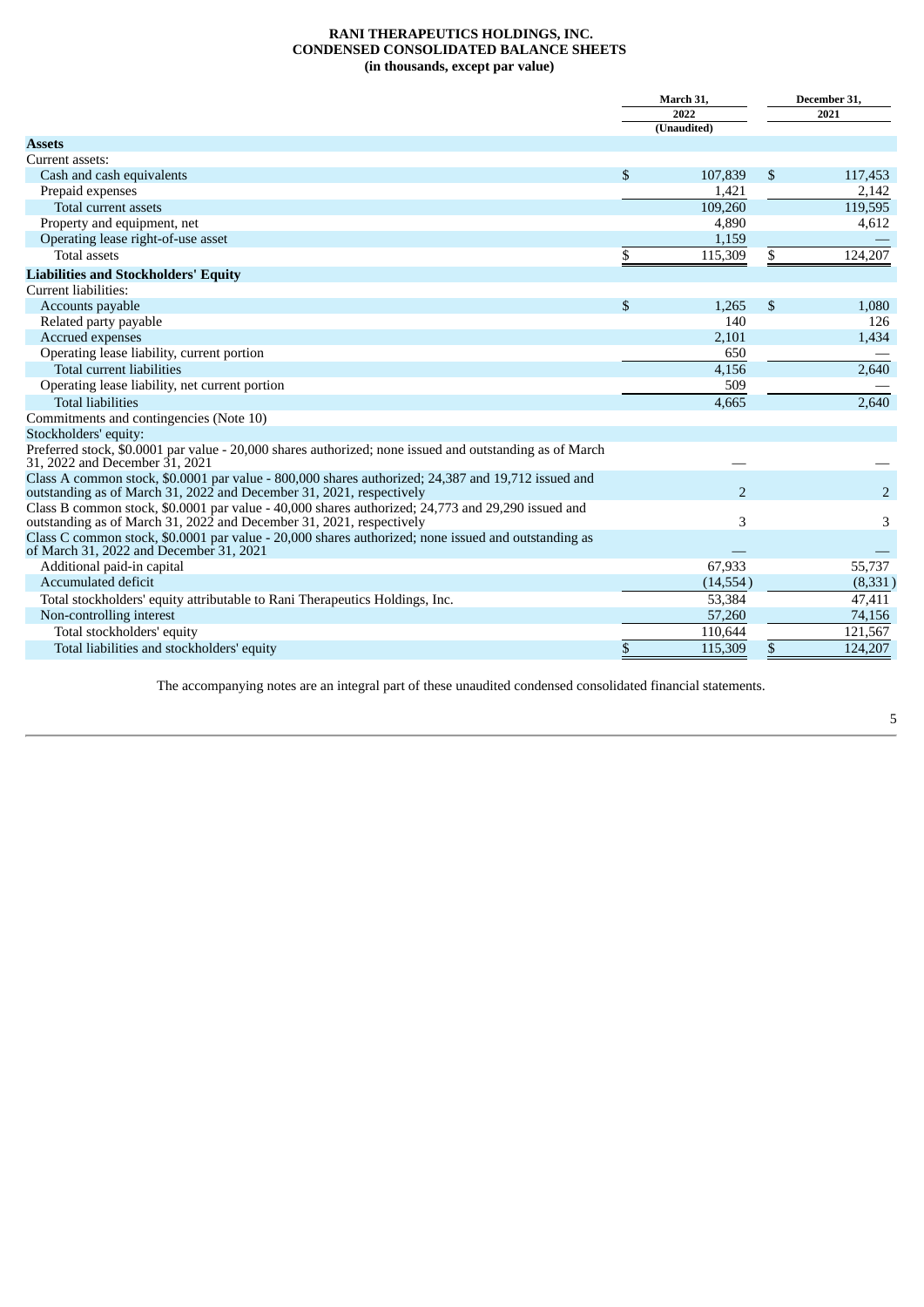#### **RANI THERAPEUTICS HOLDINGS, INC. CONDENSED CONSOLIDATED STATEMENTS OF OPERATIONS AND COMPREHENSIVE LOSS (in thousands, except per share amounts) (Unaudited)**

<span id="page-5-0"></span>

|                                                                                                       | <b>Three Months Ended March 31.</b> |           |    |          |
|-------------------------------------------------------------------------------------------------------|-------------------------------------|-----------|----|----------|
|                                                                                                       |                                     | 2022      |    | 2021     |
| Contract revenue                                                                                      | \$                                  |           | \$ | 756      |
| <b>Operating expenses</b>                                                                             |                                     |           |    |          |
| Research and development                                                                              |                                     | 7,591     |    | 3,347    |
| General and administrative                                                                            |                                     | 6,189     |    | 2,607    |
| Total operating expenses                                                                              |                                     | 13,780    | \$ | 5,954    |
| Loss from operations                                                                                  |                                     | (13,780)  |    | (5, 198) |
| Other income (expense), net                                                                           |                                     |           |    |          |
| Interest income                                                                                       |                                     | 15        |    | 47       |
| Interest expense and other, net                                                                       |                                     |           |    | (188)    |
| Change in estimated fair value of preferred unit warrant                                              |                                     |           |    | (216)    |
| Loss before income taxes                                                                              |                                     | (13,765)  |    | (5,555)  |
| Income tax expense                                                                                    |                                     | (63)      |    | (43)     |
| Net loss and comprehensive loss                                                                       |                                     | (13, 828) | \$ | (5,598)  |
| Net loss attributable to non-controlling interest                                                     |                                     | (7,605)   |    | (5,598)  |
| Net loss attributable to Rani Therapeutics Holdings, Inc.                                             |                                     | (6,223)   | \$ |          |
| Net loss per Class A common share attributable to Rani Therapeutics Holdings, Inc., basic and diluted |                                     | (0.29)    |    |          |
| Weighted-average Class A common shares outstanding—basic and diluted                                  |                                     | 21,409    |    |          |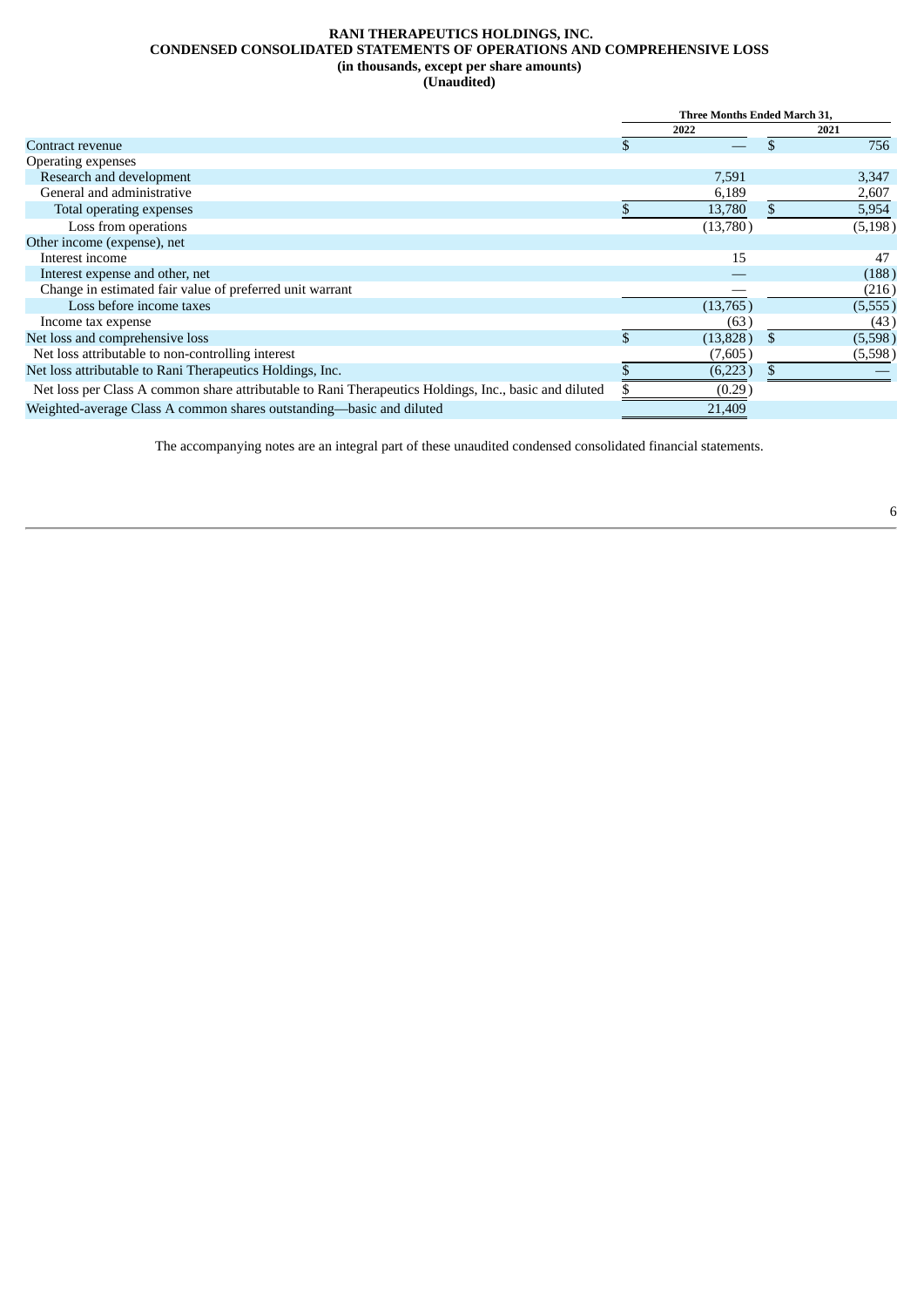#### <span id="page-6-0"></span>**RANI THERAPEUTICS HOLDINGS, INC. CONDENSED CONSOLIDATED STATEMENTS OF CHANGES IN STOCKHOLDERS' EQUITY/CONVERTIBLE PREFERRED UNITS AND MEMBERS' DEFICIT (in thousands) (Unaudited)**

|                                                                                             | <b>Class A Common Stock</b> |                              | <b>Class B Common Stock</b> |                          |                                             |                        |           |                                    |                                      |
|---------------------------------------------------------------------------------------------|-----------------------------|------------------------------|-----------------------------|--------------------------|---------------------------------------------|------------------------|-----------|------------------------------------|--------------------------------------|
|                                                                                             | <b>Shares</b>               | <b>Amount</b>                | Shares                      | <b>Amount</b>            | <b>Additional Paid</b><br><b>In Capital</b> | Accumulated<br>Deficit |           | <b>Non-Controlling</b><br>Interest | <b>Total Stockholders'</b><br>Equity |
| Balance at December 31, 2021                                                                | 19,712                      |                              | 29,290                      |                          | 55,737                                      |                        | (8,331)   | 74,156                             | 121,567                              |
| Effect of exchanges of Paired Interests and non-<br>corresponding Class A Units of Rani LLC | 4,675                       |                              | (4,517)                     |                          |                                             |                        |           |                                    |                                      |
| Non-controlling interest adjustment for changes in<br>proportionate ownership in Rani LLC   |                             | $\overline{\phantom{a}}$     |                             |                          | 10,928                                      |                        |           | (10, 928)                          |                                      |
| Equity-based compensation                                                                   |                             |                              |                             |                          | 1,268                                       |                        | _         | 1,637                              | 2,905                                |
| Net loss                                                                                    |                             |                              |                             | _                        |                                             |                        | (6,223)   | (7,605)                            | (13,828)                             |
| Balance at March 31, 2022                                                                   | 24,387                      |                              | 24,773                      |                          | 67,933                                      |                        | (14, 554) | 57,260                             | 110,644                              |
|                                                                                             |                             | <b>Convertible Preferred</b> |                             |                          | Common                                      |                        |           |                                    |                                      |
|                                                                                             | <b>Units</b>                |                              | <b>Amount</b>               | <b>Units</b>             |                                             | <b>Amount</b>          |           | Accumulated<br>Deficit             | <b>Total Members'</b><br>Deficit     |
| Balance at December 31, 2020                                                                | 26,746                      |                              | 184,714                     | 46,890                   |                                             | 664                    |           | (114,003)                          | (113, 339)                           |
| Issuance of Series E preferred units                                                        | 884                         |                              | 6,320                       | $\overline{\phantom{a}}$ |                                             | _                      |           |                                    |                                      |
| Exercise of warrant for common units                                                        |                             |                              | $\overline{\phantom{a}}$    | 6                        |                                             | 13                     |           |                                    | 13                                   |
| Equity-based compensation                                                                   | --                          |                              | $\overline{\phantom{a}}$    | $\overline{\phantom{a}}$ |                                             | 453                    |           | $\overline{\phantom{a}}$           | 453                                  |
| Net loss                                                                                    |                             |                              | –                           |                          |                                             | _                      |           | (5,598)                            | (5,598)                              |
| Balance at March 31, 2021                                                                   | 27,630                      |                              | 191,034                     | 46,896                   |                                             | 1,130                  |           | (119, 601)                         | (118, 471)                           |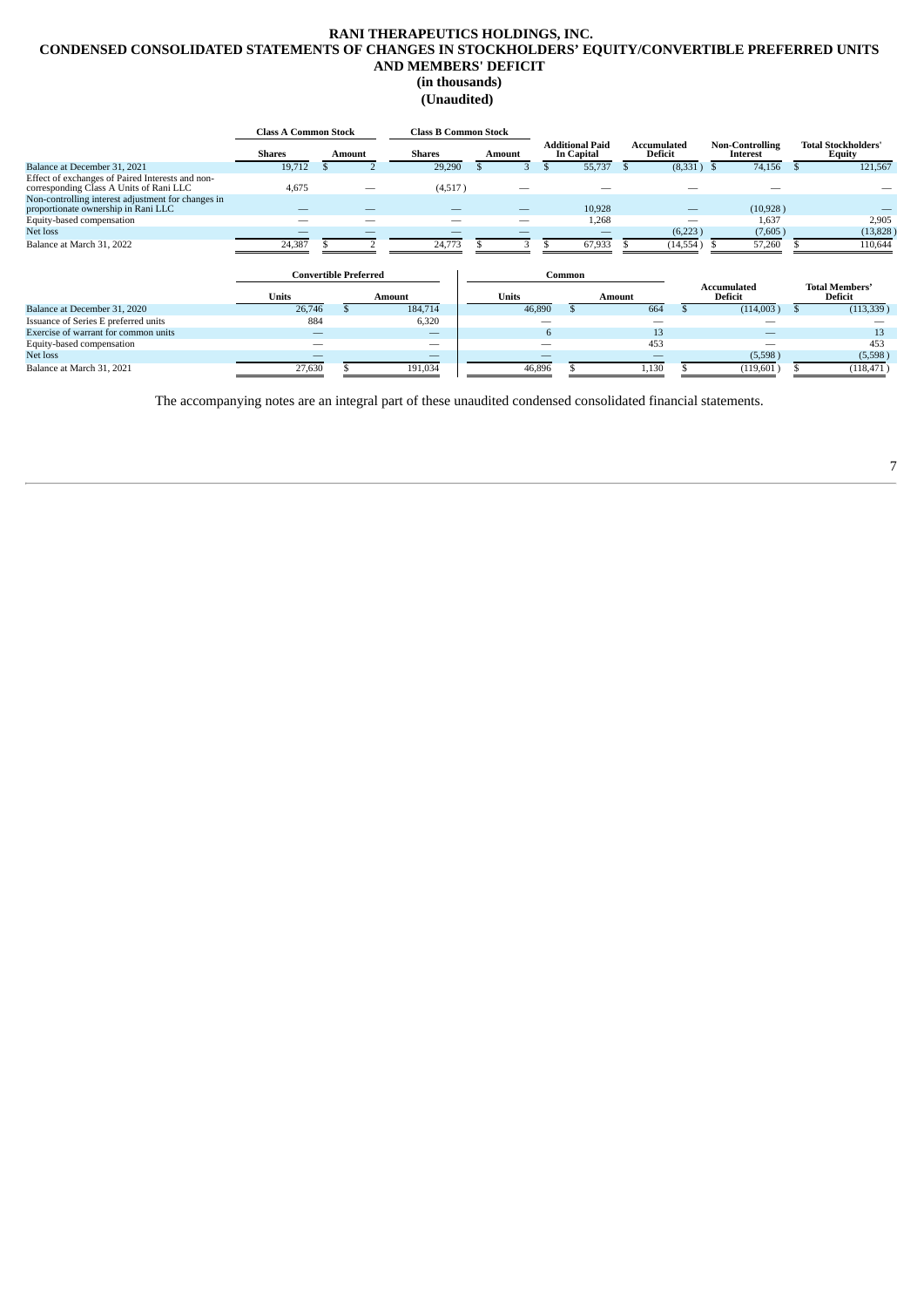#### **RANI THERAPEUTICS HOLDINGS, INC. CONDENSED CONSOLIDATED STATEMENTS OF CASH FLOWS (in thousands) (Unaudited)**

<span id="page-7-0"></span>

|                                                                                    | Three Months Ended March 31, |               |    |         |
|------------------------------------------------------------------------------------|------------------------------|---------------|----|---------|
|                                                                                    |                              | 2022          |    | 2021    |
| <b>Cash flows from operating activities</b>                                        |                              |               |    |         |
| Net loss                                                                           | \$                           | $(13,828)$ \$ |    | (5,598) |
| Adjustments to reconcile net loss to net cash used in operating activities:        |                              |               |    |         |
| Depreciation and amortization                                                      |                              | 111           |    | 136     |
| Equity-based compensation expense                                                  |                              | 2,905         |    | 453     |
| Change in fair value of preferred unit warrant liability                           |                              |               |    | 216     |
| Non-cash operating lease expense                                                   |                              | 157           |    |         |
| Other                                                                              |                              |               |    | 67      |
| Changes in operating assets and liabilities:                                       |                              |               |    |         |
| Prepaid expenses and other assets                                                  |                              | 721           |    | 27      |
| Accounts payable                                                                   |                              | 78            |    | 385     |
| Accrued expenses                                                                   |                              | 639           |    | 821     |
| <b>Operating lease liabilities</b>                                                 |                              | (157)         |    |         |
| Related party payable                                                              |                              | 14            |    | 201     |
| Deferred revenue                                                                   |                              |               |    | (756)   |
| Net cash used in operating activities                                              |                              | (9,360)       |    | (4,048) |
| <b>Cash flows from investing activities</b>                                        |                              |               |    |         |
| Purchases of property and equipment                                                |                              | (254)         |    | (99)    |
| Net cash used in investing activities                                              |                              | (254)         |    | (99)    |
| <b>Cash flows from financing activities</b>                                        |                              |               |    |         |
| Proceeds from issuance of preferred units, net of issuance costs                   |                              |               |    | 6,320   |
| Proceeds from exercise of warrants for common units                                |                              |               |    | 13      |
| Payment of deferred offering costs                                                 |                              |               |    | (302)   |
| Principal and interest repayments from related party for note receivable           |                              |               |    | 1,720   |
| Net cash provided by financing activities                                          |                              |               |    | 7,751   |
| Net (decrease) increase in cash and cash equivalents                               |                              | (9,614)       |    | 3,604   |
| Cash and cash equivalents, beginning of period                                     |                              | 117,453       |    | 73,058  |
| Cash and cash equivalents, end of period                                           | \$                           | 107,839       | \$ | 76,662  |
| Supplemental disclosures of non-cash investing and financing activities            |                              |               |    |         |
| Property and equipment purchases included in accounts payable and accrued expenses | \$                           | 135           | \$ | 58      |
| Exchanges of Paired Interests and non-corresponding Class A Units of Rani LLC      | \$                           | 73,160        | \$ |         |
| Deferred financing costs included in accrued expenses                              | \$                           |               | \$ | 483     |
|                                                                                    |                              |               |    |         |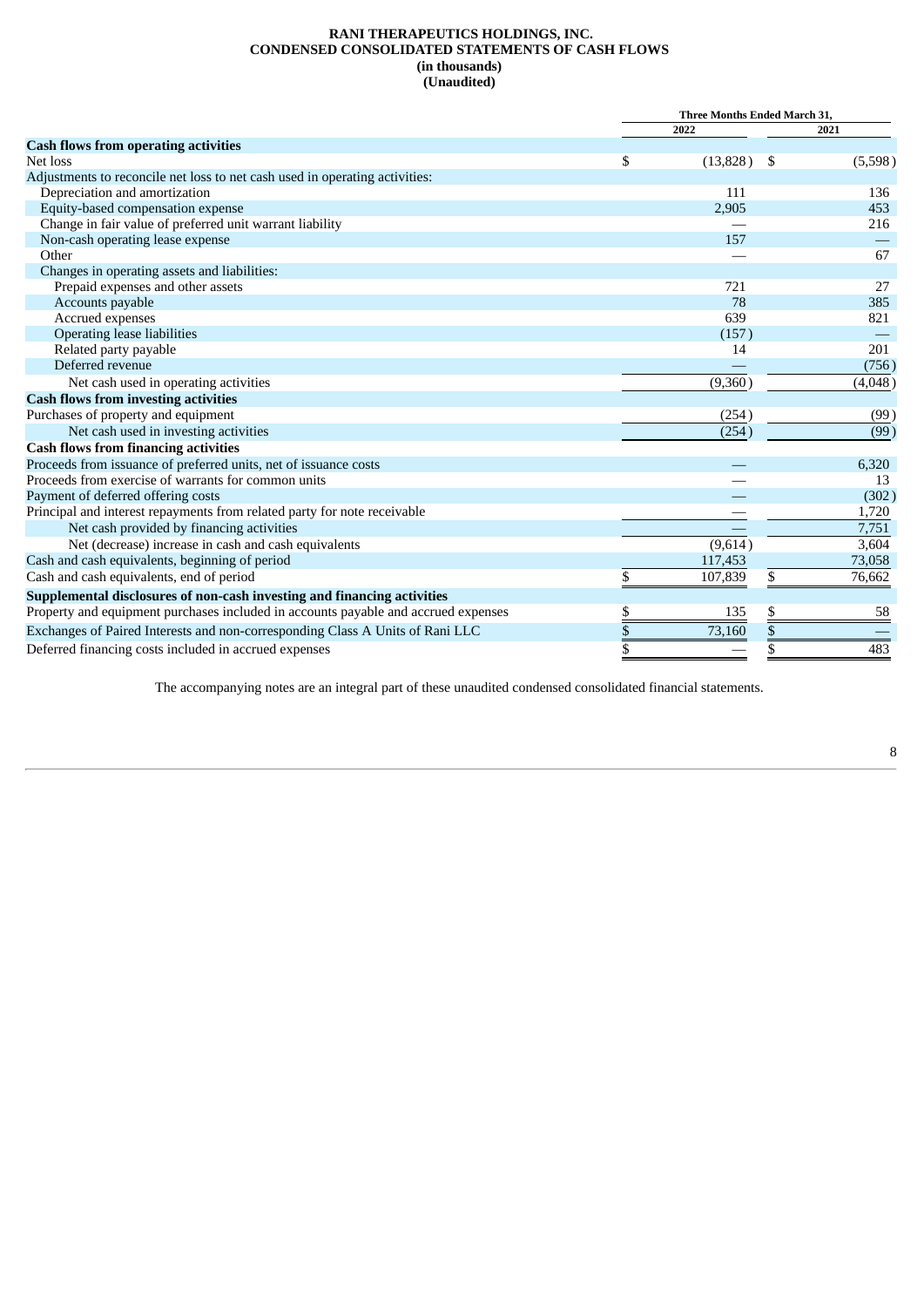#### **RANI THERAPEUTICS HOLDINGS, INC. NOTES TO THE UNAUDITED CONDENSED CONSOLIDATED FINANCIAL STATEMENTS**

#### <span id="page-8-0"></span>**1. Organization and Nature of Business**

#### *Description of Business*

Rani Therapeutics Holdings, Inc. ("Rani Holdings") was formed as a Delaware corporation in April 2021 for the purpose of facilitating an initial public offering ("IPO") of its Class A common stock, and to facilitate certain organizational transactions and to operate the business of Rani Therapeutics, LLC ("Rani LLC") and its consolidated subsidiary, Rani Management Services, Inc. ("RMS"). Rani Holdings and its consolidated subsidiaries, Rani LLC and RMS are collectively referred to herein as "Rani" or the "Company."

The Company is a clinical stage biotherapeutics company focusing on advancing technologies to enable the administration of biologics orally, to provide patients, physicians, and healthcare systems with a convenient alternative to painful injections. The Company is advancing a portfolio of oral biologic therapeutics using its proprietary delivery technology, the RaniPill capsule. The Company is headquartered in San Jose, California and operates in one segment.

#### *Initial Public Offering and Organizational Transactions*

In August 2021, the Company closed its IPO and sold 7,666,667 shares of its Class A common stock, including shares issued pursuant to the exercise in full of the underwriters' option, for cash consideration of \$11.00 per share and received approximately \$73.6 million in net proceeds, after deducting underwriting discounts, offering costs and commissions. The Company used the proceeds from the IPO to purchase 7,666,667 newly issued economic nonvoting Class A units ("Class A Units") of Rani LLC.

In connection with the IPO, the Company was party to the following organizational transactions (the "Organizational Transactions"):

- Amended and restated Rani LLC's operating agreement (the "Rani LLC Agreement") to appoint the Company as the sole managing member of Rani LLC and effectuated an exchange of all outstanding (i) convertible preferred units, automatic or net exercised warrants to purchase preferred units and common units, and common units of Rani LLC, into Class A Units and an equal number of voting noneconomic Class B units ("Class B Units") and (ii) all Profits Interests into Class A Units. In connection with the closing of the IPO, each LLC interest was exchanged 1 for 0.5282 as determined and predicated on the initial public offering price of the Company's Class A common stock;
- Amended and restated the Company's certificate of incorporation in July 2021, to provide for the issuance of (i) Class A common stock, each share of which entitles its holders to one vote per share, (ii) Class B common stock, each share of which entitles its holders to 10 votes per share on all matters presented to the Company's stockholders, (iii) Class C common stock, which has no voting rights, except as otherwise required by law and (iv) preferred stock;
- Exchanged 12,047,925 shares of Class A common stock for existing Class A Units of Rani LLC held by certain individuals and entities (the "Former LLC Owners") on a one-for-one basis;
- Issued 29,290,391 shares of Class B common stock to certain individuals and entities that continued to hold Class A Units in Rani LLC after the IPO (the "Continuing LLC Owners") in return for an equal amount of Rani LLC Class B Units;
- Entered into a Registration Rights Agreement with certain of the Continuing LLC Owners.

The Continuing LLC Owners are entitled to exchange, subject to the terms of the Rani LLC Agreement, the Class A Units they hold in Rani LLC, together with the shares they hold of the Company Class B common stock (together referred to as a "Paired Interest"), in return for shares of the Company's Class A common stock on a one-for-one basis provided that, at the Company's election, the Company has the ability to effect a direct exchange of such Class A common stock or make a cash payment equal to a volume weighted average market price of one share of Class A common stock for each Paired Interest redeemed. Any shares of Class B common stock will be cancelled on a one-for-one basis if, at the election of the Continuing LLC Owners, the Company redeems or exchanges such Paired Interest pursuant to the terms of the Rani LLC Agreement. As of March 31, 2022, certain individuals who continue to own interests in Rani LLC but do not hold shares of the Company's Class B common stock ("non-corresponding Class A Units") have the ability to exchange their non-corresponding Class A Units of Rani LLC for 1,387,471 shares of the Company's Class A common stock.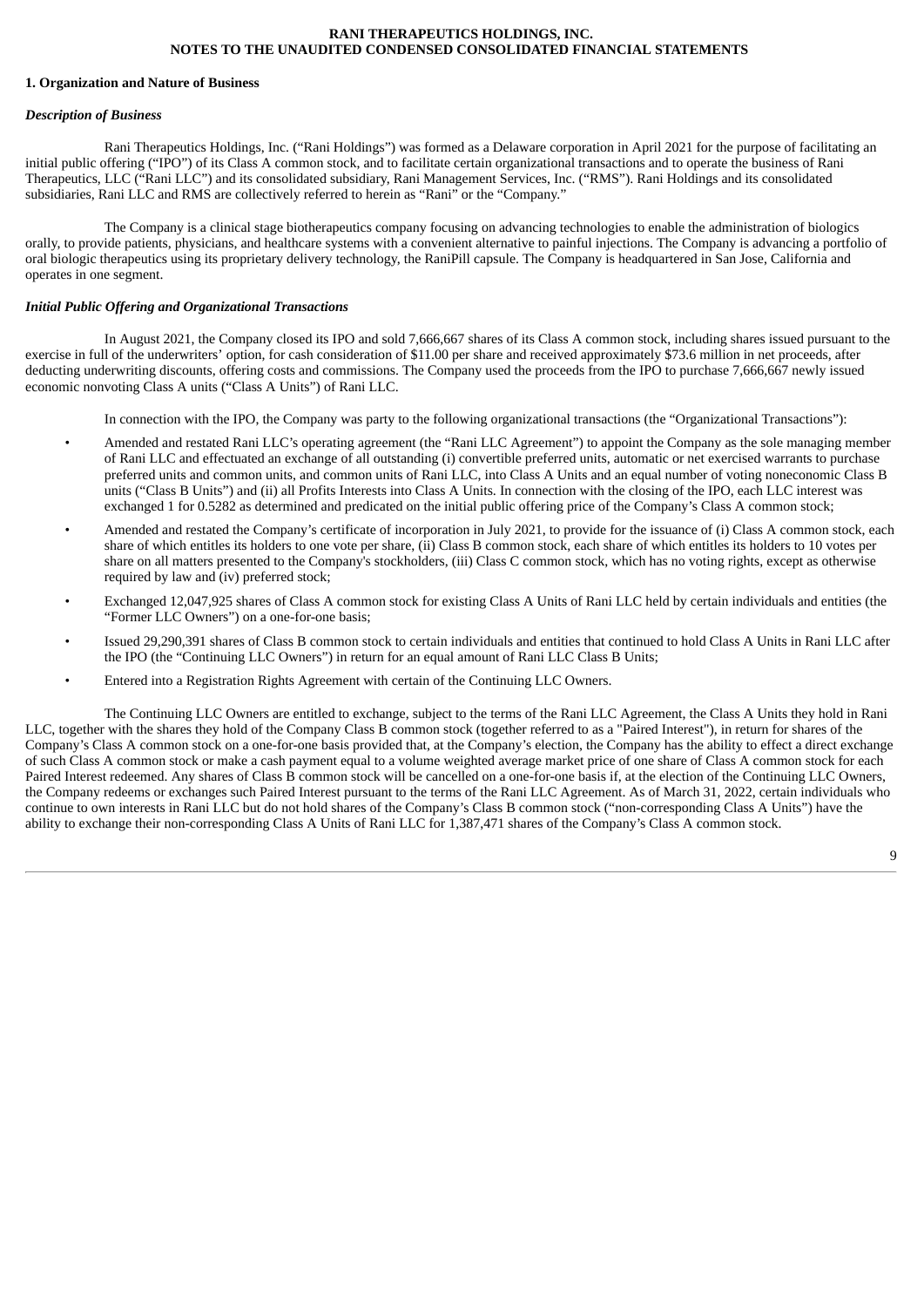#### *Liquidity*

The Company has incurred recurring losses since its inception, including net losses of \$13.8 million for the three months ended March 31, 2022. As of March 31, 2022, the Company had an accumulated deficit of \$14.6 million and for the three months ended March 31, 2022 had negative cash flows from operations of \$9.4 million. The Company expects to continue to generate operating losses and negative operating cash flows for the foreseeable future as it continues to develop the RaniPill capsule. The Company expects that its cash and cash equivalents of \$107.8 million as of March 31, 2022 will be sufficient to fund its operations through at least twelve months from the date the condensed consolidated financial statements are issued. The Company expects to finance its future operations with its existing cash and through strategic financing opportunities that could include, but are not limited to, future offerings of its equity, collaboration or licensing agreements, or the incurrence of debt. However, there is no guarantee that any of these strategic or financing opportunities will be executed or realized on favorable terms, if at all, and some could be dilutive to existing stockholders and holders of interests in the Company. The Company will not generate any revenue from product sales unless, and until, it successfully completes clinical development and obtains regulatory approval for the RaniPill capsule. If the Company obtains regulatory approval for the RaniPill capsule, it expects to incur significant expenses related to developing its internal commercialization capability to support manufacturing, product sales, marketing, and distribution.

The Company's ability to raise additional capital through either the issuance of equity or debt, is dependent on a number of factors including, but not limited to, the market interest of the Company, which itself is subject to a number of development and business risks and uncertainties, as well as the uncertainty that the Company would be able to raise such additional capital at a price or on terms that are favorable to the Company. Market volatility resulting from the novel coronavirus disease ("COVID-19") pandemic or other factors could also adversely impact the Company's ability to access capital when and as needed.

#### **2. Summary of Significant Accounting Policies**

#### *Basis of Presentation*

These condensed consolidated financial statements have been prepared in accordance with accounting principles generally accepted in the United States of America ("U.S. GAAP").

The Company operates and controls all of the business and affairs of Rani LLC, and through Rani LLC and its subsidiary, conducts its business. Because the Company manages and operates the business and controls the strategic decisions and day-to-day operations of Rani LLC and also has a substantial financial interest in Rani LLC, the Company consolidates the financial results of Rani LLC, and a portion of its net loss is allocated to the noncontrolling interests in Rani LLC held by the Continuing LLC Owners. All intercompany accounts and transactions have been eliminated in consolidation.

The Organizational Transactions were considered transactions between entities under common control. As a result, the condensed consolidated financial statements for periods prior to the IPO and the Organizational Transactions have been adjusted to combine the previously separate entities for presentation purposes.

#### *Unaudited Interim Condensed Consolidated Financial Statements*

The accompanying condensed consolidated financial statements have been prepared in accordance with U.S. GAAP for interim financial information and pursuant to Form 10-Q of Regulation S-X of the Securities and Exchange Commission ("SEC"). Accordingly, they do not include all of the information and footnotes required by U.S. GAAP for complete financial statements. These unaudited condensed consolidated financial statements include all adjustments necessary to fairly state the financial position and the results of the Company's operations and cash flows for interim periods in accordance with U.S. GAAP. All such adjustments are of a normal, recurring nature except for the adoption of the new lease accounting standard. Operating results for the three months ended March 31, 2022 are not necessarily indicative of the results that may be expected for the year ending December 31, 2022 or for any future period.

The consolidated balance sheet as of December 31, 2021 included herein was derived from the audited consolidated financial statements as of that date. Certain information and footnote disclosures normally included in annual financial statements prepared in accordance with U.S. GAAP have been condensed or omitted. Therefore, these interim condensed consolidated financial statements should be read in conjunction with the 2021 consolidated financial statements and notes included in the Company's Annual Report on Form 10-K filed with the SEC on March 31, 2022.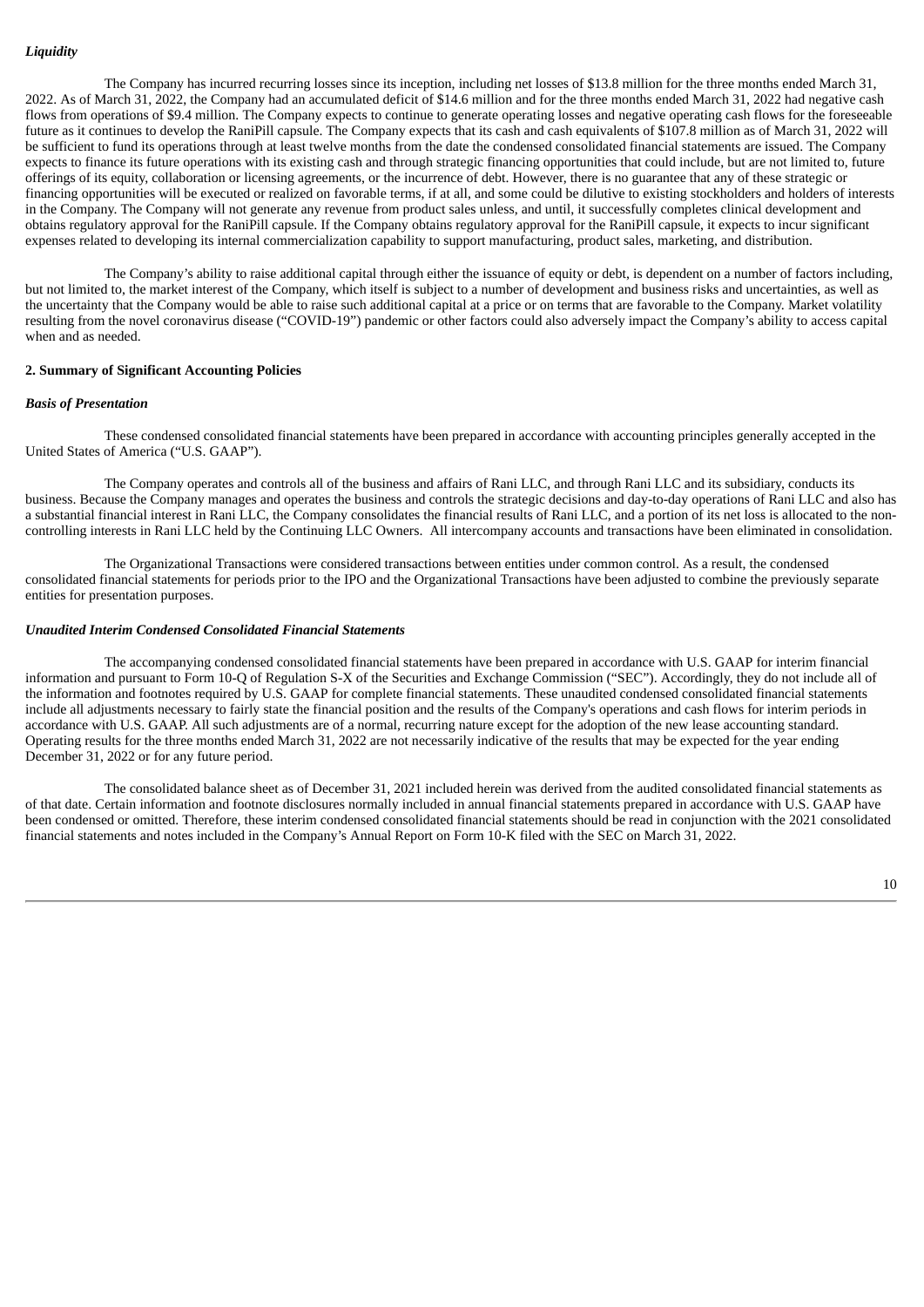#### *Use of Estimates*

The preparation of the condensed consolidated financial statements in conformity with U.S. GAAP requires management to make estimates and assumptions that affect the reported amounts of assets, liabilities, revenue and expenses and the disclosure of contingent assets and liabilities in the Company's condensed consolidated financial statements and accompanying notes. These estimates and assumptions are based on current facts, historical experience and various other factors believed to be reasonable under the circumstances, the results of which form the basis for making judgments about the carrying values of assets and liabilities and the recording of expenses that are not readily apparent from other sources. Estimates include, but are not limited to equity-based compensation expense, accrued research and development costs and, until the occurrence of the Company's IPO, the fair value of Profits Interests and preferred unit warrants. Actual results may differ materially and adversely from these estimates.

#### *Significant Accounting Policies*

A description of the Company's significant accounting policies is included in the audited consolidated financial statements within its Annual Report on Form 10-K for the year ended December 31, 2021. Except as noted below, there have been no material changes in the Company's significant accounting policies during the three months ended March 31, 2022.

#### *Concentrations of Credit Risk and Other Risks and Uncertainties*

Financial instruments that potentially subject the Company to concentrations of credit risk consist primarily of cash and cash equivalents. The Company maintains accounts in federally insured financial institutions in excess of federally insured limits. The Company also holds money market funds that are not federally insured. However, management believes the Company is not exposed to significant credit risk due to the financial strength of the depository institutions in which these deposits are held and of the money market funds and other entities in which these investments are made.

In March 2020, the World Health Organization declared the COVID-19 outbreak a pandemic. The extent to which the COVID-19 pandemic will further directly or indirectly impact the Company's results of operation and financial condition has been and will continue to be driven by many factors, most of which are beyond the Company's control and ability to forecast. Because of these uncertainties, the Company cannot estimate how long or to what extent COVID-19 will impact the Company's operations.

#### *Fair Value of Financial Instruments*

Fair value is defined as the exchange price that would be received for an asset or paid to transfer a liability (an exit price) in the principal or most advantageous market for the asset or liability in an orderly transaction between market participants on the measurement date. Valuation techniques used to measure fair value must maximize the use of observable inputs and minimize the use of unobservable inputs. Financial assets and liabilities carried at fair value are to be classified and disclosed in one of the following three levels of the fair value hierarchy, of which the first two are considered observable and the last is considered unobservable:

Level 1—Quoted prices in active markets for identical assets or liabilities.

Level 2—Observable inputs (other than Level 1 quoted prices), such as quoted prices in active markets for similar assets or liabilities, quoted prices in markets that are not active for identical or similar assets or liabilities, or other inputs that are observable or can be corroborated by observable market data.

Level 3—Unobservable inputs that are supported by little or no market activity and that are significant to determining the fair value of the assets or liabilities, including pricing models, discounted cash flow methodologies and similar techniques.

The carrying values of the Company's cash equivalents, prepaid expenses, accounts payable, and accruals approximate their fair value due to their short-term nature.

#### *Leases*

Prior to January 1, 2022, the Company had one cancelable operating lease agreement for its corporate headquarters and recognized related rent expense on a straight-line basis over the term of the lease. The Company's lease agreement contained termination and renewal options. The Company did not assume termination nor renewals options in its determination of the lease term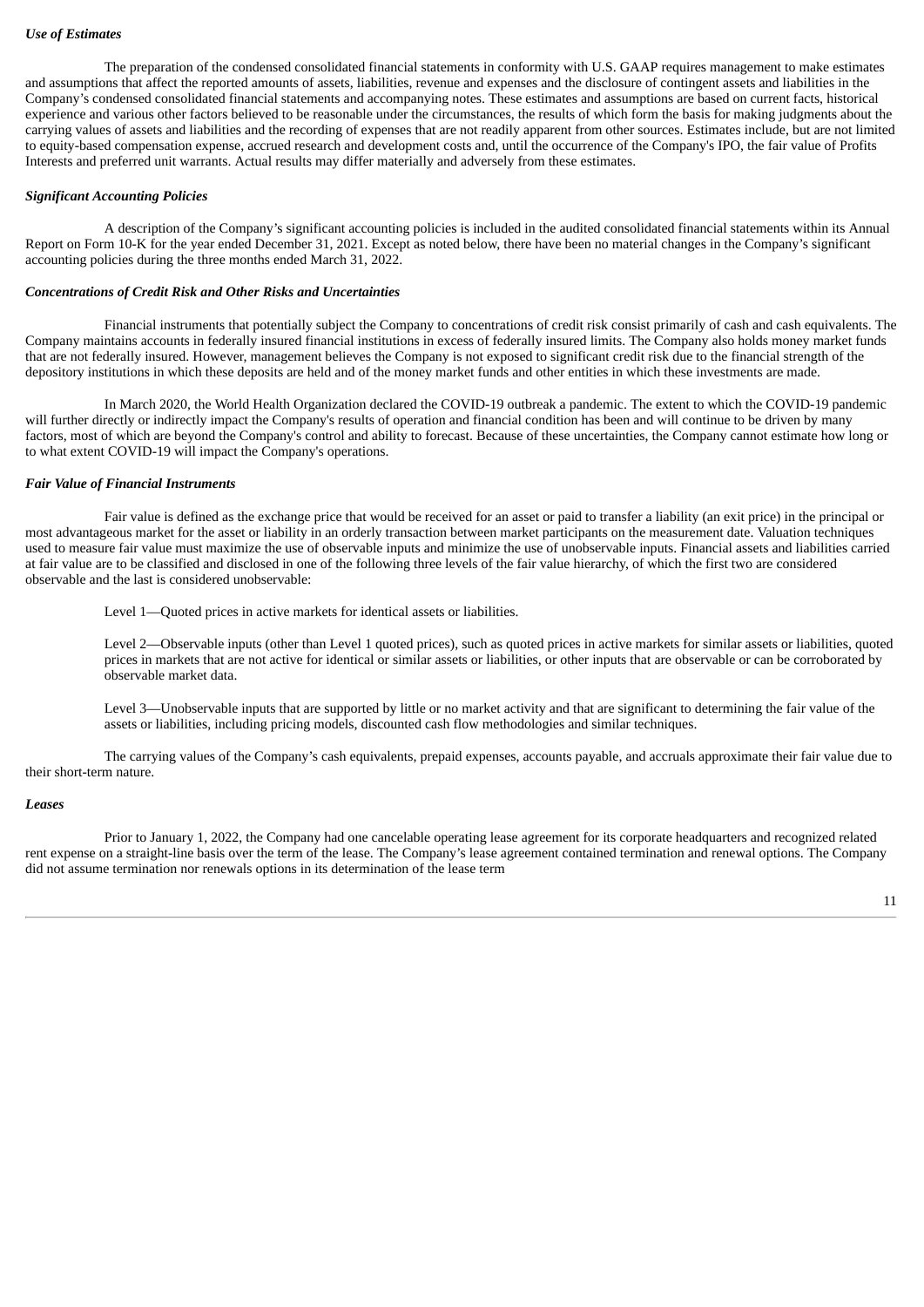unless they were deemed to be reasonably certain at the renewal of the lease. The Company began recognizing rent expense on the date that it obtained the legal right to use and control the leased space.

Subsequent to the adoption of the new leasing standard on January 1, 2022, the Company determines whether the arrangement is or contains a lease based on the unique facts and circumstances present at the inception of the arrangement and if such a lease is classified as a financing lease or operating lease. The Company has elected not to recognize on the balance sheet leases with terms of one year or less. For any arrangement that is considered to be a lease with a term greater than one year, the Company recognizes a lease asset for its right to use the underlying asset and a lease liability for the corresponding lease obligation. Operating leases are included in operating lease right-of-use ("ROU") assets and operating lease liabilities in the Company's condensed consolidated balance sheet as of March 31, 2022.

ROU assets represent the Company's right to use an underlying asset for the lease term and lease liabilities represent the Company's obligation to make lease payments arising from the lease contract. Operating lease ROU assets and liabilities are recognized at the lease commencement date based on the present value of lease payments over the expected lease term. In determining the net present value of lease payments, the interest rate implicit in lease contracts is typically not readily determinable. As such, the Company utilizes the appropriate incremental borrowing rate ("IBR"), which is the rate incurred to borrow on a collateralized basis over a similar term an amount equal to the lease payments in a similar economic environment. Certain adjustments to the ROU asset may be required for items such as initial direct costs paid or incentives received and impairment charges if we determine the ROU asset is impaired. The Company considers a lease term to be the noncancelable period during which it has the right to use the underlying asset, including any periods where it is reasonably certain the Company will exercise the option to extend the contract. Periods covered by an option to extend are included in the lease term if the lessor controls the exercise of that option.

The operating lease ROU assets also include any lease payments made and exclude lease incentives. Lease expense is recognized on a straight-line basis over the expected lease term. The Company has elected to not separate lease and non-lease components for its leased assets and accounts for all lease and non-lease components of its agreements as a single lease component. The lease components resulting in a ROU asset have been recorded on the condensed consolidated balance sheet and amortized as lease expense on a straight-line basis over the lease term.

#### *Tax Receivable Agreement*

In August 2021, in connection with the IPO and Organizational Transactions, the Company entered into a tax receivable agreement ("TRA") with certain of the Continuing LLC Owners. The TRA provides that the Company pay to such Continuing LLC Owners, 85% of the amount of tax benefits, if any, it is deemed to realize (calculated using certain assumptions) as a result of (i) increases in the tax basis of assets of Rani LLC resulting from (a) any future redemptions or exchanges of Paired Interests or non-corresponding Class A Units of Rani LLC and (b) payments under the TRA and (ii) certain other benefits arising from payments under the TRA (collectively the "Tax Attributes").

A liability for the payable to parties subject to the TRA, and a reduction to stockholders' equity, is accrued when (i) an exchange of a Paired Interest or non-corresponding Class A Units of Rani LLC has occurred and (ii) when it is deemed probable that the Tax Attributes associated with the exchange will be used to reduce the Company's taxable income based on the contractual percentage of the benefit of Tax Attributes that the Company expects to receive over a period of time (Note 10).

#### *Comprehensive Loss*

Comprehensive loss is defined as a change in equity of a business enterprise during a period, resulting from transactions and other events and/or circumstances from non-owner sources. The Company did not have any other comprehensive loss for any of the periods presented, and therefore comprehensive loss was the same as the Company's net loss.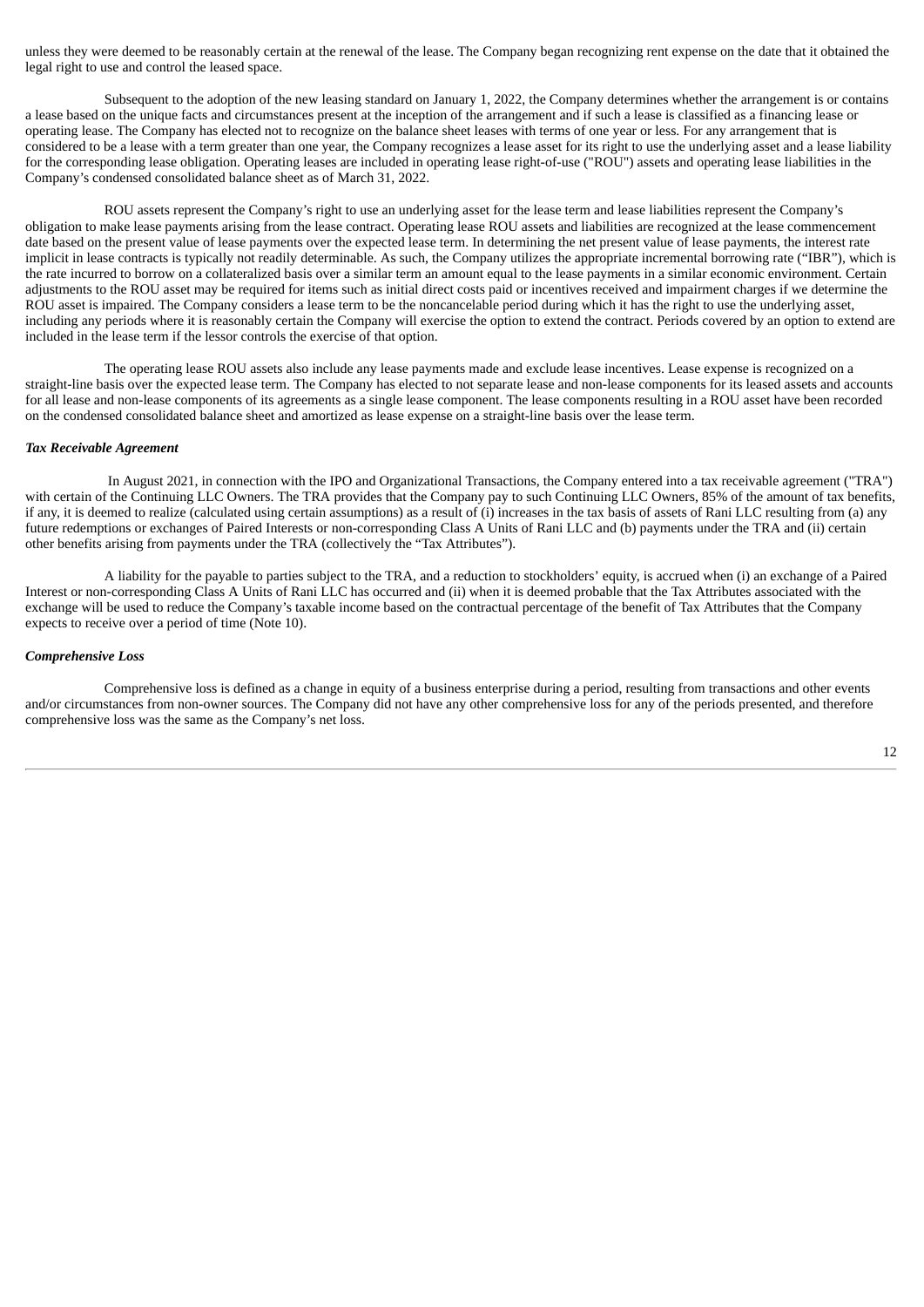#### *Net Loss Per Class A Common Share Attributable to Rani Holdings*

Basic net loss per Class A common share attributable to Rani Holdings is computed by dividing net loss attributable to the Company by the weighted average number of Class A common shares outstanding during the period, without consideration of potential dilutive securities. Diluted net loss per Class A common share is computed giving effect to all potentially dilutive shares. Diluted net loss per Class A common share for all periods presented is the same as basic loss per share as the inclusion of potentially issuable shares would be antidilutive. Net loss per share is not presented for the three months ended March 31, 2021 as the Company did not have any economic interests prior to the date of the IPO and Organizational Transactions through which it was given ownership in Rani LLC. Losses prior to the IPO and Organizational Transactions would have been allocated to the original members of Rani LLC. The basic and diluted net loss per Class A common share attributable to Rani Holdings is applicable only for the periods following the IPO and Organizational Transactions and represents the periods that the Company had Class A common shares outstanding.

#### *Non-Controlling Interest*

Non-controlling interest ("NCI") represents the portion of income or loss, net assets and comprehensive loss of the Company's consolidated subsidiary that is not allocable to Rani Holdings based on the Company's percentage of ownership of Rani LLC.

In August 2021, based on the Organizational Transactions, Rani Holdings became the sole managing member of Rani LLC. As of March 31, 2022, Rani Holdings held approximately 48% of the Class A Units of Rani LLC, and approximately 52% of the outstanding Class A Units of Rani LLC are held by the Continuing LLC Owners. Therefore, the Company reports NCI based on the Class A Units of Rani LLC held by the Continuing LLC Owners on its condensed consolidated balance sheet as of March 31, 2022. Income or loss attributed to the NCI in Rani LLC is based on the Class A Units outstanding during the period for which the income or loss is generated and is presented on the condensed consolidated statements of operations and comprehensive income or loss.

Future exchanges of Paired Interests and non-corresponding Class A Units of Rani LLC will result in a change in ownership and reduce or increase the amount recorded as NCI and increase or decrease additional paid-in-capital when Rani LLC has positive or negative net assets, respectively. From the date of the Organizational Transactions to March 31, 2022, there were 4,517,105 exchanges of Paired Interests and 158,051 exchanges of noncorresponding Class A Units of Rani LLC for an equal number of shares of the Company's Class A common stock.

#### *Recently Adopted Accounting Pronouncements*

In February 2016, the Financial Accounting Standards Board (the "FASB") issued ASU 2016-02, Leases ("Topic 842"), as subsequently amended, to improve financial reporting and disclosures about leasing transactions. The Company adopted this standard on January 1, 2022 using the modified retrospective approach and elected the package of practical expedients permitted under transition guidance, which allowed the Company to carry forward its historical assessments of: 1) whether contracts are or contain leases, 2) lease classification and 3) initial direct costs, where applicable. The Company did not elect the practical expedient allowing the use-of-hindsight which would require the Company to reassess the lease term of its leases based on all facts and circumstances through the effective date and did not elect the practical expedient pertaining to land easements as this is not applicable to the current contract portfolio. The Company elected the post-transition practical expedient to not separate lease components from non-lease components for all existing lease classes. The Company also elected a policy of not recording leases on its condensed balance sheets when the leases have a term of twelve months or less and the Company is not reasonably certain to elect an option to purchase the leased asset.

The adoption of this standard resulted in the recognition of a ROU asset and lease liabilities of \$1.3 million, respectively. The adoption of the standard had no impact on the Company's condensed consolidated statements of operations and comprehensive loss or to its cash flows from or used in operating, financing, or investing activities on its condensed consolidated statements of cash flows. No cumulative-effect adjustment within accumulated deficit was required to be recorded as a result of adopting this standard.

#### *Recently Issued Accounting Pronouncements*

In June 2016, the FASB issued ASU 2016-13, *Financial Instruments—Credit Losses* ("ASU 2016-13") to require the measurement of expected credit losses for financial instruments held at the reporting date based on historical experience, current conditions and reasonable forecasts. The main objective of ASU 2016-13 is to provide financial statement users with more decision-useful information about the expected credit losses on financial instruments and other commitments to extend credit held by a reporting entity at each reporting date. As a result of the Company having elected the extended transition period for complying with new or revised accounting standards pursuant to Section 107(b) of the JOBS Act, and assuming the Company continues to be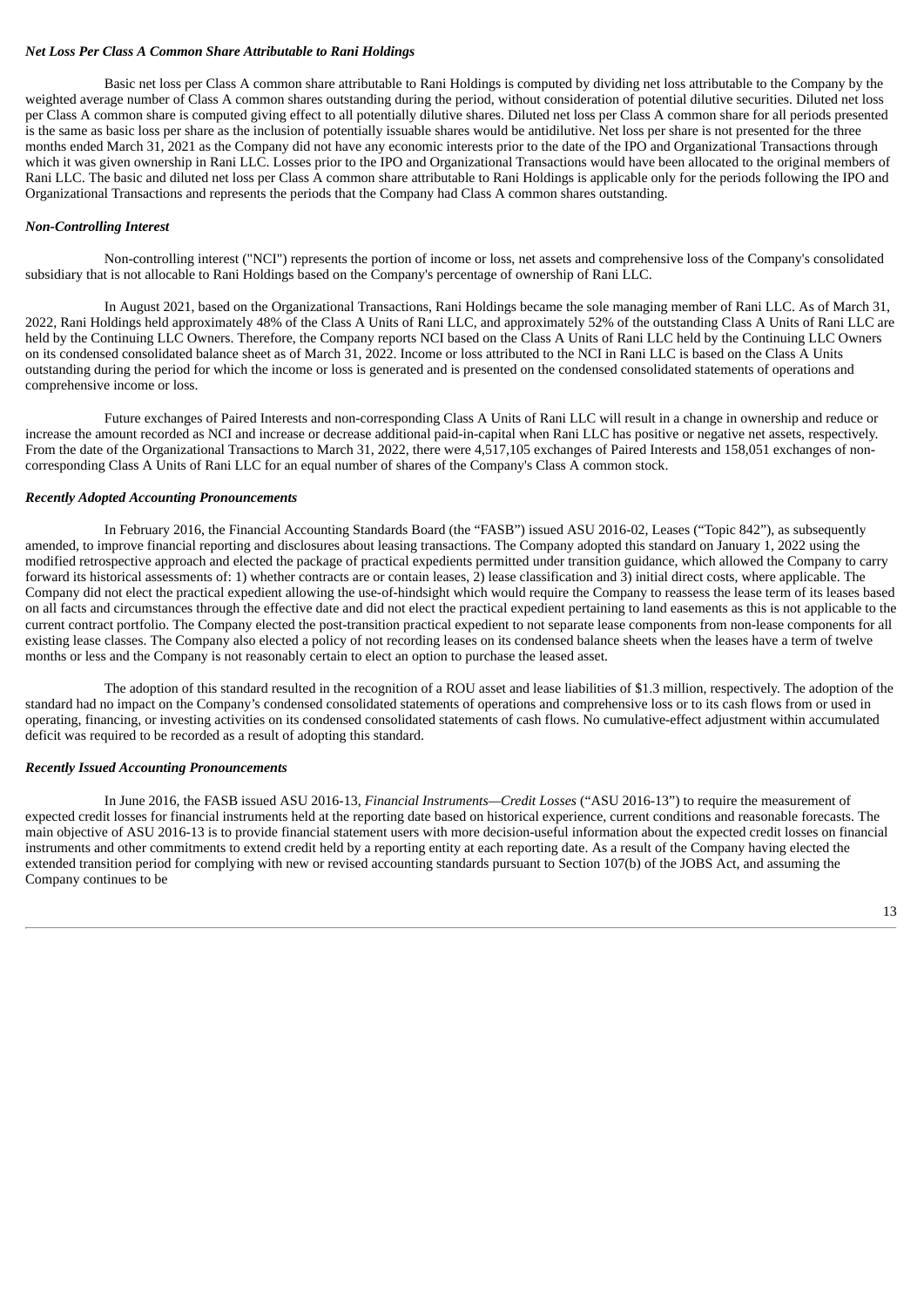considered an emerging growth company, ASU 2016-13 will be effective for the Company on January 1, 2023. The Company has not yet determined the potential effects of ASU 2016-13 on its condensed consolidated financial statements and disclosures.

#### **3. Fair Value Measurements**

The following table presents information about the Company's financial assets and liabilities measured at fair value on a recurring basis and indicates the level of inputs used in such measurements (in thousands):

|                     | As of March 31, 2022                 |         |   |                                |              |         |    |              |
|---------------------|--------------------------------------|---------|---|--------------------------------|--------------|---------|----|--------------|
|                     |                                      | Level 1 |   | <b>Level 2</b>                 |              | Level 3 |    | <b>Total</b> |
| <b>Assets:</b>      |                                      |         |   |                                |              |         |    |              |
| Money market funds  |                                      | 105,795 |   |                                |              |         | S  | 105,795      |
| <b>Total assets</b> |                                      | 105,795 |   |                                |              |         | ۰D | 105,795      |
|                     |                                      |         |   |                                |              |         |    |              |
|                     |                                      |         |   | As of December 31, 2021        |              |         |    |              |
|                     | Level 1<br><b>Level 2</b><br>Level 3 |         |   |                                | <b>Total</b> |         |    |              |
| <b>Assets:</b>      |                                      |         |   |                                |              |         |    |              |
| Money market funds  | c                                    | 115,595 | S | $\overbrace{\hspace{25mm}}^{}$ |              |         | -S | 115,595      |
| <b>Total assets</b> |                                      | 115,595 |   |                                |              |         |    | 115,595      |

Money market funds are highly liquid and actively traded marketable securities that generally transact at a stable \$1.00 net asset value representing its estimated fair value.

There were no transfers between Level 1, Level 2 and Level 3 of the fair value hierarchy for any of the periods presented.

The Company held a Level 3 liability associated with preferred unit warrants that were issued in conjunction with a loan and security Agreement. These preferred unit warrants were settled with Class A common stock as part of the IPO and Organizational Transactions.

The following tables set forth a summary of the changes in the fair value of the Company's liability measured using Level 3 inputs (in thousands):

|                                                     | <b>Three Months Ended</b><br>March 31, |  |      |  |
|-----------------------------------------------------|----------------------------------------|--|------|--|
|                                                     | 2022                                   |  | 2021 |  |
| Balance at beginning of period                      |                                        |  | 320  |  |
| Change in estimated fair value of Series E warrants |                                        |  | 216  |  |
| <b>Balance at end of period</b>                     |                                        |  | 536  |  |

#### **4. Accrued Expenses**

Accrued expenses consist of the following (in thousands):

|                                              | March 31. |       | December 31, |
|----------------------------------------------|-----------|-------|--------------|
|                                              |           | 2022  | 2021         |
| Payroll and related                          |           | 1,250 | 202          |
| Accrued preclinical and clinical trial costs |           | 389   | 621          |
| Accrued professional fees                    |           | 323   | 213          |
| Other                                        |           | 139   | 398          |
| Total accrued expenses                       |           | 2,101 | 1.434        |

#### **5. Evaluation Agreement**

#### *Takeda*

Takeda Pharmaceutical Company, Limited ("Takeda") was collaborating with the Company to conduct research on the use of the RaniPill capsule for the oral delivery of factor VIII ("FVIII") therapy for patients with hemophilia A. The agreement granted Takeda a right of first negotiation to a worldwide, exclusive license under the Company's intellectual property related to a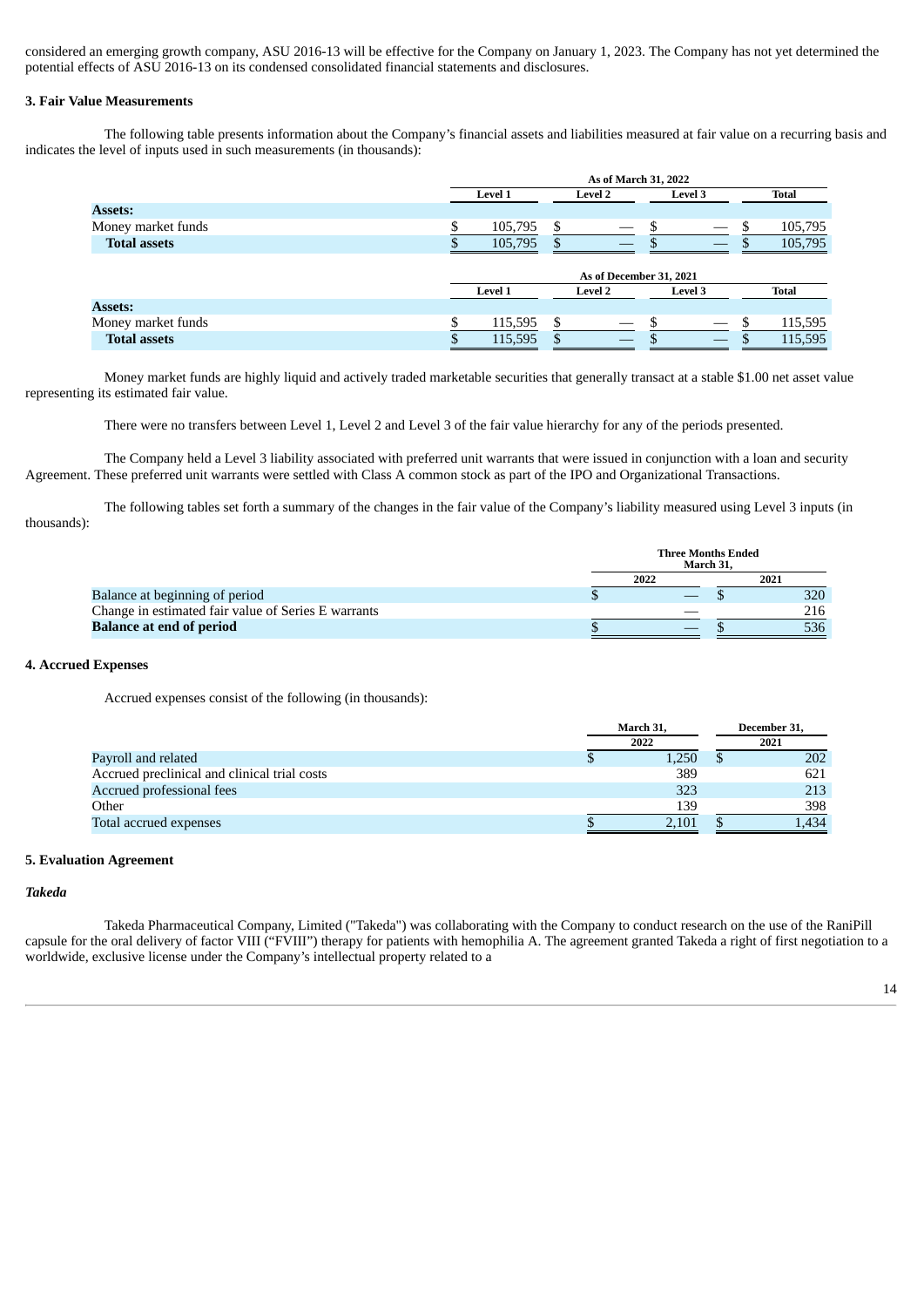FVIII-RaniPill therapeutic. Takeda paid the Company up-front payments of \$5.9 million upon execution of and subsequent modifications to the agreement. Upon the initial evaluation services being completed, Takeda had an option to pay the Company \$3.0 million to perform later stage evaluation services. Takeda also had the ability to terminate the agreement at any time by providing 30 days written notice after the effective date of the agreement. Unless terminated early, the agreement term ended upon the expiration of the right of first negotiation period which is 120 days after the completion of the evaluation services. The Takeda agreement could be terminated for cause by either party based on uncured material breach by the other party or bankruptcy of the other party. Upon early termination, all ongoing activities under the agreement and all mutual collaboration, development and commercialization licenses and sublicenses would terminate.

The Company identified one material promise under the Takeda agreement, the obligation to perform services to evaluate if Takeda's FVIII therapy can be orally delivered using the RaniPill capsule ("Research and Development Services"), which was concluded to be a single performance obligation.

In May 2021, the Company received written notice from Takeda as to their intent to terminate the contract for convenience. Due to the delivery of the termination notice, the Company determined that there were no further enforceable rights and obligations under the agreement beyond May 2021 and the remaining \$2.0 million of deferred revenue was recognized in 2021.

For the three months ended March 31, 2022, no contract revenue related to the Takeda agreement was recognized. For three months ended March 31, 2021, the Company recognized contract revenue related to the Takeda agreement of \$0.8 million. There was no deferred revenue as of March 31, 2022 nor December 31, 2021.

#### **6. Related Party Transactions**

InCube Labs, LLC ("ICL") is wholly-owned by the Company's founder and Chairman and his family. The founder and Chairman is the father of the Company's Chief Executive Officer. The Company's Chief Scientific Officer is also the brother of the founder and Chairman and thus uncle of the Company's Chief Executive Officer.

#### *Services agreements*

In June 2021, Rani LLC entered into a service agreement with ICL effective retrospectively to January 1, 2021, and subsequently amended such agreement in March 2022 (as amended, the "Rani LLC-ICL Service Agreement"), pursuant to which Rani LLC and ICL agreed to provide personnel services to the other upon requests. Under the amendment in March 2022, Rani LLC has a right to occupy certain facilities leased by ICL in Milpitas, California and San Antonio, Texas ("Occupancy Services") for general office, research and development, and light manufacturing. The Rani LLC-ICL Service Agreement has a twelve-month term and will automatically renew for a successive twelve-month periods unless terminated; except that the Occupancy Services in Milpitas, California have a term until February 2023, with the potential for two annual renewals, subject to approval by ICL upon a nine months' notice of renewal prior to the end of the lease term, and the Occupancy Services in San Antonio, Texas continue until either party gives six months' notice of termination. Except for the Occupancy Services, Rani LLC or ICL may terminate services under the Rani LLC-ICL Service Agreement upon 60 days' notice to the other party. The Rani LLC-ICL Service Agreement specifies the scope of services to be provided as well as the methods for determining the costs of services. Costs are billed or charged on a monthly basis by ICL or Rani LLC, respectively.

In June 2021, RMS entered into a service agreement with ICL (the "RMS-ICL Service Agreement") effective retrospectively to January 1, 2021, pursuant to which ICL agreed to rent a specified portion of its facility in San Jose, California to RMS. Additionally, RMS and ICL agreed to provide personnel services to the other upon requests based on rates specified in the RMS-ICL Service Agreement. The RMS-ICL Service Agreement has a twelvemonth term and will automatically renew for successive twelve-month periods unless terminated. RMS or ICL may terminate services under the RMS-ICL Service Agreement upon 60 days' notice to the other party, except for occupancy which requires six months' notice. The RMS-ICL Service Agreement specifies the scope of services to be provided as well as the methods for determining the costs of services. Costs are billed or charged on a monthly basis by ICL or RMS, respectively, as well as allocations of expenses based upon RMS's utilization of ICL's facilities and equipment.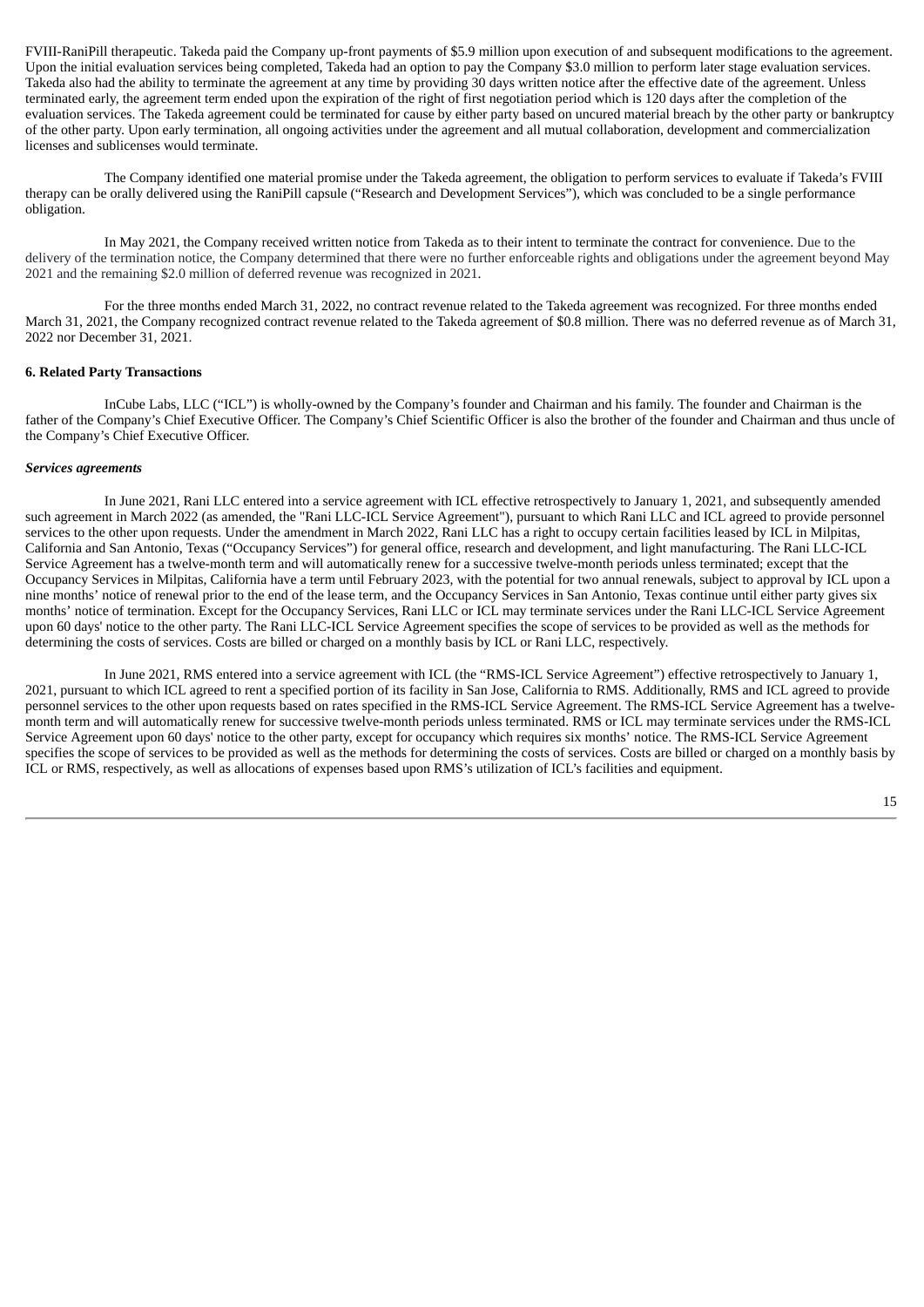The table below details the amounts charged by ICL for services and rent, net of the amount that the Company charged ICL, which is included in the condensed consolidated statements of operations and comprehensive loss (in thousands):

|                            | <b>Three Months Ended</b><br>March 31, |  |      |  |  |
|----------------------------|----------------------------------------|--|------|--|--|
|                            | 2022                                   |  | 2021 |  |  |
| Research and development   | 239                                    |  | 33   |  |  |
| General and administrative | 63                                     |  | 182  |  |  |
| Total                      | 302                                    |  | 215  |  |  |

The Company's eligible employees are permitted to participate in ICL's 401(k) Plan ("401(k) Plan"). Participation in the 401(k) Plan is offered for the benefit of the employees, including the Company's named executive officers, who satisfy certain eligibility requirements.

As of March 31, 2022, all of the Company's facilities are owned or leased by an entity affiliated with the Company's Chairman (Note 7). The Company pays for the use of these facilities through its services agreements with ICL.

#### *Financing activity*

From inception to the first half of 2017, the Company advanced funds to ICL, and ICL made payments directly to certain vendors on behalf of Rani, Rani has reimbursed ICL for all such payments at cost on a monthly basis.

In March 2021, an outstanding notes receivable balance totaling \$1.7 million, including all accrued interest, was fully repaid by ICL.

During 2020 and 2021, a related party of the Company, and its affiliates, purchased 2,100,800 common units of Rani LLC and 7,880,120 Series E Preferred Units of Rani LLC. As part of the Organizational Transactions the common units and Series E Preferred Units were exchanged for 5,277,729 shares of the Company's Class A common stock. In connection with the IPO and subsequent thereto, the same related party purchased an additional 6,458,904 shares of the Company's Class A common stock for total gross proceeds of \$71.1 million.

#### *Exclusive License, Intellectual Property and Common Unit Purchase Agreement*

The Company, through Rani LLC, and ICL entered into an exclusive license and an intellectual property agreement and common unit purchase agreement in 2012. Pursuant to the common unit purchase agreement, the Company issued 46.0 million common units to ICL in return for rights to exclusive commercialization, development, use and sale of certain products and services related to the RaniPill capsule technology. ICL also granted the Company a fully-paid, royalty-free, sublicensable, exclusive license under the intellectual property made by ICL during the course of providing services to the Company related to the RaniPill capsule technology. Such rights were not recorded on the Company's condensed consolidated balance sheet as the transaction was considered a common control transaction.

In June 2021, ICL and the Company, through Rani LLC, entered into an Amended and Restated Exclusive License Agreement which replaced the 2012 Exclusive License Agreement between ICL and Rani LLC, as amended in 2013, and terminated the 2012 Intellectual Property Agreement between ICL and Rani LLC, as amended in June 2013. Under the Amended and Restated Exclusive License Agreement, the Company has a fully paid, exclusive license under certain scheduled patents related to optional features of the device and certain other scheduled patents to exploit products covered by those patents in the field of oral delivery of sensors, small molecule drugs or biologic drugs including, any peptide, antibody, protein, cell therapy, gene therapy or vaccine. The Company covers patent-related expenses and, after a certain period, the Company will have the right to acquire four specified United States patent families from ICL by making a one-time payment of \$0.3 million to ICL for each United States patent family that the Company desires to acquire, up to \$1.0 million in the aggregate. This payment will not become an obligation until the fifth anniversary of the Amended and Restated Exclusive License Agreement. The Amended and Restated Exclusive License Agreement will terminate when there are no remaining valid claims of the patents licensed under the Amended and Restated Exclusive License Agreement. Additionally, the Company may terminate the Amended and Restated Exclusive License Agreement in its entirety or as to any particular licensed patent upon notification to ICL of such intent to terminate.

#### *Non-Exclusive License Agreement between Rani and ICL ("Non-Exclusive License Agreement")*

In June 2021, the Company, through Rani LLC, entered into the Non-Exclusive License Agreement with ICL a related party, pursuant to which the Company granted ICL a non-exclusive, fully-paid license under specified patents that were assigned from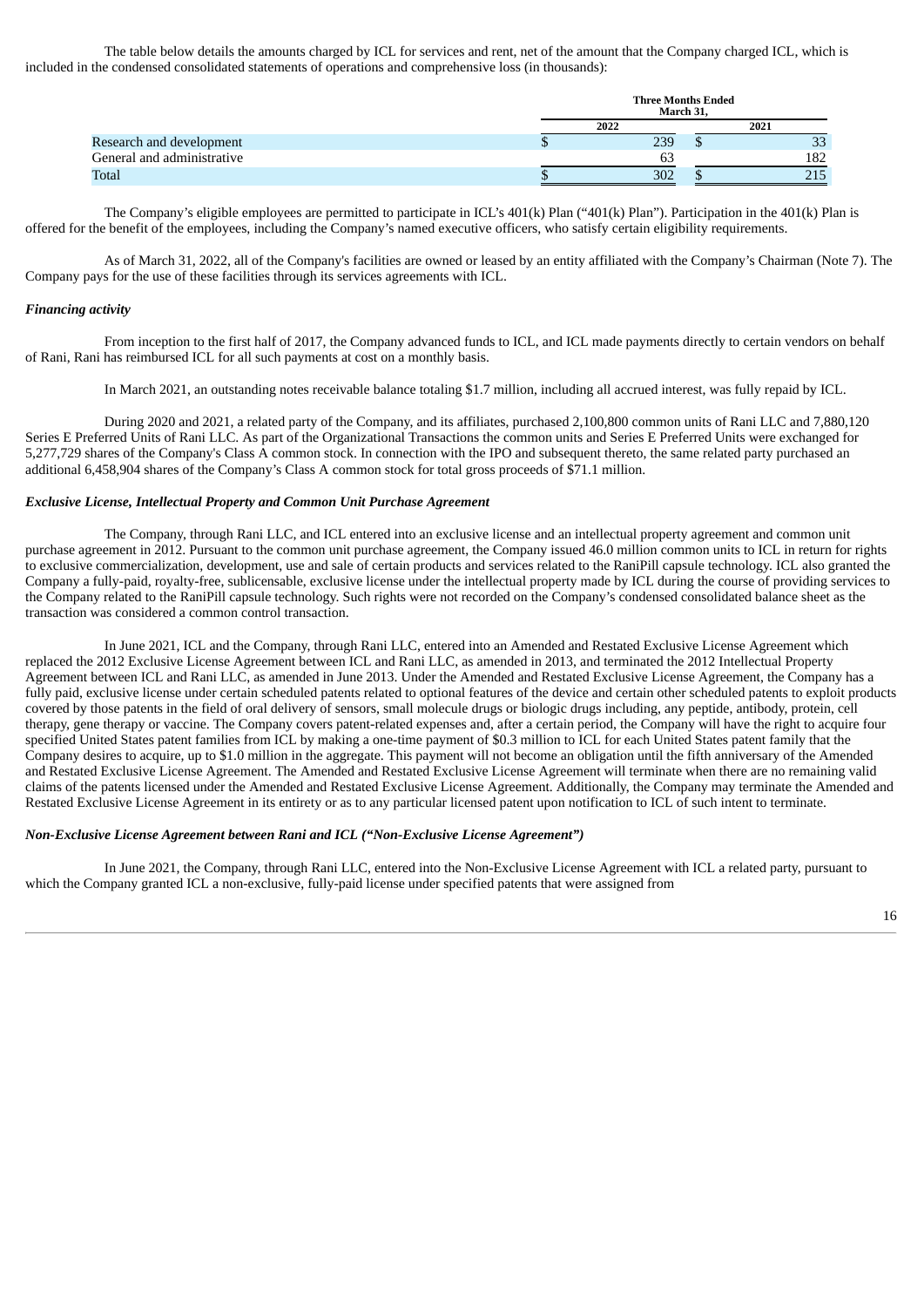ICL to the Company. Additionally, the Company agreed not to license these patents to a third party in a specific field outside the field of oral delivery of sensors, small molecule drugs or biologic drugs including, any peptide, antibody, protein, cell therapy, gene therapy or vaccine, if ICL can prove that it or its sublicensee has been in active development of a product covered by such patents in that specific field. ICL may grant sublicenses under this license to third parties only with the Company's prior approval. The Non-Exclusive License Agreement will continue in perpetuity unless earlier terminated.

#### *Intellectual Property Agreement with Mir Imran (the "Mir Agreement")*

In June 2021, the Company, through Rani LLC, entered into the Mir Agreement, pursuant to which the Company and Mir Imran agreed that the Company would own all intellectual property conceived (a) using any of the Company's people, equipment, or facilities or (b) that is within the field of oral delivery of sensors, small molecule drugs or biologic drugs including, any peptide, antibody, protein, cell therapy, gene therapy or vaccine. Neither the Company nor Mir Imran may assign the Mir Agreement to any third party without the prior written consent of the other party. The initial term of the Mir Agreement is three years, which can be extended upon mutual consent of the parties. The Mir Agreement may be terminated by either party for any reason within the initial three year term upon providing three months' notice to the other party.

#### *Secondary Sales Transactions*

In February 2021, one of the Company's named executive officers and then member of the Board of Managers of Rani LLC, and a current member of the Board of Managers of Rani LLC sold a total of 210,000 common units to a third-party investor at \$7.1471 per unit. The Company determined that the sales price was above fair value of such units and as a result recorded equity-based compensation expense of \$0.5 million for which \$0.2 million was recorded as general and administrative expense and \$0.3 million was recorded as research and development expense. The \$0.5 million represents the difference between the sales price and fair value of the common units.

#### *Tax Receivable Agreement*

Certain parties to the TRA, entered into in August 2021 pursuant to the IPO and Organizational Transactions are related parties of the Company. The TRA provides that the Company pay to such entities and individuals 85% of the amount of tax benefits, if any, it is deemed to realize from exchanges of Paired Interests (Note 2). During the three months ended March 31, 2022, these parties to the TRA exchanged 2,309,490 Paired Interests that resulted in tax benefits subject to the TRA (Note 10).

#### *Registration Rights Agreement*

In connection with the IPO, the Company entered into a Registration Rights Agreement. ICL and its affiliates are parties to this agreement. The Registration Rights Agreement provides certain registration rights whereby, at any time following the IPO and the expiration of any related lock-up period, ICL and its affiliates can require the Company to register under the Securities Act of 1933, as amended (the "Securities Act") shares of Class A common stock issuable to ICL and its affiliates upon, at the Company's election, redemption or exchange of their Paired Interests. The Registration Rights Agreement also provides for piggyback registration rights. In March 2022, certain holders of our Class A common stock considered to be related parties were made parties to the Registration Rights Agreement.

#### *Rani LLC Agreement*

The Company operates its business through Rani LLC and its subsidiary. In connection with the IPO, the Company and the Continuing LLC Owners, including ICL and its affiliates, entered into the Rani LLC Agreement. The governance of Rani LLC, and the rights and obligations of the holders of LLC Interests, are set forth in the Rani LLC Agreement. As Continuing LLC Owners, ICL and its affiliates are entitled to exchange, subject to the terms of the Rani LLC Agreement, Paired Interests for Class A common stock of the Company; provided that, at the Company's election, the Company may effect a direct exchange of such Class A common stock or make a cash payment equal to a volume weighted average market price of one share of Class A common stock for each Paired Interest redeemed.

During the three months ended March 31, 2022, entities affiliated with ICL exchanged 2,309,490 Paired Interests for an equal number of shares of the Company's Class A common stock.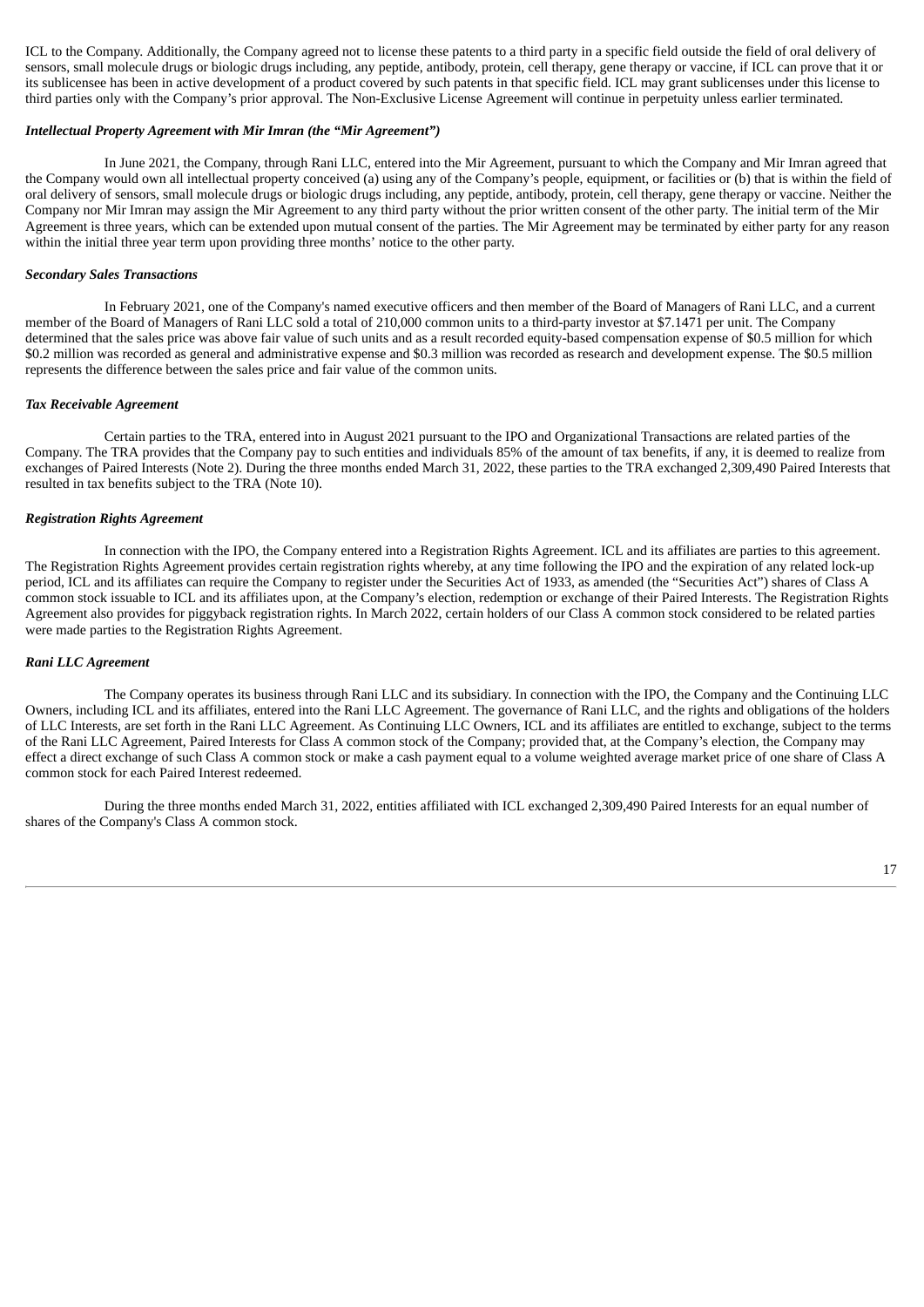#### **7. Leases**

The Company pays for the use of its office, laboratory and manufacturing facility in San Jose, California as part of the RMS-ICL Service Agreement. The RMS-ICL Service Agreement has a twelve-month term and will automatically renew for successive twelve-month periods unless RMS or ICL terminate occupancy under the RMS-ICL Service Agreement upon six months' notice. As of March 31, 2022, the Company determined it to be reasonably certain that it would exercise its renewal option for a successive twelve-month period and this has been considered in the determination of the right-of-use assets and lease liabilities associated with the RMS-ICL Service Agreement. At March 31, 2022, the RMS-ICL Service Agreement had a remaining term of 1.8 years.

Under the Rani LLC-ICL Service Agreement amended in March 2022, Rani LLC has a right to occupy certain facilities leased by ICL in Milpitas, California and San Antonio, Texas for general office, research and development, and light manufacturing. The Rani LLC-ICL Service Agreement has a twelve-month term and will automatically renew for a successive twelve-month periods unless terminated; except that the Occupancy Services in Milpitas, California have a term until February 2023, with the potential for two annual renewals, subject to approval by ICL upon a nine months' notice of renewal prior to the end of the lease term, and the Occupancy Services in San Antonio, Texas continue until either party gives six months' notice of termination. As of March 31, 2022, the renewal option for the facility in Milpitas, California was not deemed reasonably certain to be exercised and the Occupancy Services were considered short term.

The Company's leases are accounted for as operating leases and require certain fixed payments of real estate taxes and insurance in addition to future minimum lease payments, and certain variable payments of common area maintenance costs and building utilities. Variable lease payments are expensed in the period in which the obligation for those payments is incurred. These variable lease costs are payments that vary in amount beyond the commencement date, for reasons other than passage of time. Total operating lease expense incurred with ICL was \$0.3 million and \$0.2 million for the three months ended March 31, 2022 and 2021, respectively. Short term lease expense are included in the total operating lease expense and not immaterial for the periods presented. Variable lease payments are excluded in the total operating lease expense and immaterial for the periods presented.

The Company used its IBR as the discount rate when measuring operating lease liabilities. The discount rate associated with the RMS-ICL Service Agreement is 5.0%.

Supplemental information on the Company's condensed consolidated balance sheet as of March 31, 2022 and statements of cash flow related to leases was as follows (in thousands):

|                                                      |    | March 31. |
|------------------------------------------------------|----|-----------|
|                                                      |    | 2022      |
| <b>Balance sheet</b>                                 |    |           |
| Operating lease right-of-use assets                  | S  | 1,159     |
|                                                      |    |           |
| Operating lease liability, current portion           | \$ | 650       |
| Operating lease liability, net current portion       |    | 509       |
| Total operating lease liability                      |    | 1,159     |
|                                                      |    | March 31. |
|                                                      |    | 2022      |
| <b>Cash flows</b>                                    |    |           |
| Cash paid for amounts included in lease liabilities: |    |           |
| Operating cash flows used for operating leases       |    | 173       |

As of March 31, 2022, minimum annual rental payments under the Company's operating lease agreement is as follows (in thousands):

| Year ending December 31,                         |       |
|--------------------------------------------------|-------|
| 2022 (remaining nine months)                     | 518   |
| 2023                                             | 690   |
| Total undiscounted future minimum lease payments | 1,208 |
| Less: Imputed interest                           | (49)  |
| Total operating lease liability                  | 1,159 |
| Less: Operating lease liability, current portion | 650   |
| Operating lease liability, net current portion   | 509   |
|                                                  |       |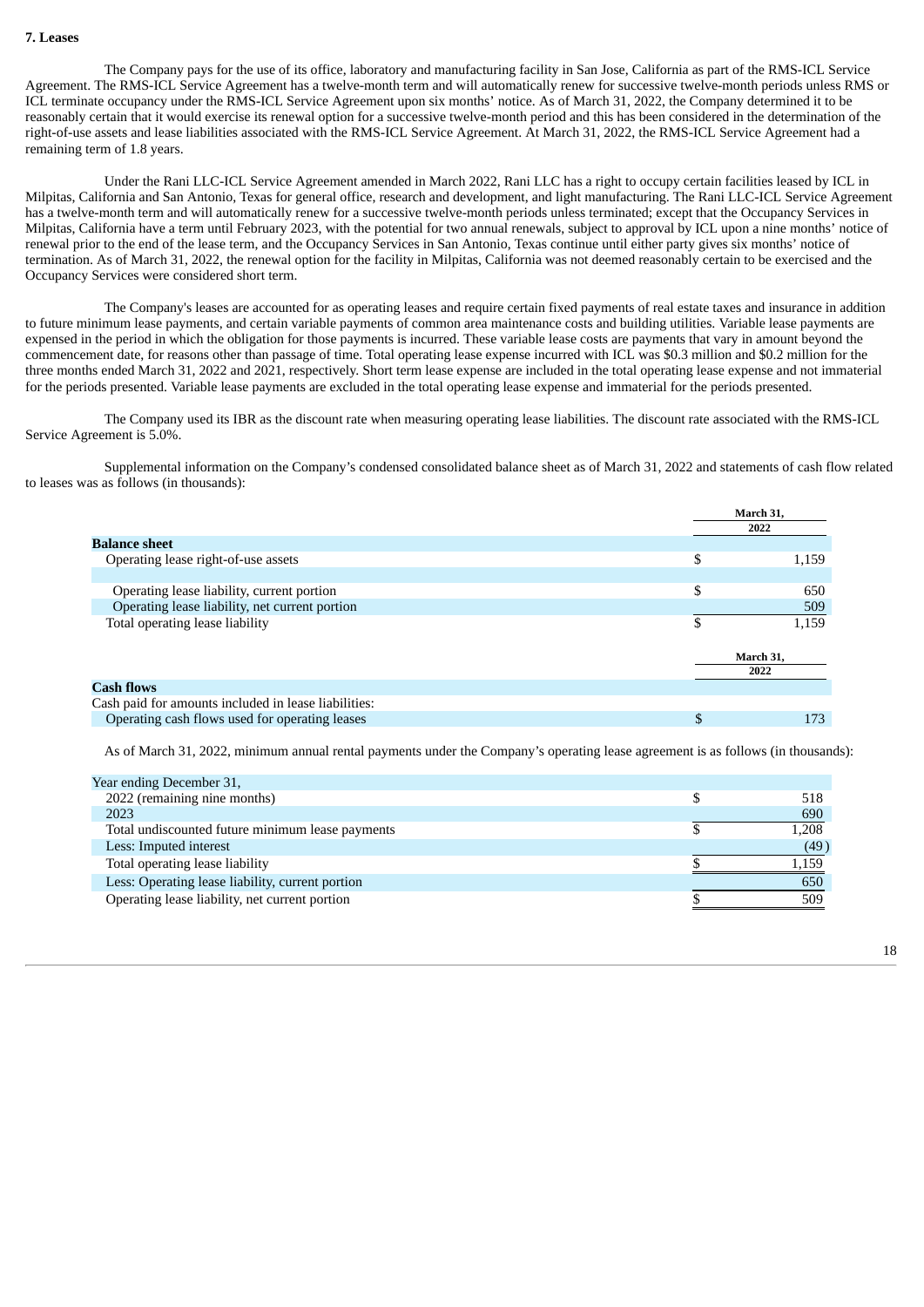Operating lease in the table above includes future minimum lease payments for the RMS-ICL Service Agreement. Future minimum lease payments of the Rani LLC-ICL Service Agreement for fiscal years 2022 (remaining nine months) and 2023 totaled \$0.4 million and \$0.1 million, respectively.

#### **8. Stockholders' Equity / Members' Deficit**

Prior to the Organizational Transactions, Rani LLC was authorized to issue 101,000,000 common units, of which 10,850,000 had been reserved for issuance as Profits Interests and 32,620,000 were reserved for six separate classes, the Series A convertible preferred units (the "Series A units"), the Series B convertible preferred units (the "Series B units"), the Series C convertible preferred units (the "Series C units"), the Series C-1 convertible preferred units (the "Series C-1 units"), the Series D convertible preferred units (the "Series D units"), and the Series E convertible preferred units (the "Series E units"), collectively the "Preferred Units".

The members of the Rani LLC who held these common and Preferred Units were not liable, solely by reason of being a member, for the debts, obligations, or liabilities of the Company whether arising in contract or tort; under a judgment, decree, or order of a court; or otherwise. The members were also not obligated to make capital contributions to Rani LLC and Rani LLC would have dissolved only upon a written consent of a majority of the members.

The Company's Profits Interests were subject to either a combination of service, market, or performance vesting conditions. Vested Profits Interests were treated as common units for purposes of distributions.

In February 2022 and March 2022, certain of the Continuing LLC Owners executed an exchange of 4,517,105 Paired Interests and 158,051 non-corresponding Class A Units of Rani LLC in return for an equal number of shares of the Company's Class A common stock. The corresponding shares of the Company's Class B common stock included in the exchange of Paired Interests were subsequently cancelled and retired pursuant to the terms of the Rani LLC Agreement.

#### **9. Equity-Based Compensation**

#### *Stock Options*

A summary of stock option activity during the periods indicated is as follows:

|                               | <b>Number of Stock</b><br><b>Option Awards</b> |               | <b>Weighted Average</b><br><b>Exercise Price</b> | Weighted<br>Average<br><b>Remaining</b><br><b>Contractual Term (in</b><br>years) |    | <b>Aggregate Intrinsic</b><br>Value (in thousands) |
|-------------------------------|------------------------------------------------|---------------|--------------------------------------------------|----------------------------------------------------------------------------------|----|----------------------------------------------------|
| Balance at December 31, 2021  | 2,300,819                                      | \$            | 14.12                                            | 9.55                                                                             | S  | 976                                                |
| Granted                       | 1,081,437                                      | \$            | 13.38                                            | 9.96                                                                             | -S | 299                                                |
| Forfeited                     | (6,500)                                        | \$            | 26.78                                            |                                                                                  |    |                                                    |
| Balance at March 31, 2022     | 3,375,756                                      | \$            | 13.86                                            | 9.53 <sup>5</sup>                                                                |    | 5,677                                              |
| Exercisable at March 31, 2022 | 133,775                                        | $\mathsf{\$}$ | 9.44                                             | 9.21                                                                             | -S | 543                                                |
| Nonvested at March 31, 2022   | 3,241,981                                      | \$            | 14.04                                            | 9.54                                                                             |    | 5,134                                              |

As of March 31, 2022, there was \$27.8 million of unrecognized equity-based compensation expense related to stock options which is expected to be recognized over a weighted-average period of approximately 3.3 years.

*Restricted Stock Units*

A summary of RSU activity during the periods indicated is as follows:

|                              | <b>Number of Restricted Stock</b><br><b>Units</b> |    | Weighted Average Grant-Date<br><b>Fair Value per Share</b> |
|------------------------------|---------------------------------------------------|----|------------------------------------------------------------|
| Balance at December 31, 2021 | 596,500                                           | \$ | 19.56                                                      |
| Granted                      | 443,400                                           | S  | 13.21                                                      |
| Forfeited                    | (43, 400)                                         | \$ | 19.56                                                      |
| Balance at March 31, 2022    | 996,500                                           |    | 16.73                                                      |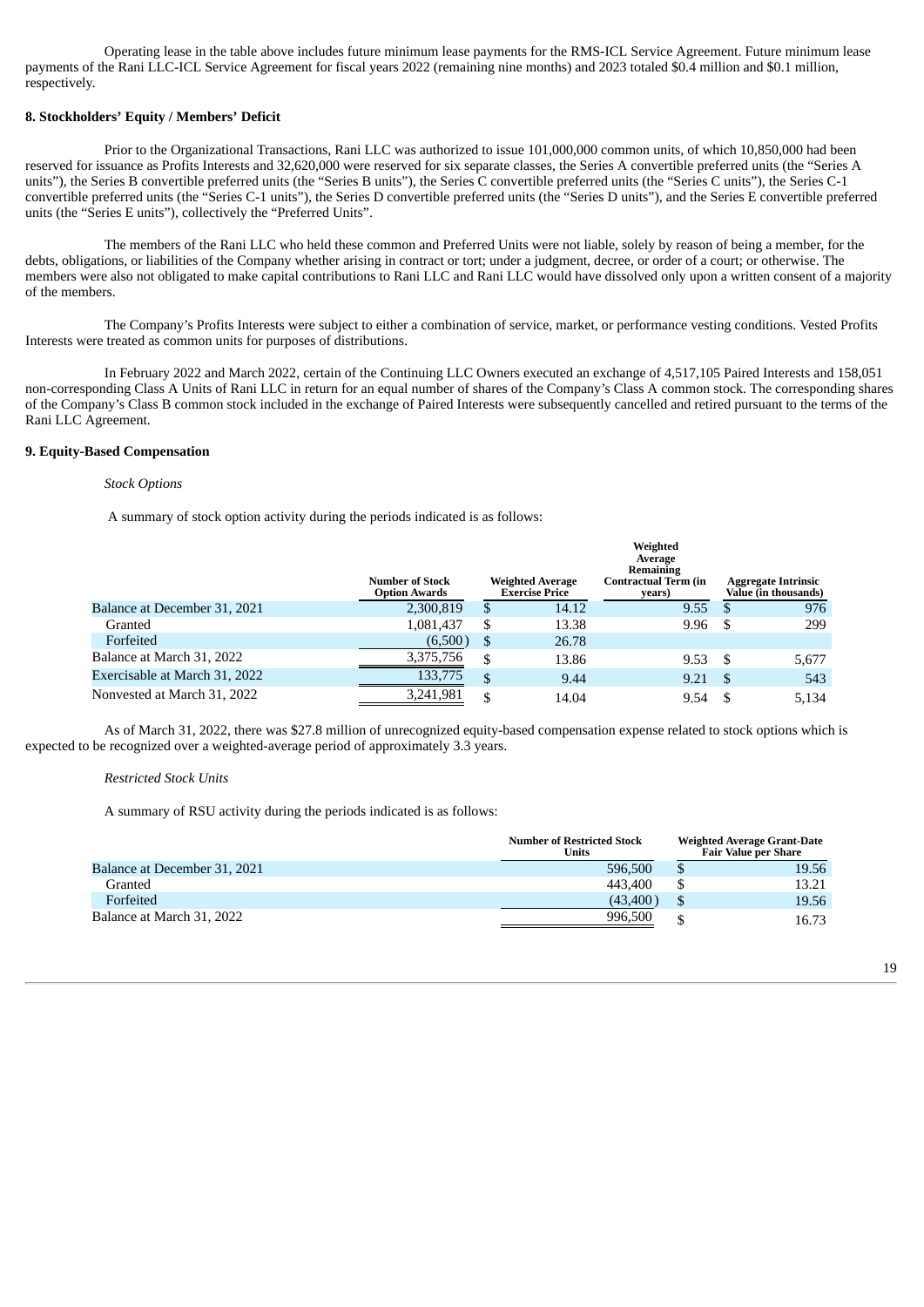As of March 31, 2022, there was \$13.6 million of unrecognized equity-based compensation expense related to RSUs which is expected to be recognized over a weighted-average period of approximately 2.6 years.

#### *Restricted Stock Awards*

A summary of RSA activity during the periods indicated is as follows:

|                              | <b>Number of Restricted Stock</b><br>Awards | <b>Weighted Average Grant-Date</b><br>Fair Value per Share |
|------------------------------|---------------------------------------------|------------------------------------------------------------|
| Balance at December 31, 2021 | 113.173                                     | 6.15                                                       |
| Vested                       | (16.810)                                    | 6.17                                                       |
| Balance at March 31, 2022    | 96,363                                      | 6.15                                                       |

As of March 31, 2022, there was \$0.3 million of unrecognized equity-based compensation expense related to RSAs which is expected to be recognized over a weighted-average period of approximately 1.4 years. The total fair value of the RSAs that vested in 2022 was approximately \$0.2 million.

#### *Equity-Based Compensation Expense*

The following table summarizes the components of equity-based compensation expense resulting from the grant of stock options, RSUs and RSAs, and a secondary sales transaction entered into in February 2021, recorded in the Company's condensed consolidated statement of operations and comprehensive loss (in thousands):

|                                 | <b>Three Months Ended March 31.</b> |  |      |  |
|---------------------------------|-------------------------------------|--|------|--|
|                                 | 2022                                |  | 2021 |  |
| Research and development        | 1.246                               |  | 226  |  |
| General and administrative      | 1,659                               |  | 226  |  |
| Total equity-based compensation | 2.905                               |  | 452  |  |

#### **10. Commitments and Contingencies**

#### *Legal Proceedings*

In the ordinary course of business, the Company may be subject to legal proceedings, claims and litigation as the Company operates in an industry susceptible to patent legal claims. The Company accounts for estimated losses with respect to legal proceedings and claims when such losses are probable and estimable. Legal costs associated with these matters are expensed when incurred. The Company is currently involved in several opposition proceedings at the European Patent Office, all of which were asserted against us by Novo Nordisk AS. The ultimate outcome of this matter as a loss is not probable nor is there any amount that is reasonably estimable. However, the outcome of the opposition proceedings could impact the Company's ability to commercialize its products in Europe.

#### *Tax Receivable Agreement*

The Company is party to a TRA with certain of the Continuing LLC Owners (Note 2). As of March 31, 2022, the Company has not recorded a liability under the TRA related to the income tax benefits originating from the exchanges of Paired Interest or non-corresponding Class A Units of Rani LLC as it is not probable that the Company will realize such tax benefits. To the extent the Company is able to realize the income tax benefits associated with the exchanges of Paired Interest or non-corresponding Class A Units of Rani LLC subject to the TRA, the TRA payable would range from zero to \$19.9 million at March 31, 2022.

The amounts payable under the TRA will vary depending upon a number of factors, including the amount, character, and timing of the taxable income of the Company in the future. Should the Company determine that the payment of the TRA liability becomes probable at a future date based on new information, any changes will be recorded on the Company's condensed consolidated statement of operations and comprehensive loss at that time.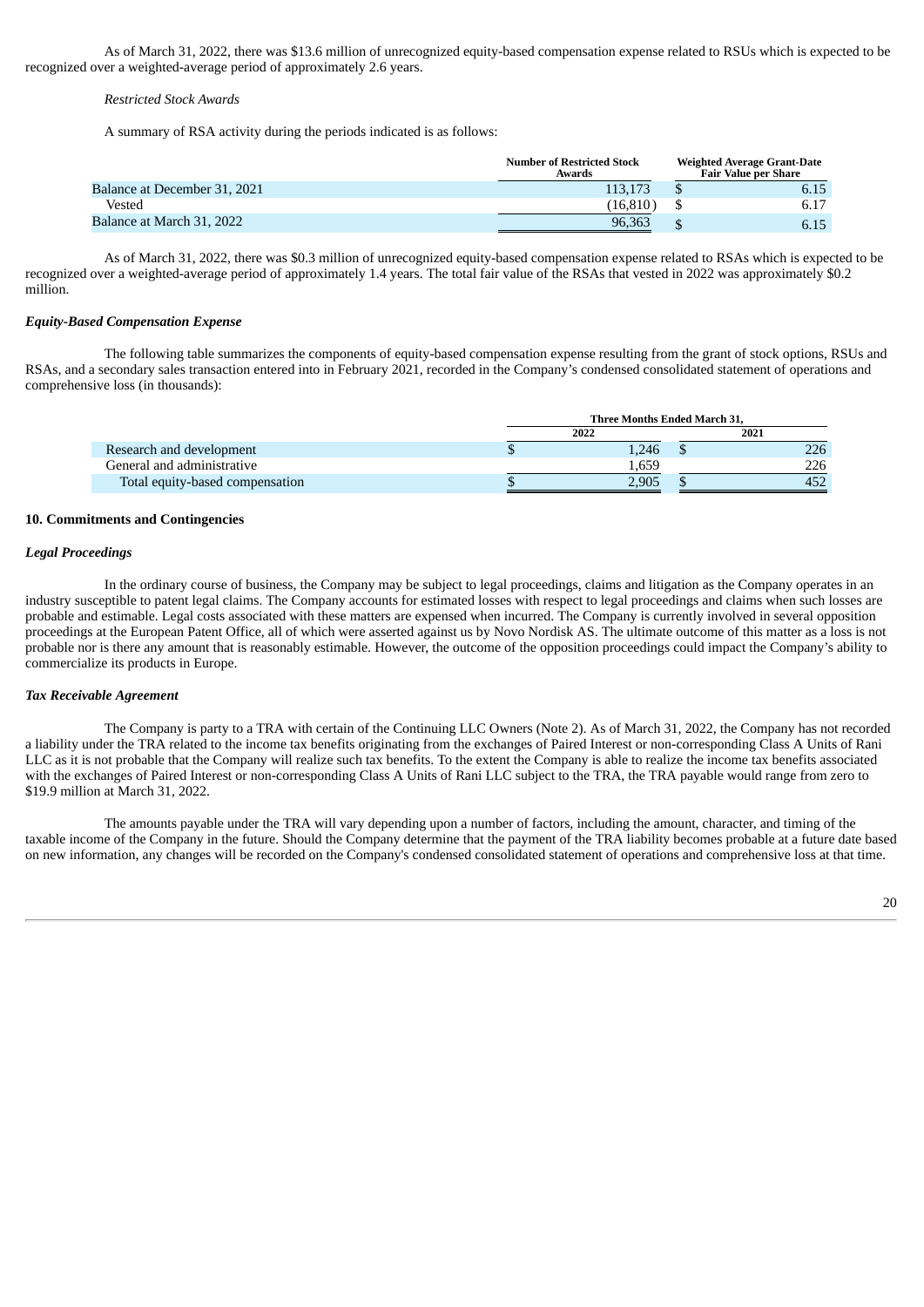#### *Convertible Notes*

In September 2020, Rani LLC, entered into a secured convertible loan agreement (the "Loan and Security Agreement" or the "Loan") with Avenue Venture Opportunity Fund L.P. ("Avenue"), whereby Rani LLC could borrow up to a maximum of \$10.0 million, with \$3.0 million being immediately available. The remaining \$7.0 million available could be borrowed if Avenue received evidence of at least \$40.0 million of net cash proceeds from the sale or issuance of securities to existing investors, or upfront payments in connection with strategic partnerships by March 31, 2021. Rani LLC opted not to draw down this additional amount, and the option has since expired undrawn. In exchange for access to this facility, Rani LLC agreed to issue warrants exercisable into Rani LLC preferred units amounting to \$0.9 million; Rani LLC subsequently granted 118,929 Series E warrants with an exercise price of \$7.1471 per unit.

In July 2021, the Company repaid, in full, the \$3.0 million of principal and approximately \$0.5 million of final payment and fees under the Loan and Security Agreement resulting in a \$0.7 million loss on extinguishment of debt recorded in the Company's condensed consolidated statement of operations and comprehensive loss in 2021. Avenue Capital also waived their right to convert the outstanding principal into Series E Preferred Units.

#### *Paycheck Protection Program Loan*

In April 2020, the Company received a \$1.3 million small business loan under the Paycheck Protection Program ("PPP Loan") as part of the CARES Act. The PPP Loan was due to mature in April 2022, and bore interest at a rate of 1.0% per annum. The PPP Loan was evidenced by a promissory note, which contained customary events of default relating to, among other things, payment defaults and breaches of representations and warranties. The PPP Loan could be prepaid at any time prior to maturity with no prepayment penalties.

The Company used all proceeds from the PPP Loan to retain employees, maintain payroll and make lease and utility payments. In September 2021, the Company repaid in full the \$1.3 million of principal and interest related to the PPP Loan.

#### **12. Income Taxes**

The Company is the managing member of Rani LLC and, as a result, consolidates the financial results of Rani LLC and its taxable subsidiary RMS in the condensed consolidated financial statements. Rani LLC is a pass-through entity for United States federal and most applicable state and local income tax purposes following the IPO and Organizational Transactions. As an entity classified as a partnership for tax purposes, Rani LLC is not subject to United States federal and certain state and local income taxes. Any taxable income or loss generated by Rani LLC is passed through to, and included in the taxable income or loss of, its members, including the Company. The Company is taxed as a corporation and pays corporate federal, state and local taxes with respect to income allocated to the it, based on the its economic interest in Rani LLC. The Company's tax provision also includes the activity of RMS, which is taxed as a corporation for United States federal and state income tax purposes.

The Company's effective income tax rate was (0.10)% and (0.21)% for the three months ended March 31, 2022 and 2021, respectively. As a result of the February 2022 and March 2022 exchanges (Note 8), the Company recorded a \$17.4 million deferred tax asset related to income tax benefit associated with the basis of the net assets of Rani LLC. Because of the Company's history of operating losses, the Company believes that recognition of the deferred tax assets arising from such future income tax benefits is currently not likely to be realized and, accordingly, has recognized a full valuation allowance on its deferred tax assets.

There were no material changes to uncertain tax positions for the three months ended March 31, 2022 and 2021, and the Company does not anticipate material changes within the next 12 months.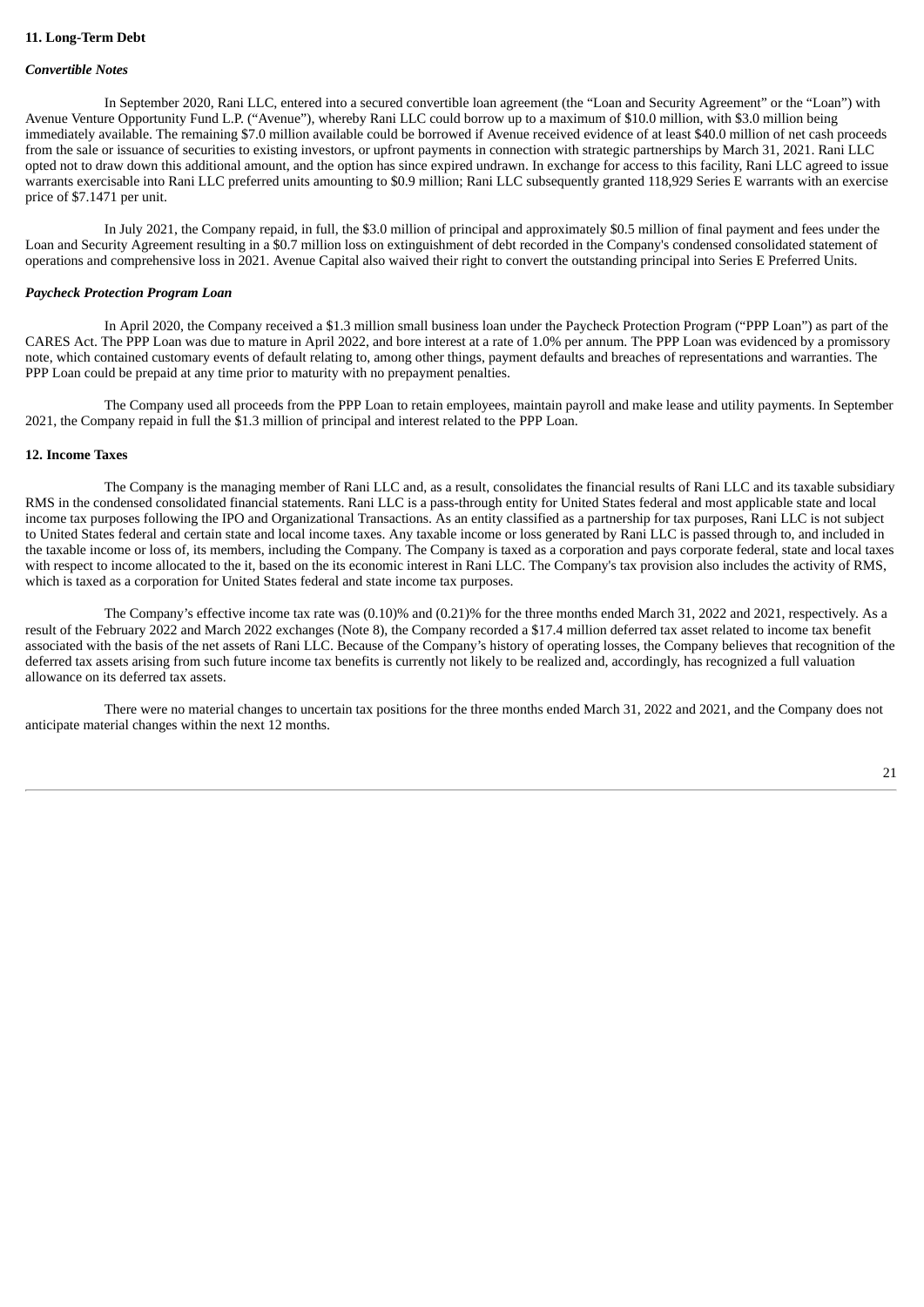#### **13. Net Loss Per Share**

The following table sets forth the computation of basic and diluted net loss per Class A common share attributable to Rani Holdings (in thousands, except per share data):

|                                                                                                         | <b>Three Months Ended</b><br>March 31,<br>2022 |
|---------------------------------------------------------------------------------------------------------|------------------------------------------------|
| <b>Numerator:</b>                                                                                       |                                                |
| Net loss per Class A common share attributable to Rani Therapeutics Holdings, Inc.                      | (6,223)                                        |
| <b>Denominator:</b>                                                                                     |                                                |
| Weighted average Class A common share outstanding—basic and diluted                                     | 21,409                                         |
| Net loss per Class A common share attributable to Rani Therapeutics Holdings, Inc.—basic and<br>diluted | (0.29)                                         |

The following table shows the total outstanding securities considered anti-dilutive and therefore excluded from the computation of diluted net loss per Class A common share attributable to Rani Holdings:

|                                                                 | <b>Three Months Ended</b><br>March 31, |
|-----------------------------------------------------------------|----------------------------------------|
|                                                                 | 2022                                   |
| <b>Paired Interests</b>                                         | 24,773,286                             |
| Stock options                                                   | 3,375,756                              |
| Class A Units of Rani LLC exchangeable for Class A common stock | 1,387,471                              |
| Restricted stock units                                          | 996.500                                |
| Restricted stock awards                                         | 96,363                                 |
|                                                                 | 30,629,376                             |

Shares of Class B common stock do not share in the Company's earnings and are not participating securities. Accordingly, separate presentation of loss per share of Class B common stock under the two-class method has not been provided. The outstanding shares of Class B common stock were determined to be anti-dilutive for the three months ended March 31, 2022. Therefore, they are not included in the computation of net loss per Class A common share attributable to Rani Holdings.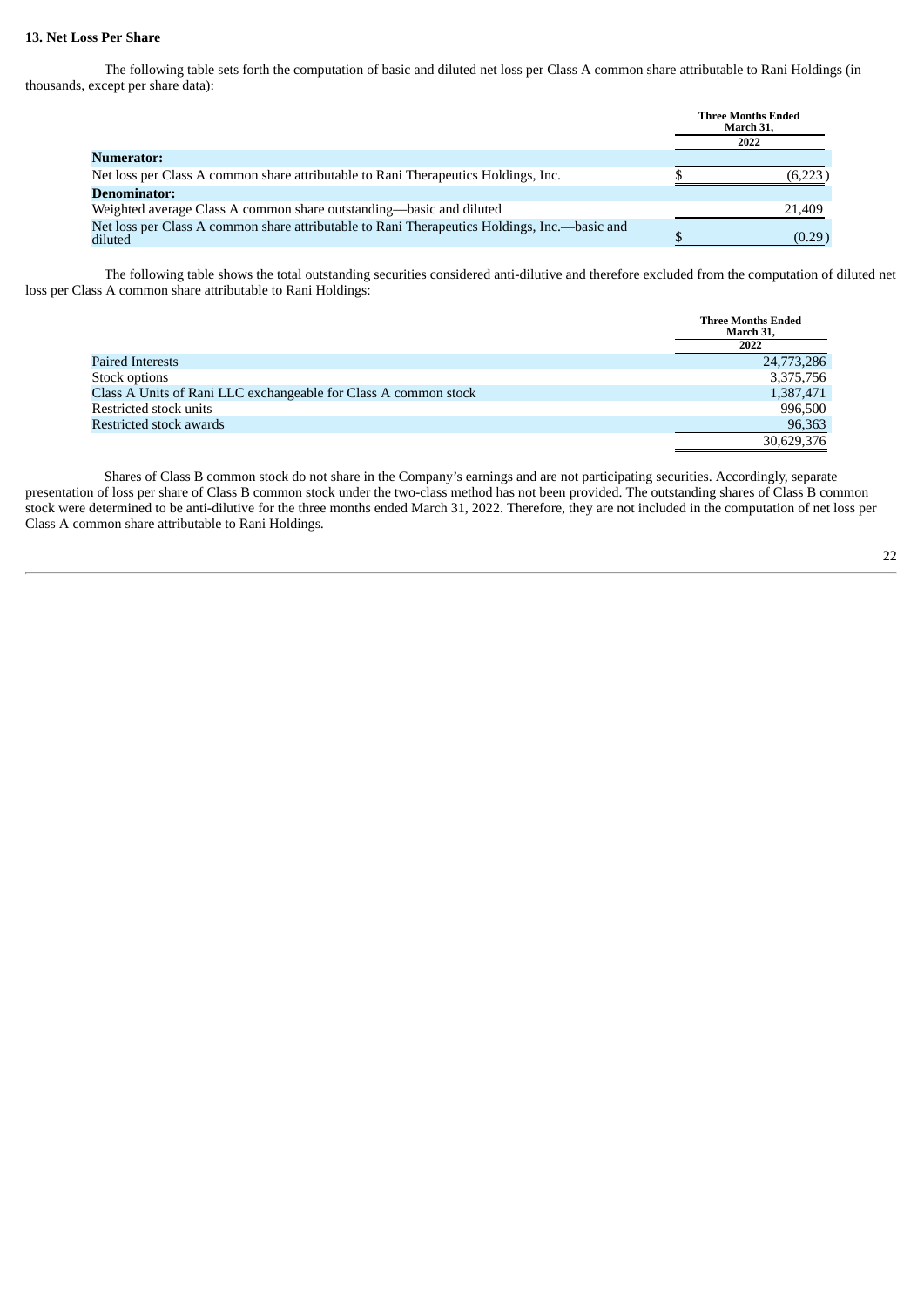#### <span id="page-22-0"></span>**Item 2. Management's Discussion and Analysis of Financial Condition and Results of Operations**

#### **MANAGEMENT'S DISCUSSION AND ANALYSIS OF FINANCIAL CONDITION AND RESULTS OF OPERATIONS**

You should read the following discussion and analysis of our financial condition and results of operations together with our unaudited condensed consolidated financial statements and the related notes included elsewhere in this Quarterly Report on Form 10-Q and the audited consolidated financial statements and notes thereto included in our Annual Report on Form 10-K for the year ended December 31, 2021, as filed with the Securities and Exchange Commission ("SEC"). Some of the information contained in this discussion and analysis or set forth elsewhere in this document, includes forward looking statements that involve risks, uncertainties, and assumptions. Our actual results could differ materially from those discussed in or implied by these forward-looking statements. Factors that could cause or contribute to such differences include, but are not limited to, those discussed in the section titled "Risk Factors" in our Annual Report on Form 10-K for the year ended December 31, 2021. Please also see the section titled "Forward *Looking Statements."*

The following discussion contains references to calendar year 2021 and the three months ended March 31, 2022 and 2021, respectively, which represents the condensed consolidated financial results of Rani Therapeutics Holdings, Inc. (the "Company") and its subsidiaries for the year ended December 31, 2021 and the three months ended March 31, 2022 and 2021, respectively. Unless we state otherwise or the context otherwise requires, the terms "we," "us," "our," and "Rani" and similar references refers to the Company and its consolidated subsidiaries.

#### **Overview**

We are a clinical stage biotherapeutics company focusing on advancing technologies to enable the administration of biologics orally, to provide patients, physicians, and healthcare systems with a convenient alternative to painful injections. We are advancing a portfolio of oral biologic therapeutics using our proprietary delivery technology.

We have developed and clinically tested a drug-agnostic oral delivery platform, the RaniPill capsule, which can deliver any drug, including large molecules such as peptides, proteins, and antibodies. The current RaniPill capsule can deliver up to a 3 mg dose of drug with high bioavailability. We are also developing a high-capacity version known as the RaniPill HC, which is in preclinical stage and which is intended to enable delivery of drug payloads up to 20 mg with high bioavailability. Our current RaniPill capsule is optimized to orally deliver a variety of biologic therapeutics, and we are advancing development of the RaniPill HC to address biologics with higher dosing requirements. Together, we believe that the current RaniPill capsule and RaniPill HC could enable us to deliver most biologics currently on the market via a convenient, oral daily dose.

Since our inception in 2012, we have devoted the majority of our resources to research and development, manufacturing automation and scaleup, and establishing our intellectual property portfolio. To date, we have financed our operations primarily through the initial public offering ("IPO"), private placements of preferred units, issuance of convertible promissory notes, and contract revenue generated from our evaluation agreements.

We do not have any products approved for sale, and we have not yet generated any revenue from sales of a commercial product. Our ability to generate product revenue sufficient to achieve profitability, if ever, will depend on the successful development of the RaniPill capsule, which we expect will take a number of years. Given our stage of development, we have not yet established a commercial organization or distribution capabilities, and we have no experience as a company in marketing drugs or a drug-delivery platform. When, and if, any of our product candidates are approved for commercialization, we plan to develop a commercialization infrastructure for those products in the United States, Europe, Asia, and potentially in certain other key markets. We may also rely on partnerships to provide commercialization infrastructure, including sales, marketing, and commercial distribution.

As is common with biotechnology companies, we rely on third-party suppliers for the supply of raw materials and active pharmaceutical ingredients ("APIs") and drug substances required for the production of our product candidates. In addition, we work with third parties to manufacture and develop biologics for inclusion in the current RaniPill capsule and RaniPill HC. Design work, prototyping and pilot manufacturing are performed in-house, and we have utilized third-party engineering firms to assist with the design of manufacturing lines that support our supply of the current RaniPill capsule and RaniPill HC. Certain of our suppliers of components and materials are single source suppliers. We believe our vertically integrated manufacturing strategy will offer significant advantages, including rapid product iteration, control over our product quality and the ability to rapidly scale our manufacturing capacity. This capability also allows us to develop future generations of products while maintaining the confidentiality of our intellectual property. Our vertically integrated manufacturing strategy will result in material future capital outlays and fixed costs related to constructing and operating a manufacturing facility. We have and plan to continue to invest in automated manufacturing production lines for the current RaniPill capsule and RaniPill HC. Those assets deemed to have an alternative future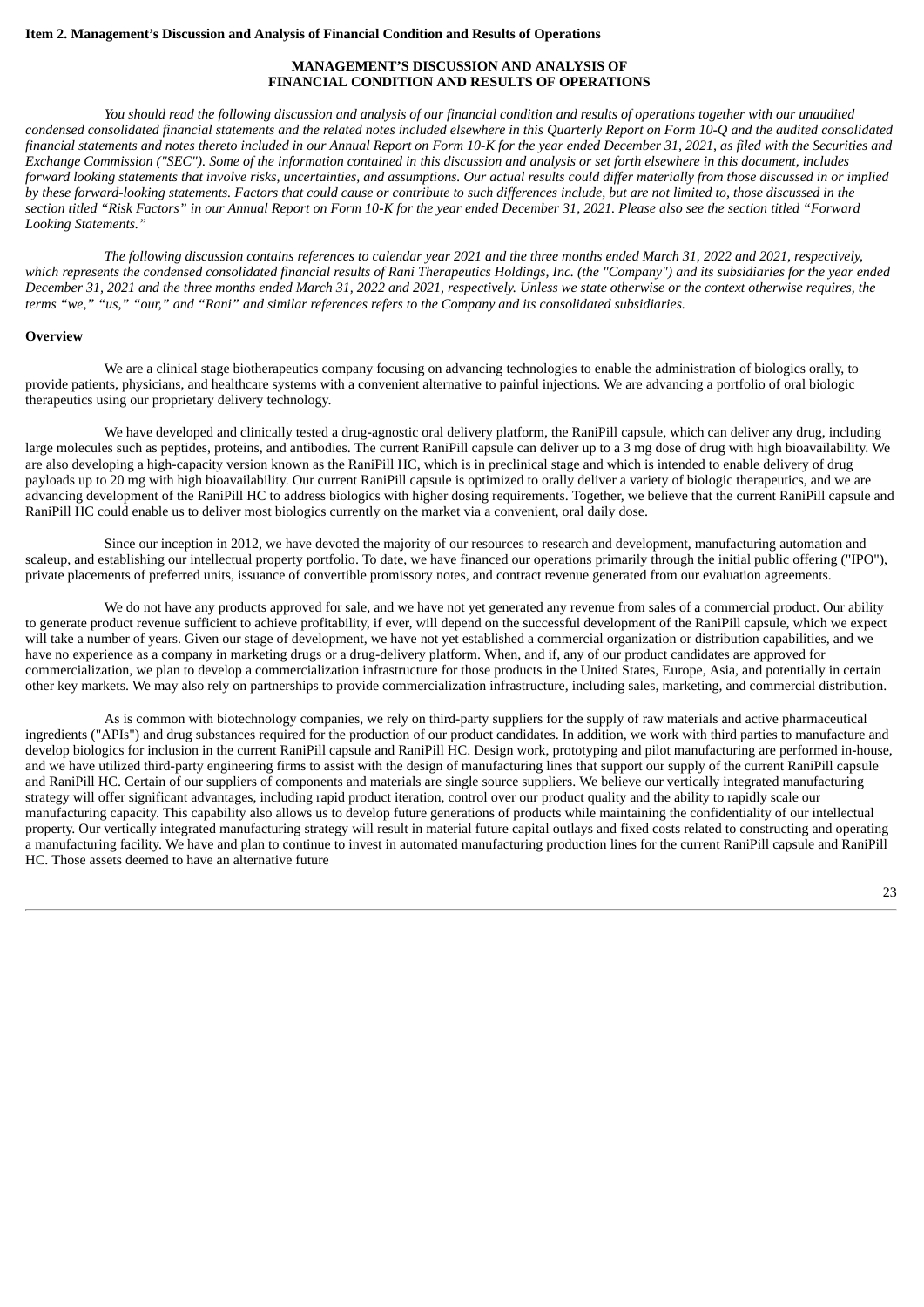use have been capitalized as property and equipment while those projects related to our assets determined to not have an alternative future use have been expensed as research and development costs.

#### *COVID-19 Business Impact*

In March 2020, the World Health Organization declared the COVID-19 outbreak a pandemic. The extent to which the COVID-19 pandemic will further directly or indirectly impact our results of operation and financial condition has been and will continue to be driven by many factors, most of which are beyond our control and ability to forecast. Because of these uncertainties, we cannot estimate how long or to what extent COVID-19 will impact our operations.

#### **Organizational Transactions**

The Company was incorporated in April 2021 and formed for the purpose of facilitating an IPO of its Class A common stock, and to facilitate certain organizational transactions ("Organizational Transactions") and to operate the business of Rani Therapeutics, LLC ("Rani LLC") and its consolidated subsidiary. In connection with the IPO, we established a holding company structure with the Company as the holding company and its principal asset being the Class A common units ("Class A Units") of Rani LLC that it owns. As the sole managing member of Rani LLC, the Company operates and controls all of Rani LLC's operations, and through Rani LLC and its subsidiary, conducts all of Rani LLC's business and the financial results of Rani LLC and its consolidated subsidiary are included in the condensed consolidated financial statements of the Company.

Rani LLC has been, and after the IPO continues to be, treated as a pass-through entity for U.S. federal and state income tax purposes and accordingly has not been subject to U.S. federal or state income tax. The wholly owned subsidiary of Rani LLC, Rani Management Services, Inc. ("RMS"), which was incorporated in 2019, is taxed as a corporation for U.S. federal and most applicable state, local income tax and foreign tax purposes. As a result of its ownership of interests in Rani LLC ("LLC Interests"), the Company is subject to U.S. federal, state and local income taxes with respect to its allocable share of any taxable income of Rani LLC and will be taxed at the prevailing corporate tax rates. In addition to tax expenses, we also incur expenses related to our operations and may be required to make payments under the Tax Receivable Agreement with certain of the individuals and entities that continue to hold interests in Rani LLC after the IPO (the "Continuing LLC Owners"). The Continuing LLC Owners are entitled to exchange, subject to the terms of the Rani LLC Agreement, the Class A Units they hold in Rani LLC, together with the shares they hold of our Class B common stock (together referred to as a "Paired Interest"), in return for shares of our Class A common stock on a one-for-one basis provided that, at our election, we may effect a direct exchange of such Class A common stock or make a cash payment equal to a volume weighted average market price of one share of Class A common stock for each Paired Interest redeemed. Any shares of Class B common stock will be cancelled on a one-for-one basis if, at the election of the Continuing LLC Owners, we redeem or exchange such Paired Interest pursuant to the terms of the Rani LLC Agreement. These exchanges and redemptions may result in increases in the tax basis of the assets of Rani LLC that otherwise would not have been available. Increases in tax basis resulting from such exchanges may reduce the amount of income tax that the Company would otherwise be required to pay in the future. This tax basis may also decrease the gains (or increase the losses) on future dispositions of certain assets to the extent tax basis is allocated to those assets. Due to the uncertainty of various factors, we cannot estimate the likely tax benefits we will realize as a result of exchanges, and the resulting amounts we will likely pay out to the Continuing LLC Owners pursuant to the Tax Receivable Agreement; however, we estimate that such payments may be substantial in the event we are profitable. Certain individuals who continue to own interests in Rani LLC but do not hold shares of the Company's Class B common stock ("non-corresponding Class A Units") have the ability to exchange their non-corresponding Class A Units of Rani LLC for 1,387,471 shares of the Company's Class A common stock.

#### **Components of Results of Operations**

#### *Contract Revenue*

To date, we have not generated any revenue from commercial product sales and do not expect to generate any revenue from the sale of commercial products in the foreseeable future. Our only revenue to date has been derived from evaluation agreements, which has been recorded as contract revenue. As of March 31, 2022, we had no active evaluation agreements, and therefore we expect that our revenue for the next several years will be derived from any new agreements that may be executed in the future.

Our ability to generate commercial product revenue and to become profitable will depend upon our ability to successfully develop, obtain regulatory approval for and commercialize the RaniPill capsule and RaniPill HC. Because of the numerous risks and uncertainties associated with product development, regulatory approval and commercialization, we are unable to predict the amount, timing or whether we will be able to generate any commercial product revenue.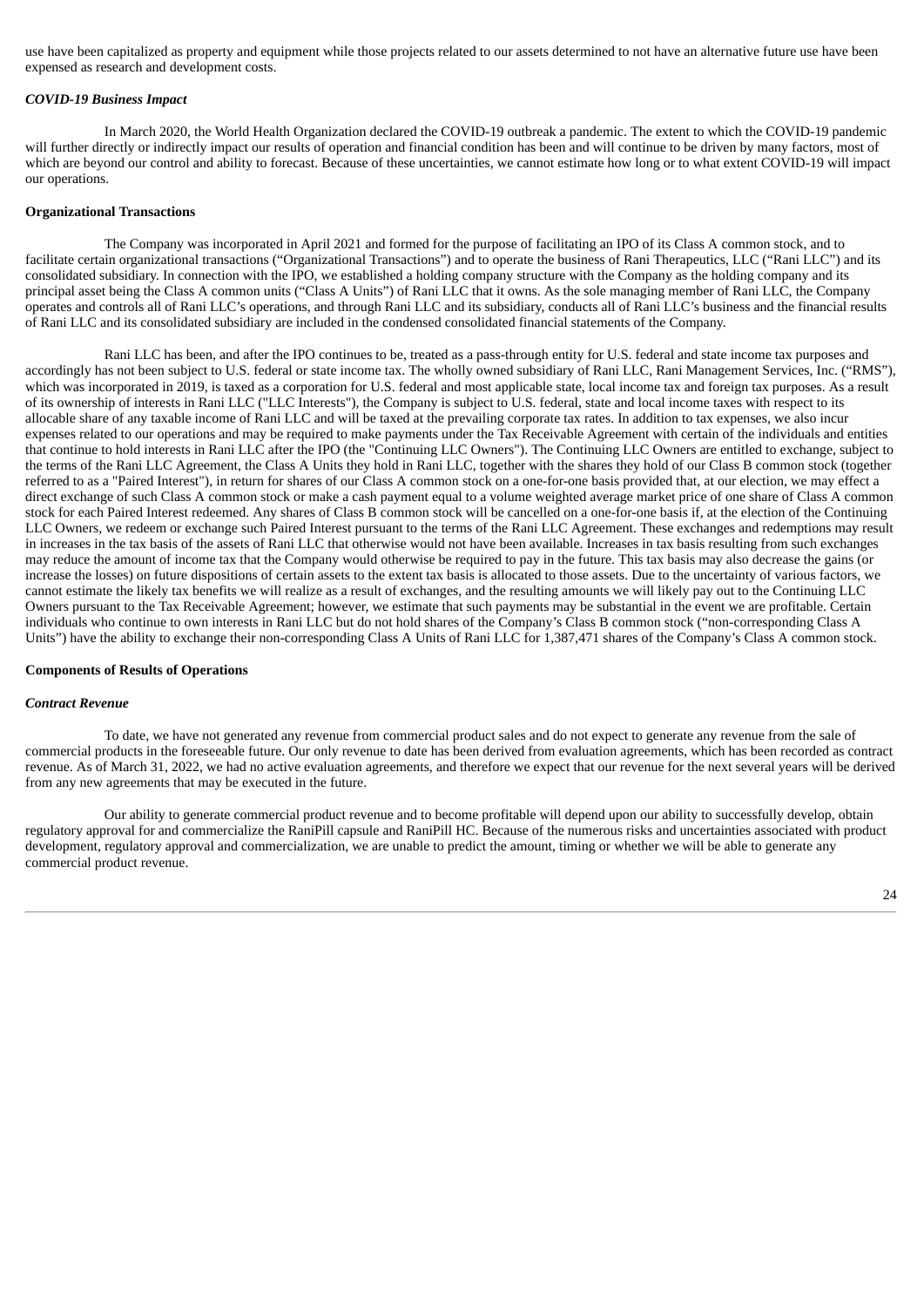Our operating expenses consisted of research and development and general and administrative activities.

#### *Research and Development Expense*

Research and development expense consists primarily of direct and indirect costs incurred in connection with our research and development activities to develop the RaniPill capsule and RaniPill HC. These expenses include:

External expenses, consisting of:

- expenses associated with contract research organizations ("CROs"), for managing and conducting clinical trials;
- expenses associated with laboratory supplies, drug material for clinical trials, developing and manufacturing of the RaniPill capsule, RaniPill HC and other materials;
- expenses associated with preclinical studies performed by third parties; and
- expenses associated with consulting, legal fees for patent matters, advisors, and other external services.

Internal expenses, consisting of:

- expenses including salaries, bonuses, equity-based compensation and benefits for personnel engaged in the research and development functions;
- expenses associated with service and repair of equipment, equipment depreciation, and allocated facility costs for research and development; and
- other research and development costs related to compliance with quality and regulatory requirements.

We expense research and development costs as incurred. Costs for external development activities are recognized based on an evaluation of the progress to completion of specific tasks using information provided to us by our vendors. Payments for these activities are based on the terms of the individual agreements, which may differ from the pattern of costs incurred, and are reflected in our financial statements as prepaid or accrued research and development expenses. Nonrefundable advance payments that we make for goods or services to be received in the future for use in research and development activities are recorded as prepaid expenses. Such amounts are recognized as an expense as the goods are delivered or the related services are performed, or until it is no longer expected that the goods will be delivered, or the services rendered. Until future commercialization is considered probable and the future economic benefit is expected to be realized, we do not capitalize pre-launch inventory costs.

Costs of property and equipment related to scaling-up our manufacturing capacity for clinical trials and to support commercialization are capitalized as property and equipment unless the related asset does not have an alternative future use. The historical focus of our research and development has been on the RaniPill delivery platform and not tracked costs on a project-by-project basis associated with different drug compounds.

At this time, we cannot reasonably estimate or know the nature, timing, and estimated costs of the efforts that will be necessary to complete the development of, and obtain regulatory approval for, the RaniPill capsule and RaniPill HC. We expect our research and development expenses to increase significantly in the foreseeable future as we continue to invest in activities related to testing and developing the RaniPill capsule and RaniPill HC, as our product candidates advance into later stages of development, as we begin to conduct larger clinical trials, as we seek regulatory approvals for the RaniPill capsule and RaniPill HC upon successful completion of clinical trials, and incur expenses associated with hiring additional personnel to support the research and development efforts. The process of conducting the necessary clinical research to obtain regulatory approval is costly and time-consuming, the successful development of the RaniPill capsule and RaniPill HC is highly uncertain, and we may never succeed in achieving regulatory approval for the RaniPill capsule and RaniPill HC.

#### *General and Administrative Expenses*

General and administrative expenses consist primarily of personnel-related costs (including salaries, bonuses, equity-based compensation, and benefits) for personnel in executive, finance, accounting, legal, corporate and business development, and other administrative functions. General and administrative expenses also include legal fees relating to corporate matters, professional fees paid for accounting, auditing, consulting, tax, and administrative consulting services, insurance costs, travel, and facilities, which include direct depreciation costs and allocated expenses for rent and maintenance of facilities and other operating costs.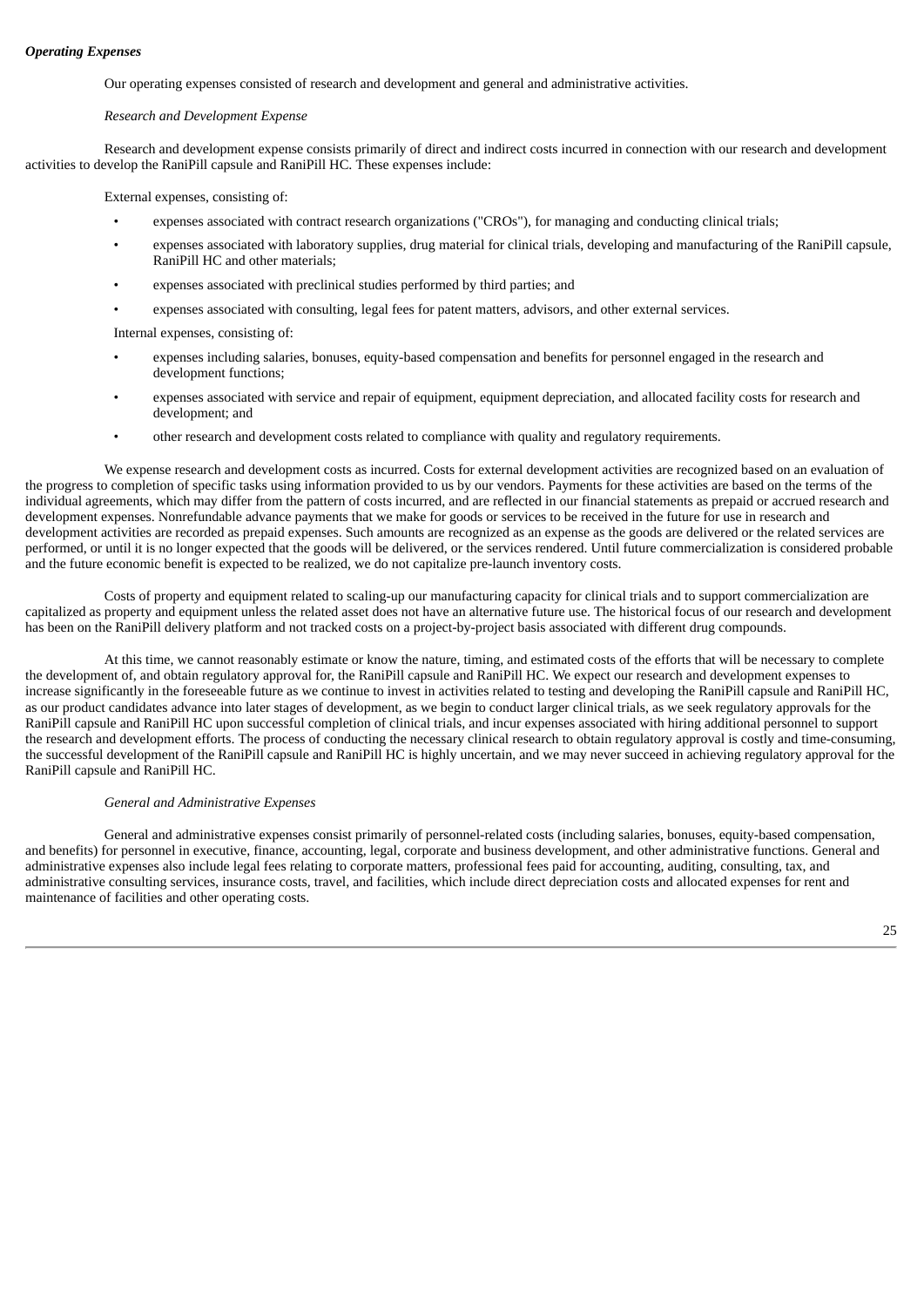We anticipate that our general and administrative expenses will increase significantly in the foreseeable future as additional administrative personnel and services are required to manage and support the development of the RaniPill capsule and RaniPill HC. We also anticipate that we will incur increased expenses associated with operating as a public company, including costs of accounting, audit, legal, regulatory and tax-related services associated with maintaining compliance with exchange listing and SEC requirements, director and officer liability insurance, and investor and public relations.

#### *Other Income (Expense), Net*

Other income (expense), net primarily consists of interest income earned on our cash and cash equivalents.

#### *Non-Controlling Interest*

Non-controlling interest ("NCI") represents the portion of income or loss, net assets and comprehensive loss of our consolidated subsidiary that is not allocable to the Company based on its percentage of ownership of Rani LLC.

In August 2021, based on the Organizational Transactions, the Company became the sole managing member of Rani LLC. As of March 31, 2022, the Company held approximately 48% of the Class A Units of Rani LLC, and approximately 52% of the outstanding Class A Units of Rani LLC are held by the Continuing LLC Owners. Therefore, we report NCI based on the Class A Units of Rani LLC held by the Continuing LLC Owners on our condensed consolidated balance sheet as of March 31, 2022. Income or loss attributed to the NCI in Rani LLC is based on the Class A Units outstanding during the period for which the income or loss is generated and is presented on the condensed consolidated statements of operations and comprehensive income or loss.

Future exchanges of Paired Interests and non-corresponding Class A Units of Rani LLC will result in a change in ownership and reduce or increase the amount recorded as NCI and increase or decrease additional paid-in-capital when Rani LLC has positive or negative net assets, respectively. From the date of the Organizational Transactions to March 31, 2022, there were 4,517,105 exchanges of Paired Interests and 158,051 exchanges of noncorresponding Class A Units of Rani LLC for an equal number of shares of our Class A common stock.

#### *Tax Receivable Agreement*

In August 2021, in connection with the IPO and Organizational Transactions, we entered into a tax receivable agreement ("TRA") with certain of the Continuing LLC Owners. The TRA provides that we pay to such Continuing LLC Owners, 85% of the amount of tax benefits, if any, it is deemed to realize (calculated using certain assumptions) as a result of (i) increases in the tax basis of assets of Rani LLC resulting from (a) any future redemptions or exchanges of Paired Interests or non-corresponding Class A Units of Rani LLC and (b) payments under the TRA and (ii) certain other benefits arising from payments under the TRA (collectively the "Tax Attributes").

A liability for the payable to parties subject to the TRA, and a reduction to stockholders' equity, is accrued when (i) an exchange of a Paired Interest or non-corresponding Class A Units of Rani LLC has occurred and (ii) when it is deemed probable that the Tax Attributes associated with the exchange will be used to reduce our taxable income based on the contractual percentage of the benefit of Tax Attributes that we expect to receive over a period of time.

#### **Relationship with InCube Labs, LLC**

#### *Services Agreements*

In June 2021, Rani LLC entered into a service agreement with InCube Labs, LLC ("ICL") effective retrospectively to January 1, 2021, and subsequently amended such agreement in March 2022 (as amended, the "Rani LLC-ICL Service Agreement"), pursuant to which Rani LLC and ICL agreed to provide personnel services to the other upon requests. Under the amendment in March 2022, Rani LLC has a right to occupy certain facilities leased by ICL in Milpitas, California and San Antonio, Texas ("Occupancy Services") for general office, research and development, and light manufacturing. The Rani LLC-ICL Service Agreement has a twelve-month term and will automatically renew for a successive twelve-month periods unless terminated; except that the Occupancy Services in Milpitas, California have a term until February 2023, with the potential for two annual renewals, subject to approval by ICL upon a nine months' notice of renewal prior to the end of the lease term, and the Occupancy Services in San Antonio, Texas continue until either party gives six months' notice of termination. Except for the Occupancy Services, Rani LLC or ICL may terminate services under the Rani LLC-ICL Service Agreement upon 60 days' notice to the other party. The Rani LLC-ICL Service Agreement specifies the scope of services to be provided as well as the methods for determining the costs of services. Costs are billed or charged on a monthly basis by ICL or Rani LLC, respectively.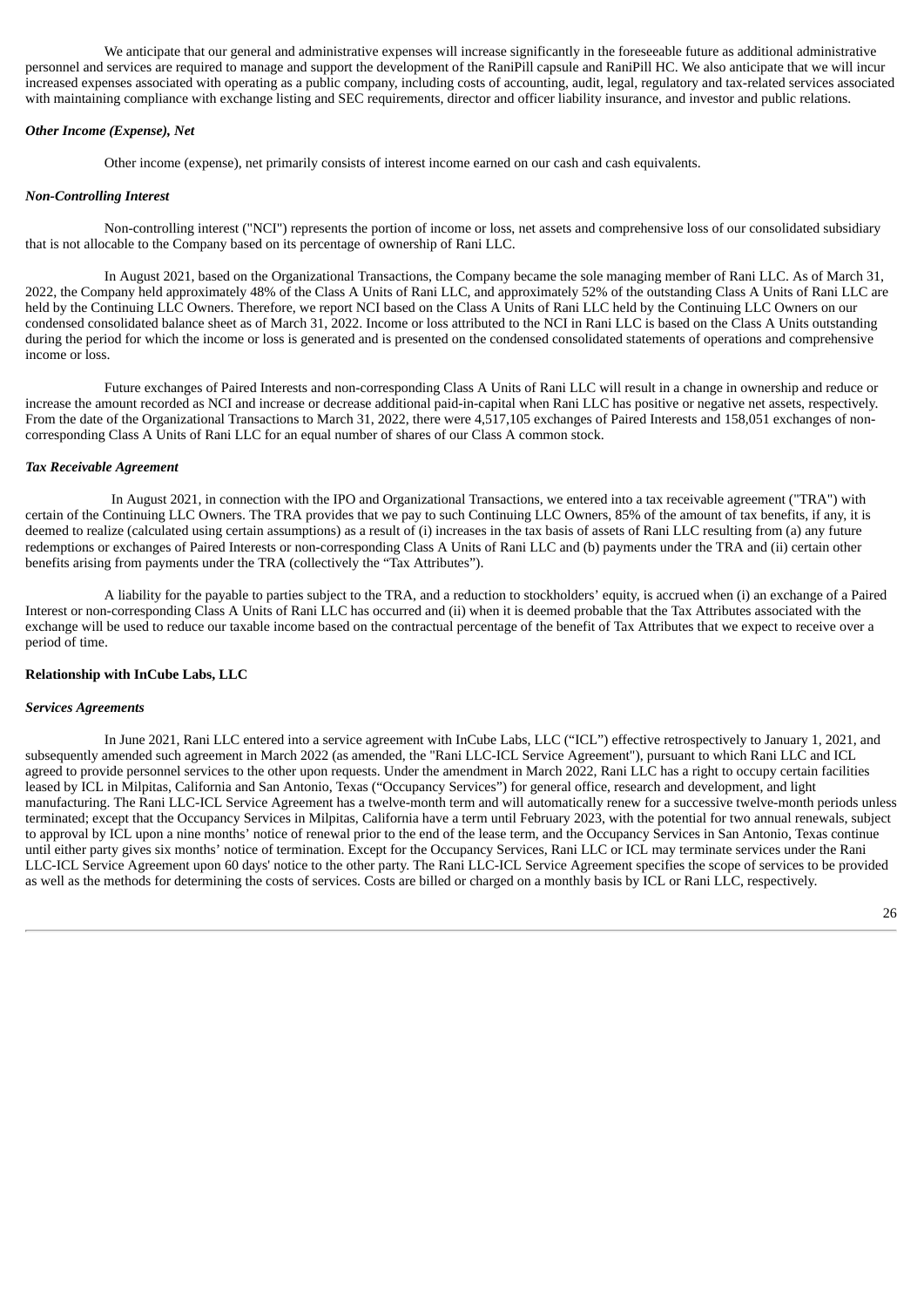In June 2021, RMS entered into a service agreement with ICL (the "RMS-ICL Service Agreement") effective retrospectively to January 1, 2021, pursuant to which ICL agreed to rent a specified portion of its facility in San Jose, California to RMS. Additionally, RMS and ICL agreed to provide personnel services to the other upon requests based on rates specified in the RMS-ICL Service Agreement. The RMS-ICL Service Agreement has a twelvemonth term and will automatically renew for successive twelve-month periods unless terminated. RMS or ICL may terminate services under the RMS-ICL Service Agreement upon 60 days' notice to the other party, except for occupancy which requires six months' notice. The RMS-ICL Service Agreement specifies the scope of services to be provided as well as the methods for determining the costs of services. Costs are billed or charged on a monthly basis by ICL or RMS, respectively, as well as allocations of expenses based upon RMS's utilization of ICL's facilities and equipment.

The table below details the amounts charged by ICL for services and rent, net of the amount that RMS charged ICL, which is included in the condensed consolidated statements of operations and comprehensive loss (in thousands):

|                            | <b>Three Months Ended</b><br>March 31, |   |           |  |
|----------------------------|----------------------------------------|---|-----------|--|
|                            | 2022                                   |   | 2021      |  |
| Research and development   | 239                                    | ω | つつ<br>ں ں |  |
| General and administrative | 63                                     |   | 182       |  |
| Total                      | 302                                    |   | 215       |  |

As of March 31, 2022, our eligible employees were permitted to participate in ICL's 401(k) Plan ("401(k) Plan"). Participation in the 401(k) Plan was offered for the benefit of our employees, including our named executive officers, who satisfy certain eligibility requirements. Subsequently, in April 2022, the Company established its own 401(k) Plan, with participation offered for the benefit of the employees, including the Company's named executive officers, who satisfy certain eligibility requirements.

As of March 31, 2022, all of our facilities are owned or leased by an entity affiliated with our Chairman. Rani LLC pays for the use of these facilities through our services agreements with ICL.

#### *Financing activity*

In March 2021, an outstanding notes receivable balance totaling \$1.7 million, including all accrued interest, was fully repaid by ICL.

#### *Exclusive License Agreement*

In June 2021, we and ICL entered into an Amended and Restated Exclusive License Agreement which replaces the 2012 Exclusive License Agreement, as amended in 2013, and terminates the Intellectual Property Agreement, as amended in June 2013. Under the Amended and Restated Exclusive License Agreement, we have a fully paid, exclusive license under certain scheduled patents related to optional features of the device and certain other scheduled patents to exploit products covered by those patents in the field of oral delivery of sensors, small molecule drugs or biologic drugs including, any peptide, antibody, protein, cell therapy, gene therapy or vaccine. We will cover patent-related expenses and, after a certain period, we will have the right to acquire four specified United States patent families from ICL by making a one-time payment of \$0.3 million to ICL for each United States patent family that we desire to acquire, up to \$1.0 million in the aggregate. This payment will not become an obligation until the fifth anniversary of the Amended and Restated Exclusive License Agreement. The Amended and Restated Exclusive License Agreement will terminate when there are no remaining valid claims of the patents licensed under the Amended and Restated Exclusive License Agreement. Additionally, we may terminate the Amended and Restated Exclusive License Agreement in its entirety or as to any particular licensed patent upon notification to ICL of such intent to terminate.

#### *Non-Exclusive License Agreement between Rani and ICL ("Non-Exclusive License Agreement")*

In June 2021, we entered into the Non-Exclusive License Agreement with ICL, pursuant to which we granted ICL a non-exclusive, fully-paid license under specified patents that were assigned from ICL to us. Additionally, we agreed not to license these patents to a third party in a specific field outside the field of oral delivery of sensors, small molecule drugs or biologic drugs including, any peptide, antibody, protein, cell therapy, gene therapy or vaccine, if ICL can prove that it or its sublicensee has been in active development of a product covered by such patents in that specific field. ICL may grant sublicenses under this license to third parties only with our prior approval. The Non-Exclusive License Agreement will continue in perpetuity unless terminated.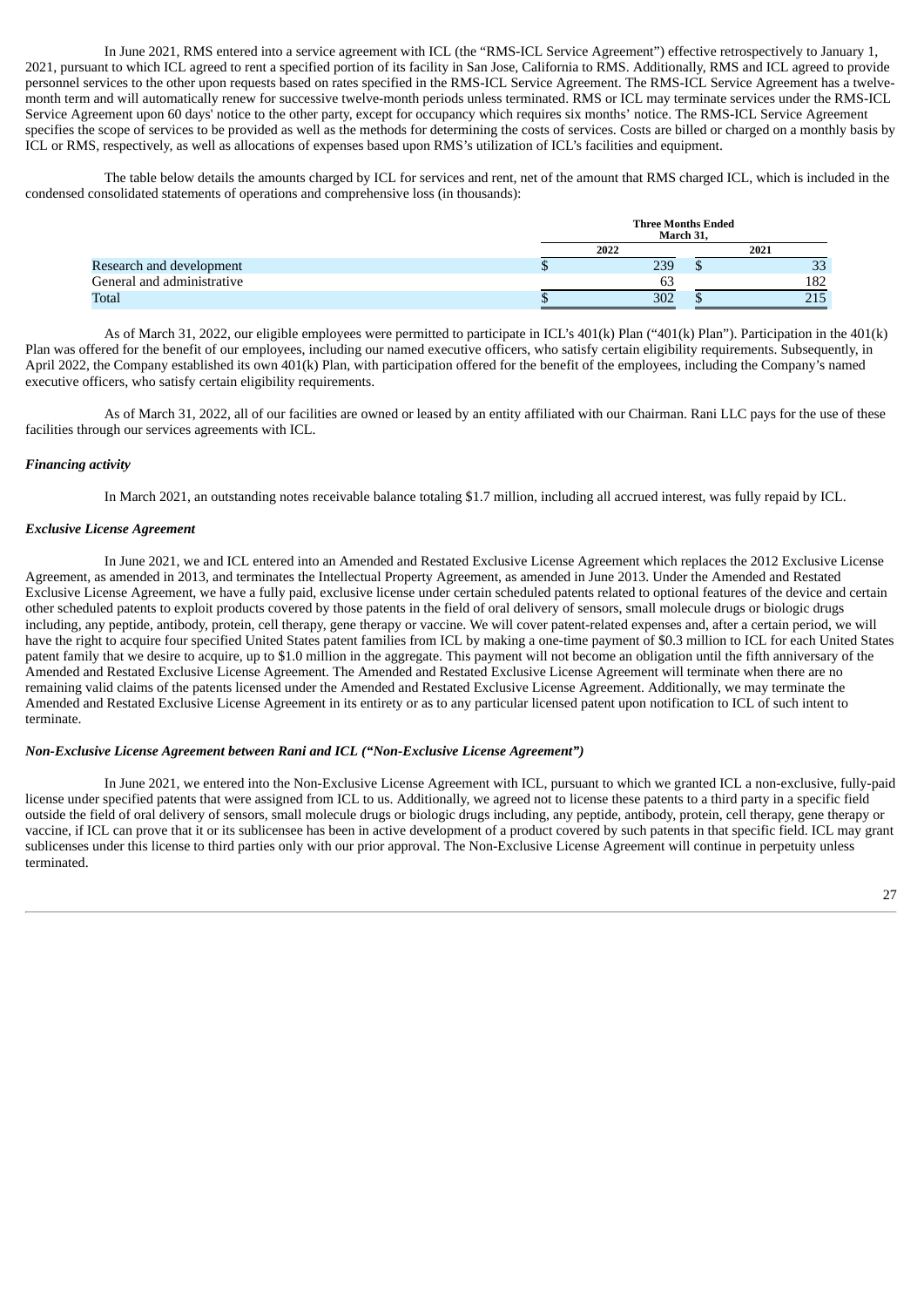#### *Intellectual Property Agreement with Mir Imran (the "Mir Agreement")*

In June 2021, we entered into the Mir Agreement, pursuant to which we and Mir Imran agreed that we would own all intellectual property conceived (a) using any of our people, equipment, or facilities or (b) that is within the field of oral delivery of sensors, small molecule drugs or biologic drugs including, any peptide, antibody, protein, cell therapy, gene therapy or vaccine. Neither us nor Mir Imran may assign the Mir Agreement to any third party without the prior written consent of the other party. The initial term of the Mir Agreement is three years, which can be extended upon mutual consent of the parties. The Mir Agreement may be terminated by either party for any reason within the initial three year term upon providing three months' notice to the other party.

#### *Tax Receivable Agreement*

ICL is party to the TRA, entered into in August 2021 pursuant to the IPO and Organizational Transactions. The TRA provides that we pay to such entities and individuals 85% of the amount of tax benefits, if any, it is deemed to realize from exchanges of Paired Interests. During the three months ended March 31, 2022, entities affiliated with ICL exchanged 2,309,490 Paired Interests that resulted in tax benefits subject to the TRA.

#### *Registration Rights Agreement*

In connection with the IPO, we entered into a Registration Rights Agreement with the Continuing LLC Owners, including ICL. The Registration Rights Agreement provides the Continuing LLC Owners certain registration rights whereby, at any time following the IPO and the expiration of any related lock-up period, the Continuing LLC Owners can require us to register under the Securities Act shares of Class A common stock issuable to them upon, at our election, redemption or exchange of their LLC Interests. The Registration Rights Agreement also provides for piggyback registration rights for the Continuing LLC Owners.

#### *Rani LLC Agreement*

We operate our business through Rani LLC and its subsidiary. In connection with the IPO, we and the Continuing LLC Owners, including ICL, entered into the Fifth Amended and Restated LLC Agreement of Rani LLC (the "Rani LLC Agreement"). The governance of Rani LLC, and the rights and obligations of the holders of LLC Interests, are set forth in the Rani LLC Agreement. As a Continuing LLC Owner, ICL is entitled to exchange, subject to the terms of the Rani LLC Agreement, Paired Interests for our Class A common stock; provided that, at our election, we may effect a direct exchange of such Class A common stock or make a cash payment equal to a volume weighted average market price of one share of Class A common stock for each Paired Interest redeemed.

During the three months ended March 31, 2022, entities affiliated with ICL exchanged 2,309,490 Paired Interests for the Company's Class A common stock.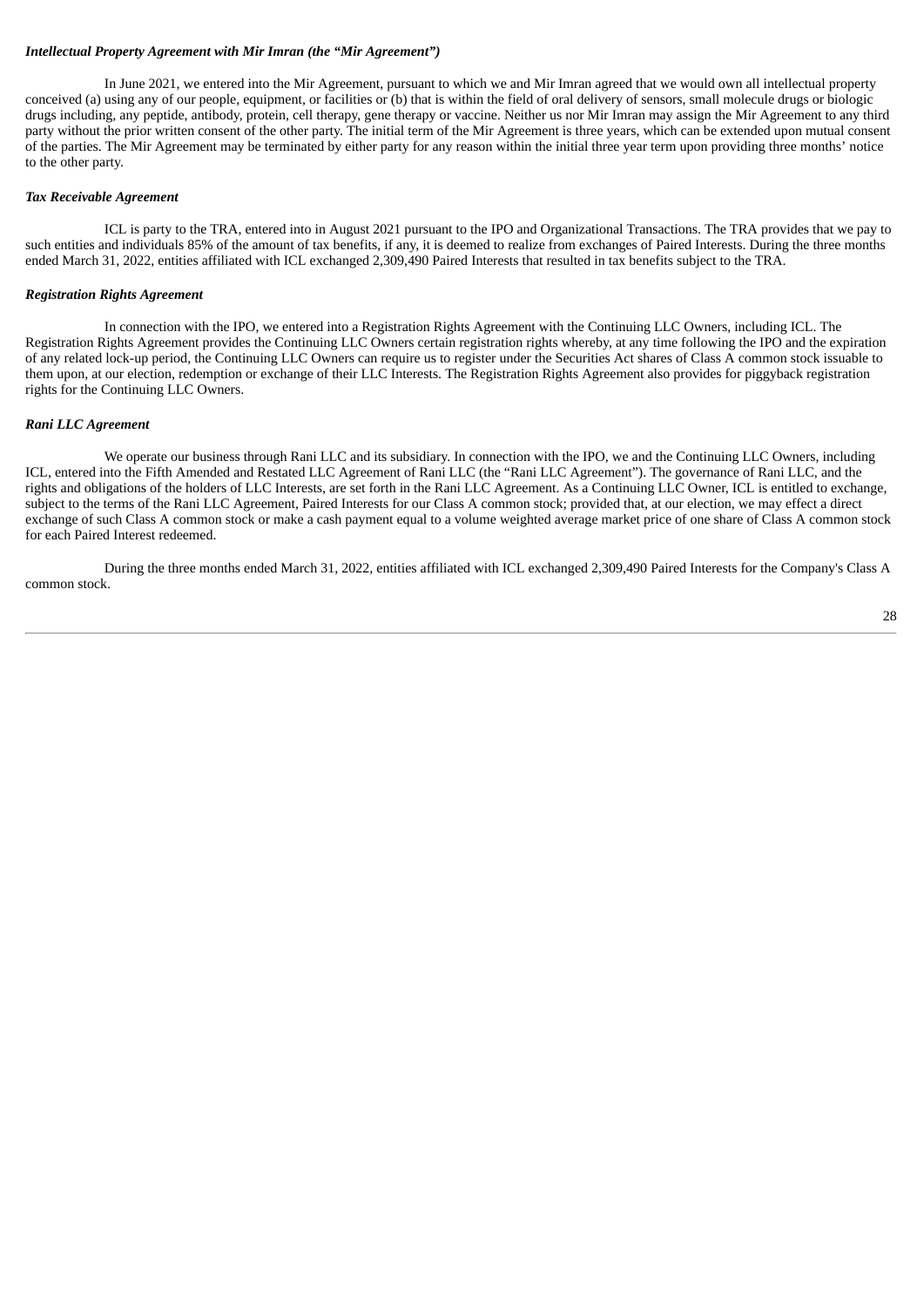#### **Results of Operations**

The results of operations presented below should be reviewed in conjunction with the condensed consolidated financial statements and notes included elsewhere in this Quarterly Report on Form 10-Q. For information with respect to recent accounting pronouncements that are of significance or potential significance to us, see "Note 2. Summary of Significant Accounting Policies" in the "Notes to the Unaudited Condensed Consolidated Financial Statements" contained in Part I, Item 1 of this Quarterly Report on Form 10-Q.

#### *Comparison of the three months ended March 31, 2022 and 2021*

The following table summarizes our results of operations (in thousands):

|                                                           | <b>Three Months Ended March 31.</b> |              |          |                 |
|-----------------------------------------------------------|-------------------------------------|--------------|----------|-----------------|
|                                                           | 2022                                |              | 2021     | Change          |
| Contract revenue                                          | \$                                  | $\mathbf{S}$ | 756      | * $\frac{0}{0}$ |
| Operating expenses                                        |                                     |              |          |                 |
| Research and development                                  | 7,591                               |              | 3,347    | 126.8           |
| General and administrative                                | 6,189                               |              | 2,607    | 137.4           |
| Total operating expenses                                  | \$<br>13,780                        | \$           | 5,954    | 131.4 %         |
| Loss from operations                                      | (13,780)                            |              | (5, 198) | 165.1           |
| Other income (expense), net                               |                                     |              |          |                 |
| Interest income                                           | 15                                  |              | 47       | (68.1)          |
| Interest expense and other, net                           |                                     |              | (188)    |                 |
| Change in estimated fair value of preferred unit warrant  |                                     |              | (216)    | $\ast$          |
| Loss before income taxes                                  | (13,765)                            |              | (5,555)  | 147.8           |
| Income tax expense                                        | (63)                                |              | (43)     | 46.5            |
| Net loss and comprehensive loss                           | \$<br>(13, 828)                     | -S           | (5,598)  | 147.0 %         |
| Net loss attributable to non-controlling interest         | (7,605)                             |              | (5,598)  | 35.9            |
| Net loss attributable to Rani Therapeutics Holdings, Inc. | (6,223)                             | \$           |          | * $\frac{0}{0}$ |

\* No comparable result in the period

#### *Contract Revenue*

For the three months ended March 31, 2022, no contract revenue related to the Takeda agreement was recognized. For three months ended March 31, 2021, the Company recognized contract revenue related to the Takeda agreement of \$0.8 million.

#### *Research and Development Expenses*

The following table reflects our research and development costs by nature of expense (in thousands):

|                                                         | <b>Three Months Ended</b><br>March 31, |       |  |       |
|---------------------------------------------------------|----------------------------------------|-------|--|-------|
|                                                         |                                        | 2022  |  | 2021  |
| Payroll, equity-based compensation and related benefits | D                                      | 5,423 |  | 2,195 |
| Third-party services                                    |                                        | 1,060 |  | 187   |
| Facilities, materials and supplies                      |                                        | 970   |  | 683   |
| Other                                                   |                                        | 138   |  | 282   |
| Total                                                   |                                        | 7,591 |  | 3,347 |

Research and development expenses were \$7.6 million for the three months ended March 31, 2022, compared to \$3.3 million for the three months ended March 31, 2021. The change in research and development expense was attributed to an increase of \$3.2 million in salaries and related benefit costs due to higher headcount, which includes \$1.2 million of equity-based compensation, an increase in third-party services of \$0.9 million and laboratory supplies of \$0.3 million.

#### *General and Administrative Expenses*

General and administrative expenses were \$6.2 million for the three months ended March 31, 2022, compared to \$2.6 million for the three months ended March 31, 2021. During the three months ended March 31, 2022, the change in general and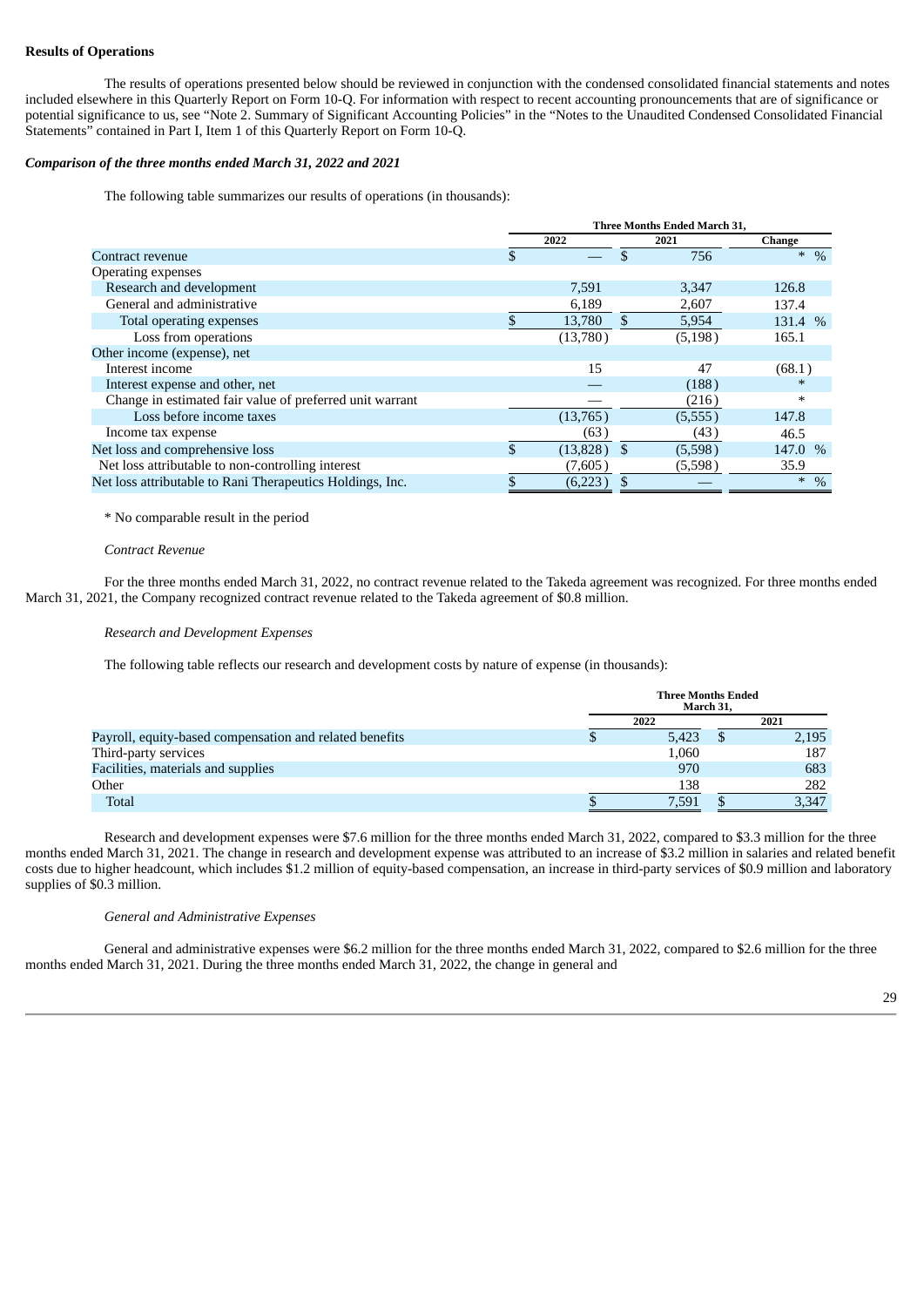administrative expenses was attributed to an increase of \$2.2 million in salaries and related benefit costs due to higher headcount, which includes \$1.7 million of equity-based compensation. Additionally, facility costs increased \$0.7 million attributable to insurance, and professional and consulting services expense increased by \$0.4 million.

#### *Other Income (Expense), Net*

Other expense, net, was immaterial for the three months ended March 31, 2022. Other expense, net, was \$0.4 million for the three months ended March 31, 2021, which was primarily due to \$0.2 million in interest expense on the debt and \$0.2 million due to the increase in the estimated fair value of the Series E preferred unit warrants.

#### **Liquidity and Capital Resources**

#### *Source of Liquidity*

We have not generated any revenue from commercial product sales and have incurred significant operating losses and negative cash flows from operations. We have not yet commercialized any products, and we do not expect to generate revenue from sales of commercial products for several years, if at all. We anticipate that we will continue to incur net losses for the foreseeable future. Since our inception, we have devoted substantially all of our resources on organizing and staffing our company, business planning, research and development activities, including the RaniPill platform design, drug formulation, preclinical studies, clinical trials, manufacturing automation and scale up, establishing our intellectual property portfolio, and providing general and administrative support for these operations. To date, we have financed our operations primarily through an IPO, private placements of Rani LLC preferred units and the issuance of convertible promissory notes, with aggregate gross proceeds of \$282.4 million, as well as contract revenue generated from evaluation agreements. In August 2021, we raised net proceeds of \$73.6 million from the IPO. As of March 31, 2022, we had cash and cash equivalents of \$107.8 million.

Since our inception, we have incurred significant losses and negative cash flows from operations. Our net losses were \$13.8 million and \$5.6 million for the three months ended March 31, 2022 and 2021, respectively. As of March 31, 2022, we had an accumulated deficit of \$14.6 million. We expect to continue to incur significant losses for the foreseeable future, and our net losses may fluctuate significantly from period to period, depending on the timing of and expenditures on our planned research and development activities. Until such time as we can generate sufficient revenue from commercial product sales, if ever, we expect to finance our operations through a combination of equity offerings and debt financings, or other capital sources, which may include strategic collaborations or other arrangements with third parties. We may be unable to raise additional funds or to enter into such agreements or arrangements on favorable terms, or at all. If we are unable to raise capital or enter into such agreements as and when needed, we may have to significantly delay, scale back or discontinue the development or commercialization of one or more of our product candidates. Insufficient liquidity may also require us to relinquish rights to product candidates at an earlier stage of development or on less favorable terms than we would otherwise choose.

#### *Tax Receivable Agreement*

We entered into a Tax Receivable Agreement with certain of the Continuing LLC Owners in August 2021 in connection with the IPO. The Tax Receivable Agreement provides for our payment to certain of the Continuing LLC Owners of 85% of the amount of tax benefits, if any, that we are deemed to realize as a result of any basis adjustments and certain other tax benefits arising from payments under the Tax Receivable Agreement. We will have in effect an election under Section 754 of the Code effective for each taxable year in which a redemption or exchange (including deemed exchange) of LLC Interests for shares of our Class A common stock or cash occurs. These Tax Receivable Agreement payments are not conditioned upon any continued ownership interest in either the Company or Rani LLC by such Continuing LLC Owners. The rights of such Continuing LLC Owners under the Tax Receivable Agreement are assignable to transferees of their LLC Interests (other than us as transferee pursuant to subsequent redemptions (or exchanges) of the transferred LLC Interests). We expect to benefit from the remaining 15% of tax benefits, if any, that we may realize.

As of March 31, 2022, we have not recorded a liability under the TRA related to the income tax benefits originating from the exchanges of Paired Interest or non-corresponding Class A Units of Rani LLC as it is not probable that the Company will realize such tax benefits. To the extent the Company is able to realize the income tax benefits associated with the exchanges of Paired Interest or non-corresponding Class A Units of Rani LLC subject to the TRA, the TRA payable would range from zero to \$19.9 million at March 31, 2022.

The amounts payable under the TRA will vary depending upon a number of factors, including the amount, character, and timing of the taxable income of the Company in the future. Should the Company determine that the payment of the TRA liability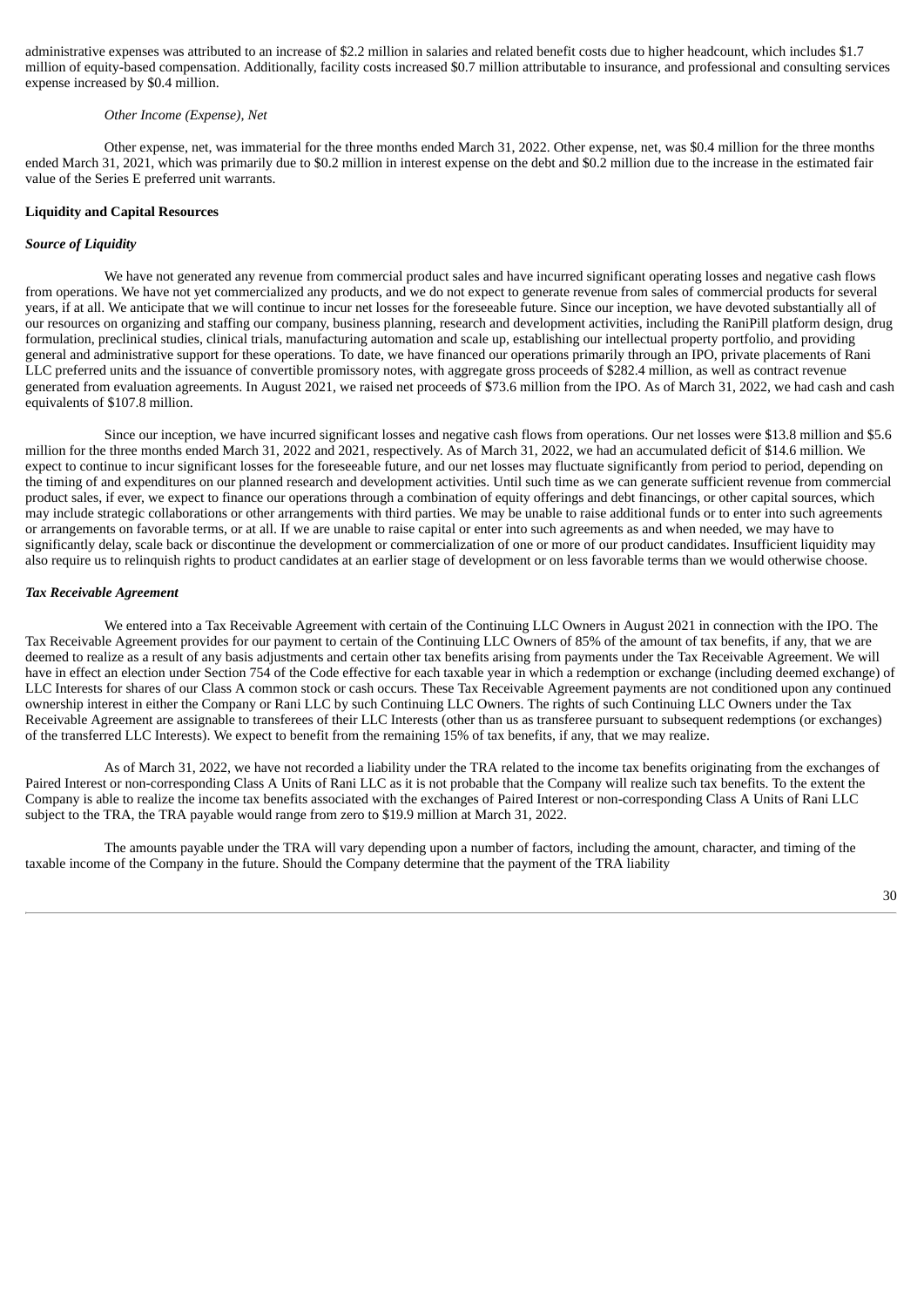becomes probable at a future date based on new information, any changes will be recorded on the Company's condensed consolidated statement of operations and comprehensive loss at that time.

#### *Future Funding Requirements*

Based on our current operating plan, we estimate that our existing cash and cash equivalents will be sufficient to fund our operating expenses and capital expenditure requirements through at least the next twelve months. We have based this estimate on assumptions that may prove to be wrong, and we could utilize our available capital resources sooner than we expect. Because of the numerous risks and uncertainties associated with the development of the RaniPill capsule and RaniPill HC and because the extent to which we may enter into strategic collaborations or other arrangements with third parties for development of the RaniPill capsule and RaniPill HC is unknown, we are unable to estimate the timing and amounts of increased capital outlays and operating expenses associated with completing the research and development of our product candidates.

To date, we have not generated any commercial product revenue. We do not expect to generate any commercial product revenue unless and until we obtain regulatory approval and commercialize any of our commercial product candidates, and we do not know when, or if at all, that will occur. We will continue to require additional capital to develop our product candidates and fund operations for the foreseeable future. Our primary uses of cash are to fund our operations, which consist primarily of research and development expenses related to our programs, manufacturing automation and scaleup, and general and administrative expenses. We expect our expenses to continue to increase in connection with our ongoing activities as we continue to advance the RaniPill capsule and RaniPill HC. In addition, we expect to incur additional costs operating as a public company.

We may seek to raise capital through equity offerings or debt financings, collaboration agreements, or other arrangements with other companies, or through other sources of financing. Adequate additional funding may not be available to us on acceptable terms or at all. Our failure to raise capital as and when needed could have a negative impact on our consolidated financial condition and our ability to pursue our business strategies. We anticipate that we will need to raise substantial additional capital, the requirements of which will depend on many factors, including:

- the progress, costs, trial design, results of and timing of our preclinical studies and clinical trials;
- the progress, costs, and results of our research pipeline;
- the willingness of the U.S. Food and Drug Administration ("FDA"), or other regulatory authorities to accept data from our clinical trials, as well as data from our completed and planned clinical trials and preclinical studies and other work, as the basis for review and approval of the RaniPill capsule and RaniPill HC for various indications;
- the outcome, costs, and timing of seeking and obtaining FDA, and any other regulatory approvals;
- the number and characteristics of product candidates that we pursue;
- our ability to manufacture sufficient quantities of the RaniPill capsules;
- our need to expand our research and development activities;
- the costs associated with manufacturing our product candidates, including establishing commercial supplies and sales, marketing, and distribution capabilities;
- the costs associated with securing and establishing commercial infrastructure;
- the costs of acquiring, licensing, or investing in businesses, product candidates, and technologies;
- our ability to maintain, expand, and defend the scope of our intellectual property portfolio, including the amount and timing of any payments we may be required to make, or that we may receive, in connection with the licensing, filing, prosecution, defense, and enforcement of any patents or other intellectual property rights;
- our need and ability to retain key management and hire scientific, technical, business, and engineering personnel;
- the effect of competing drugs and product candidates and other market developments;
- the timing, receipt, and amount of sales from our potential products, if approved;
- our ability to establish strategic collaborations;
- our need to implement additional internal systems and infrastructure, including financial and reporting systems;
- security breaches, data losses or other disruptions affecting our information systems;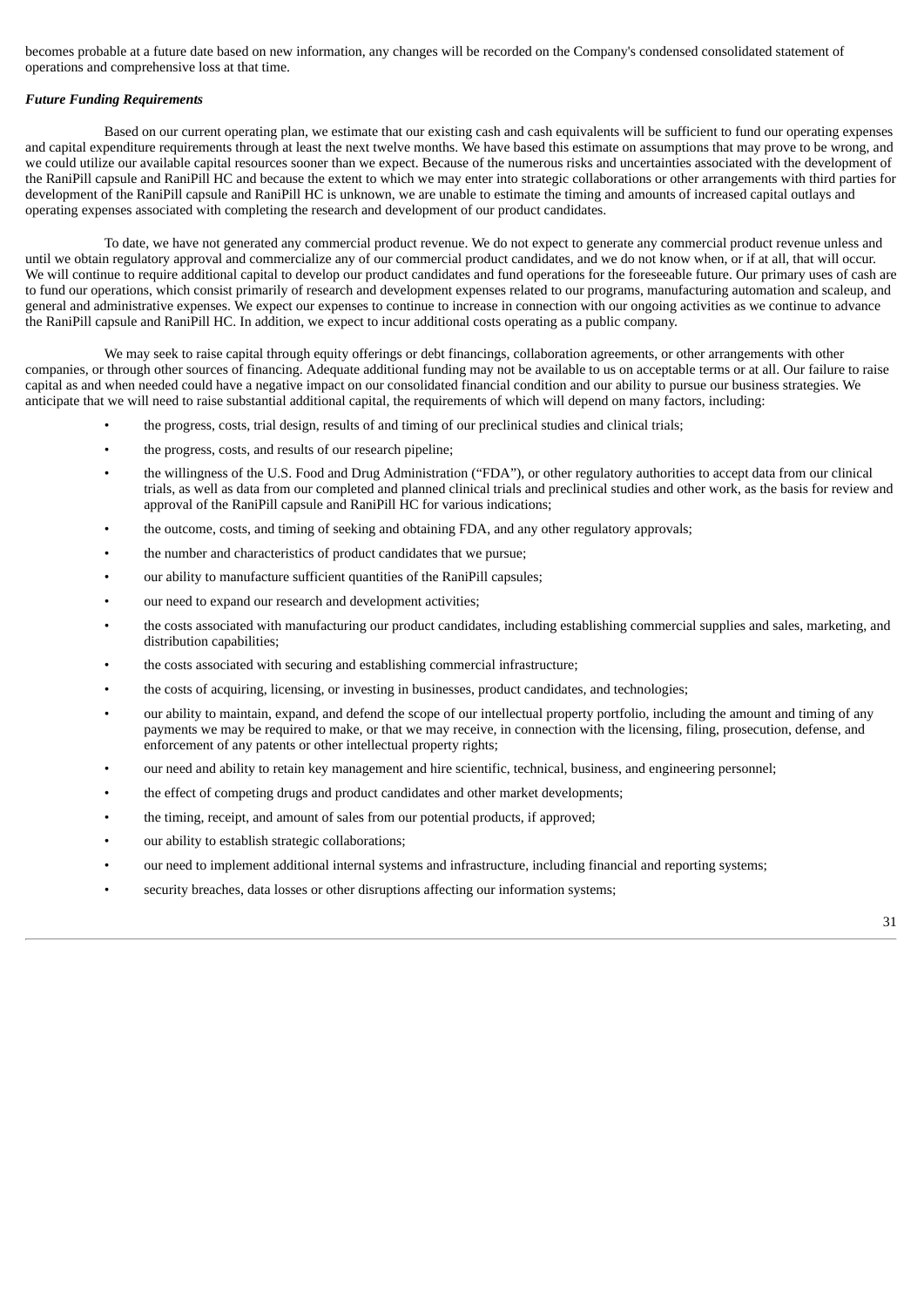- the economic and other terms, timing of and success of any collaboration, licensing, or other arrangements which we may enter in the future; and
- the effects of disruptions to and volatility in the credit and financial markets in the United States and worldwide from the COVID-19 pandemic.

If we raise additional capital through debt financing, we may be subject to covenants that restrict our operations including limitations on our ability to incur liens or additional debt, pay dividends, make certain investments, and engage in certain merger, consolidation, or asset sale transactions. Any debt financing or additional equity that we raise may contain terms that are not favorable to us. If we raise funds through collaborations, we may have to relinquish valuable rights to our technologies, future revenue streams, research programs, product candidates or grant licenses on terms that may not be favorable to us. If we are unable to raise additional funds when needed, we may be required to delay, reduce, or terminate some or all of our development programs and clinical trials. In addition, our ability to raise additional capital may be adversely impacted by potential worsening global economic conditions and the recent disruptions to and volatility in the credit and financial markets in the United States and worldwide resulting from the ongoing COVID-19 pandemic.

#### *Cash Flows*

The following table summarizes our cash flows for the periods presented (in thousands):

|                                                      | Three Months Ended March 31, |         |  |         |
|------------------------------------------------------|------------------------------|---------|--|---------|
|                                                      |                              | 2022    |  | 2021    |
| Net cash used in operating activities                |                              | (9,360) |  | (4,048) |
| Net cash used in investing activities                |                              | (254)   |  | (99)    |
| Net cash provided by financing activities            |                              |         |  | 7,751   |
| Net (decrease) increase in cash and cash equivalents |                              | (9,614) |  | 3,604   |

#### *Operating Activities*

Net cash used in operating activities for the three months ended March 31, 2022 was \$9.4 million, which was primarily attributable to a net loss of \$13.8 million, partially offset by the equity-based compensation expense of \$2.9 million. Additionally there was a decrease of \$0.7 million in prepaid expenses and other assets due to amortization of director and officer liability insurance, as a result of becoming a publicly traded company, and an increase in accrued expenses of \$0.6 million.

Net cash used in operating activities for the three months ended March 31, 2021 was \$4.0 million, which was primarily attributable to a net loss of \$5.6 million, non-cash depreciation and amortization of \$0.1 million, change in the fair value of preferred unit warrant liability of \$0.2 million, and equity-based compensation expense from a secondary sales transaction of \$0.5 million, partially offset by an increase in operating assets and liabilities of \$0.7 million.

#### *Investing Activities*

For the three months ended March 31, 2022 and 2021, net cash used in investing activities was \$0.3 million and \$0.1 million, respectively, consisting solely of purchases of property and equipment.

#### *Financing Activities*

For the three months ended March 31, 2022, there were no financing activities.

For the three months ended March 31, 2021, cash provided by financing activities was approximately \$7.8 million, consisting of the proceeds from the sale and issuance of our Series E Preferred Units for net proceeds of \$6.3 million, and \$1.7 million of principal payments received from our related party note receivable, partially offset by deferred offering costs of \$0.3 million.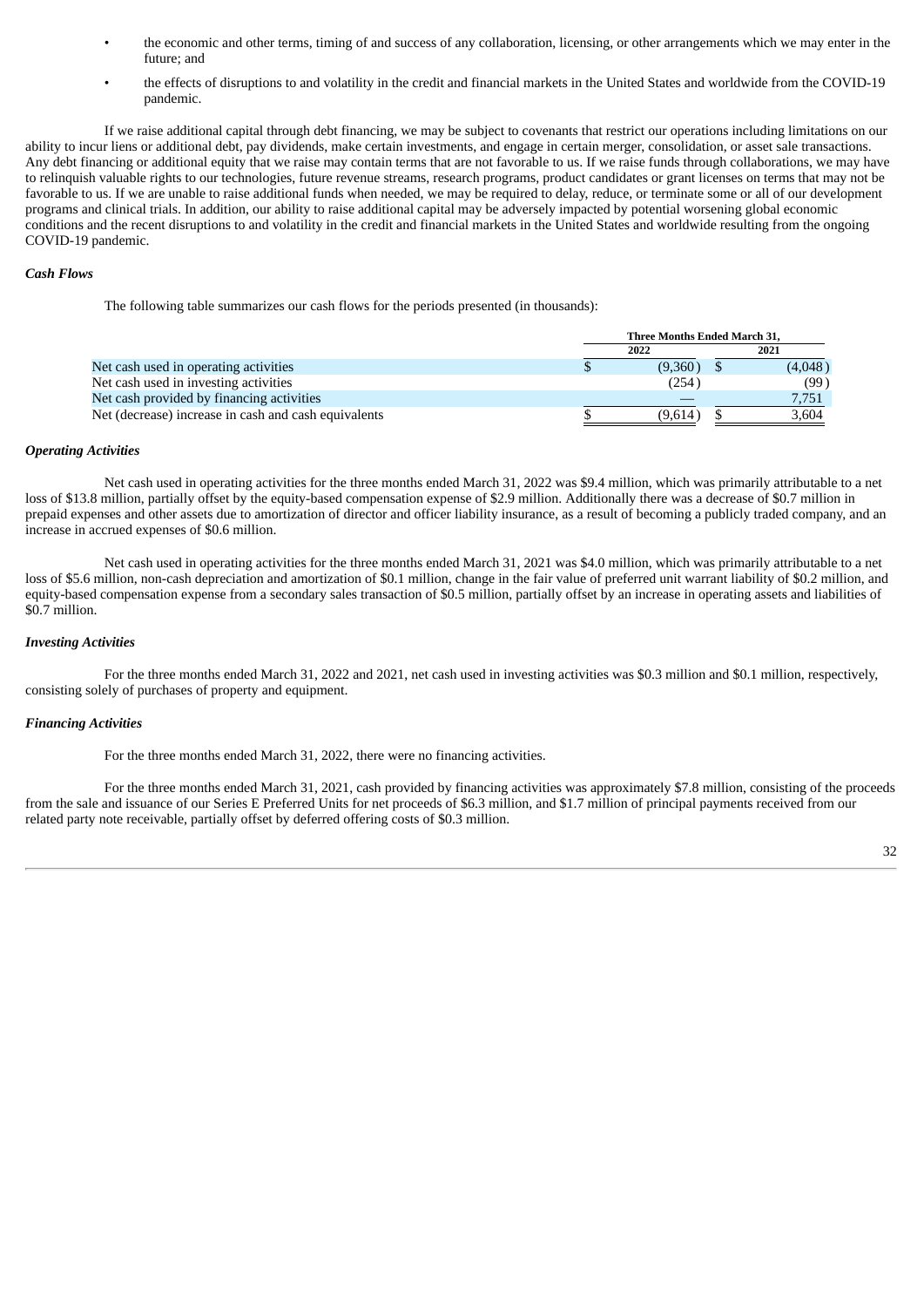#### *Contractual Obligations and Other Commitments*

Rani LLC pays for the use of our facilities through the Rani LLC-ICL Service Agreement and RMS-ICL Service Agreement. As of March 31, 2022, the future aggregate minimum lease payments associated with our service agreements with ICL for fiscal years 2022 (remaining nine months) and 2023 totaled \$0.9 million and \$0.8 million, respectively.

In addition, we enter into agreements in the normal course of business with contract research organizations for clinical trials and with vendors for preclinical studies and other services and products for operating purposes, which are generally cancelable upon written notice.

#### **Critical Accounting Policies and Estimates**

This discussion and analysis of financial condition and results of operation is based on our condensed consolidated financial statements, which have been prepared in accordance with accounting principles generally accepted in the United States. The preparation of financial statements requires management to make estimates and judgments that affect the reported amounts of assets and liabilities and disclosures of contingent assets and liabilities as of the date of the financial statements and the reported amounts of expenses during the reporting period. On an ongoing basis, management evaluates its estimates and assumptions. Our estimates are based on our historical experience and on various other factors that we believe are reasonable under the circumstances, the results of which form the basis for making judgments about the carrying value of assets and liabilities that are not readily apparent from other sources. Actual results may differ from these estimates under different assumptions or conditions.

For further information on our significant accounting policies, refer to our Annual Report on Form 10-K for the year ended December 31, 2021, filed with the SEC on March 31, 2022.

#### **Recently Adopted Accounting Standards**

For a description of the expected impact of recent accounting pronouncements, see "Note 2. Summary of Significant Accounting Policies" in the "Notes to the Unaudited Condensed Consolidated Financial Statements" contained in Part I, Item 1 of this Quarterly Report on Form 10-Q.

#### **Other Information**

#### *JOBS Act Accounting Election*

We are an "emerging growth company" within the meaning of the Jumpstart Our Business Startups Act of 2012 (the "JOBS Act"). The JOBS Act permits an emerging growth company like us to take advantage of an extended transition period to comply with new or revised accounting standards applicable to public companies. We are electing to use this extended transition period and we will therefore comply with new or revised accounting standards on the earlier of (i) when they apply to private companies; or (ii) when we lose our emerging growth company status. As a result, our financial statements may not be comparable with companies that comply with public company effective dates for accounting standards. We also rely on other exemptions provided by the JOBS Act, including not being required to comply with the auditor attestation requirements of Section 404(b) of the Sarbanes-Oxley Act unless we cease to be an emerging growth company.

We will remain an emerging growth company until the earliest of (1) December 31, 2026 (the last day of the fiscal year following the fifth anniversary of the closing of our initial public offering), (2) the last day of the fiscal year in which we have total annual gross revenue of at least \$1.07 billion, (3) the last day of the fiscal year in which we are deemed to be a "large accelerated filer" as defined in Rule 12b-2 under the Securities Exchange Act of 1934, as amended (the "Exchange Act"), which would occur if the market value of our Class A common stock held by non-affiliates exceeded \$700.0 million as of the last business day of the second fiscal quarter of such year or (4) the date on which we have issued more than \$1.0 billion in nonconvertible debt securities during the prior three-year period.

#### <span id="page-32-0"></span>**Item 3. Quantitative and Qualitative Disclosures About Market Risk**

We are a smaller reporting company as defined by Rule 12b-2 of the Exchange Act and are not required to provide the information required under this item.

#### <span id="page-32-1"></span>**Item 4. Controls and Procedures**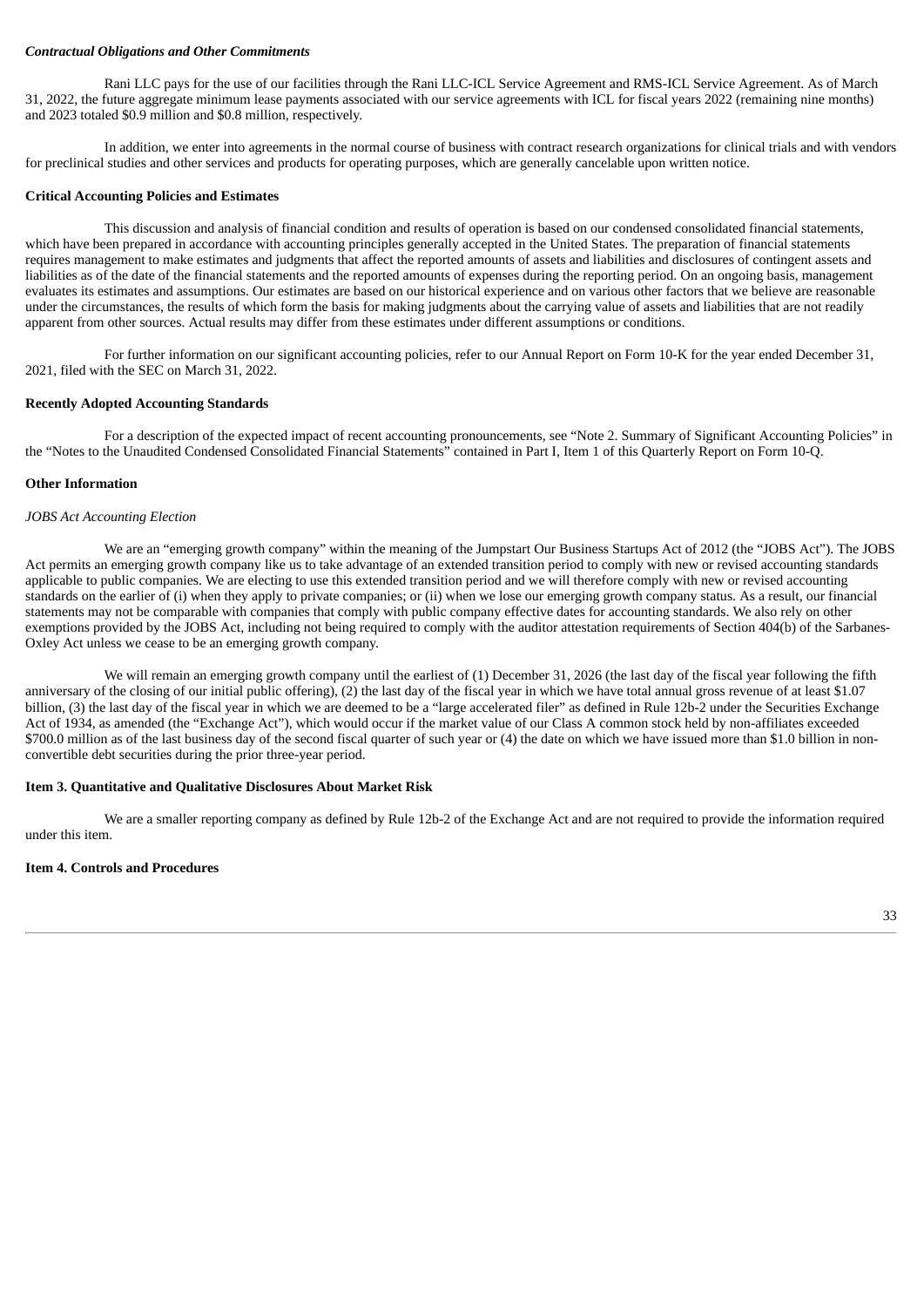#### **Evaluation of Disclosure Controls and Procedures**

Under the supervision and with the participation of our management, including our Chief Executive Officer and Chief Financial Officer, we evaluated the effectiveness of our disclosure controls and procedures pursuant to Rule 13a-15(e) and 15(d)-15(e) under the Exchange Act as of the end of the period covered by this Quarterly Report on Form 10-Q. Our disclosure controls and procedures are designed to ensure that information required to be disclosed in the reports we file or submit under the Exchange Act is recorded, processed, summarized and reported within the time periods specified in the SEC's rules and forms, and that such information is accumulated and communicated to our management, including the Chief Executive Officer and the Chief Financial Officer, to allow timely decisions regarding required disclosures. Any controls and procedures, no matter how well designed and operated, can provide only reasonable assurance of achieving the desired control objective and management necessarily applies its judgment in evaluating the costbenefit relationship of possible controls and procedures. Based on that evaluation, our Chief Executive Officer and Chief Financial Officer have concluded that our disclosure controls and procedures were effective at a reasonable assurance level as of March 31, 2022.

#### **Changes in Internal Control over Financial Reporting**

There have been no changes in our internal control over financial reporting, as such term is defined in Rules 13a-15(f) and 15d-15(f) under the Exchange Act, during the three months ended March 31, 2022 that have materially affected, or are reasonably likely to materially affect, our internal control over financial reporting.

#### **Inherent Limitations on Effectiveness of Controls**

Our management, including our Chief Executive Officer and Chief Financial Officer, believes that our disclosure controls and procedures over financial reporting are designed to provide reasonable assurance of achieving their objectives and are effective at the reasonable assurance level. However, our management does not expect that our disclosure controls and procedures will prevent or detect all errors and all fraud. A control system, no matter how well conceived and operated, can provide only reasonable, not absolute, assurance that the objectives of the control system are met. Further, the design of a control system must reflect the fact that there are resource constraints, and the benefits of controls must be considered relative to their costs. Because of the inherent limitations in all control systems, no evaluation of controls can provide absolute assurance that all control issues and instances of fraud, if any, have been detected. These inherent limitations include the realities that judgments in decision making can be faulty and that breakdowns can occur because of a simple error or mistake. Additionally, controls can be circumvented by the individual acts of some persons, by collusion of two or more people, or by management override of the controls. The design of any system of controls also is based in part upon certain assumptions about the likelihood of future events, and there can be no assurance that any design will succeed in achieving its stated goals under all potential future conditions; over time, controls may become inadequate because of changes in conditions, or the degree of compliance with policies or procedures may deteriorate. Because of the inherent limitations in a cost–effective control system, misstatements due to error or fraud may occur and not be detected.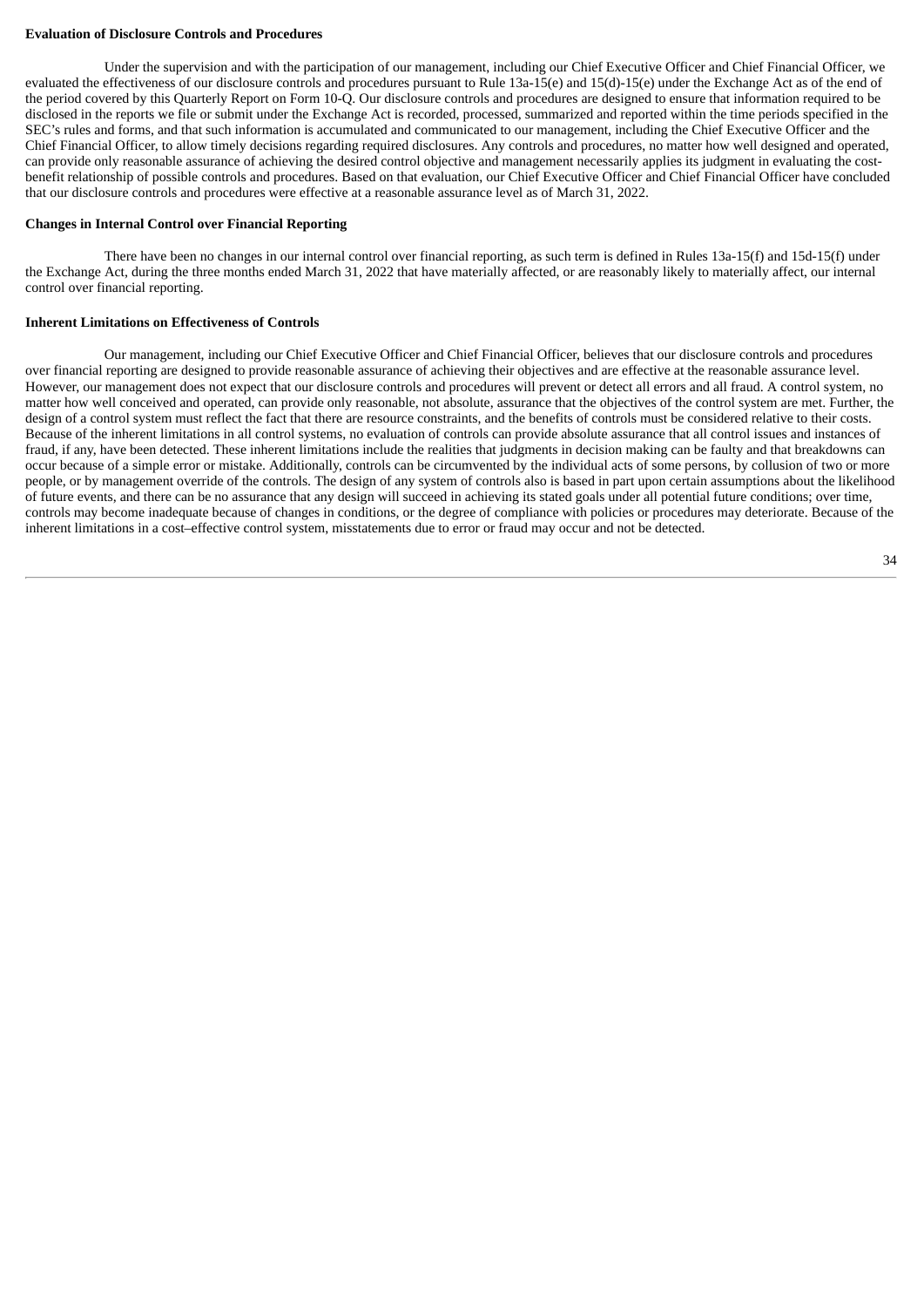### **PART II—OTHER INFORMATION**

#### <span id="page-34-1"></span><span id="page-34-0"></span>**Item 1. Legal Proceedings**

From time to time, we may become involved in litigation or other legal proceedings. We are not currently a party to any litigation or legal proceedings that, in the opinion of our management, are likely to have a material adverse effect on our business. Regardless of outcome, litigation can have an adverse impact on us because of defense and settlement costs, diversion of management resources, and other factors.

#### <span id="page-34-2"></span>**Item 1A. Risk Factors**

There have been no material changes to the risk factors disclosed under the heading "Risk Factors" in our most recent Annual Report on Form 10-K.

#### <span id="page-34-3"></span>**Item 2. Unregistered Sales of Equity Securities and Use of Proceeds**

None.

#### <span id="page-34-4"></span>**Item 3. Defaults Upon Senior Securities**

None.

#### <span id="page-34-5"></span>**Item 4. Mine Safety Disclosures**

Not applicable.

#### <span id="page-34-6"></span>**Item 5. Other Information**

None.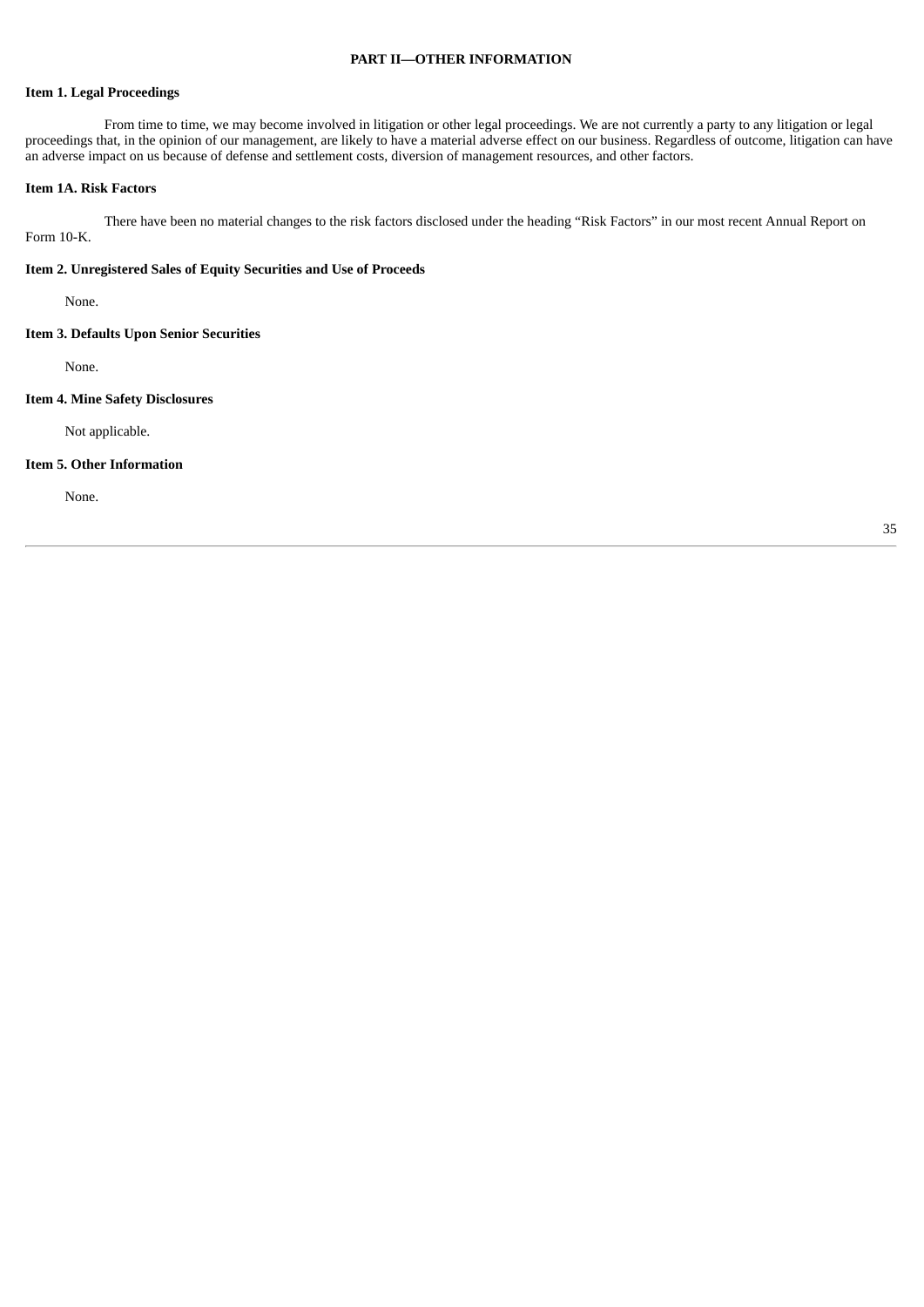#### <span id="page-35-0"></span>**Item 6. Exhibits**

The following is a list of all exhibits filed or furnished as part of this report:

| <b>Exhibit</b><br><b>Number</b>   | <b>Description</b>                                                                                                                          |
|-----------------------------------|---------------------------------------------------------------------------------------------------------------------------------------------|
| 3.1                               | Amended and Restated Certificate of Incorporation of the Registrant as currently in effect (incorporated by reference to Exhibit 3.1 to the |
|                                   | Registrant's Registration Statement on Form S-1, as amended, filed with the SEC on July 26, 2021).                                          |
| 3.2                               | Amended and Restated Bylaws of the Registrant as currently in effect (incorporated by reference to Exhibit 3.4 to the Registrant's          |
|                                   | Registration Statement on Form S-1, as amended, filed with the SEC on July 9, 2021).                                                        |
| 4.1                               | Specimen Class A common stock certificate of the Registrant (incorporated by reference to Exhibit 4.1 to the Registrant's Registration      |
|                                   | Statement on Form S-1, as amended, filed with the SEC on July 26, 2021).                                                                    |
| 4.2                               | Description of Securities (incorporated by reference to Exhibit 4.2 to the Registrant's Annual Report on Form 10-K, filed with the SEC on   |
|                                   | March 31, 2022).                                                                                                                            |
| 10.1                              | Amendment No. 1 to Service Agreement, dated March 21, 2022, by and between Rani Therapeutics, LLC and InCube Labs, LLC                      |
|                                   | (incorporated by reference to Exhibit 10.14 to the Registrant's Annual Report on Form 10-K, filed with the SEC on March 31, 2022).          |
| $10.2+*$                          | Employment Agreement, dated April 12, 2022, by and between Rani Therapeutics, LLC and Eric Groen.                                           |
| $31.1*$                           | Certification of Principal Executive Officer Pursuant to Rules 13a-14(a) and 15d-14(a) under the Securities Exchange Act of 1934, as        |
|                                   | Adopted Pursuant to Section 302 of the Sarbanes-Oxley Act of 2002.                                                                          |
| $31.2*$                           | Certification of Principal Financial Officer Pursuant to Rules 13a-14(a) and 15d-14(a) under the Securities Exchange Act of 1934, as        |
|                                   | Adopted Pursuant to Section 302 of the Sarbanes-Oxley Act of 2002.                                                                          |
| $32.1*$                           | Certification of Principal Executive Officer and Principal Financial Officer Pursuant to 18 U.S.C. Section 1350, as Adopted Pursuant to     |
|                                   | Section 906 of the Sarbanes-Oxley Act of 2002.                                                                                              |
| 101.INS                           | Inline XBRL Instance Document - the instance document does not appear in the Interactive Data File because XBRL tags are embedded           |
|                                   | within the Inline XBRL document.                                                                                                            |
| 101.SCH                           | Inline XBRL Taxonomy Extension Schema Document                                                                                              |
| 101.CAL                           | Inline XBRL Taxonomy Extension Calculation Linkbase Document                                                                                |
| 101.DEF                           | Inline XBRL Taxonomy Extension Definition Linkbase Document                                                                                 |
| 101.LAB                           | Inline XBRL Taxonomy Extension Label Linkbase Document                                                                                      |
| 101.PRE                           | Inline XBRL Taxonomy Extension Presentation Linkbase Document                                                                               |
| 104                               | Cover Page Interactive Data File (embedded within the Inline XBRL document)                                                                 |
| <b>Contract Contract Contract</b> |                                                                                                                                             |

\* Filed herewith.<br>
<sup>+</sup> The certification

† The certifications attached as Exhibit 32.1 which accompanies this Quarterly Report on Form 10-Q, are not deemed filed with the Securities and Exchange Commission and are not to be incorporated by reference into any filing of the Registrant under the Securities Act of 1933, as amended, or the Securities Exchange Act of 1934, as amended (whether made before or after the date of this Quarterly Report on Form 10-Q), irrespective of any general incorporation language contained in such filing.

Indicates management contract or compensatory plan.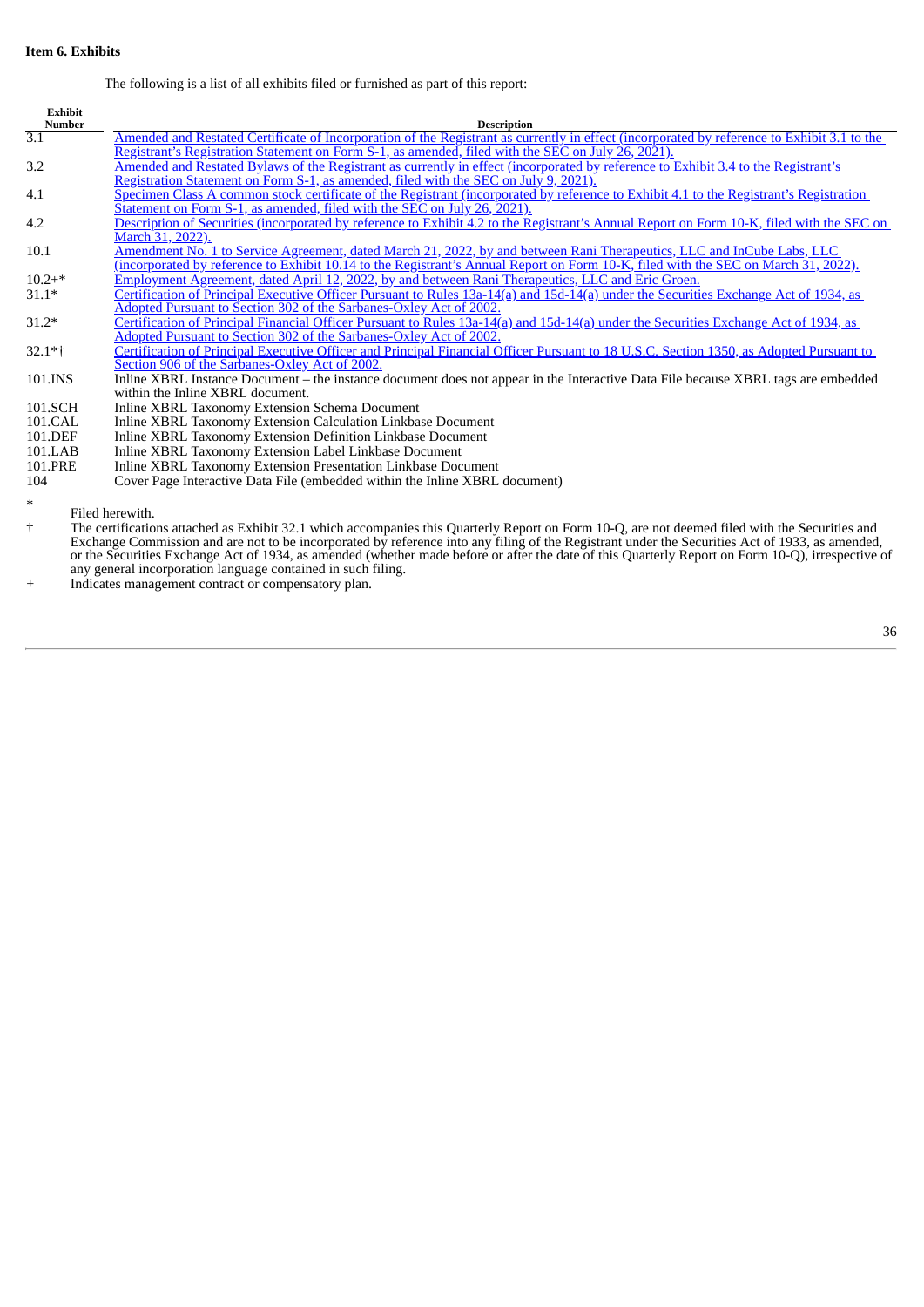# **SIGNATURES**

<span id="page-36-0"></span>Pursuant to the requirements of the Securities Exchange Act of 1934, the registrant has duly caused this report to be signed on its behalf by the undersigned thereunto duly authorized.

|                    |     | Rani Therapeutics Holdings, Inc.                                                                            |    |
|--------------------|-----|-------------------------------------------------------------------------------------------------------------|----|
| Date: May 11, 2022 | By: | /s/ Talat Imran<br><b>Talat Imran</b><br>Chief Executive Officer<br>(Principal Executive Officer)           |    |
| Date: May 11, 2022 | By: | /s/ Svai Sanford<br>Svai Sanford<br>Chief Financial Officer<br>(Principal Financial and Accounting Officer) |    |
|                    |     |                                                                                                             | 37 |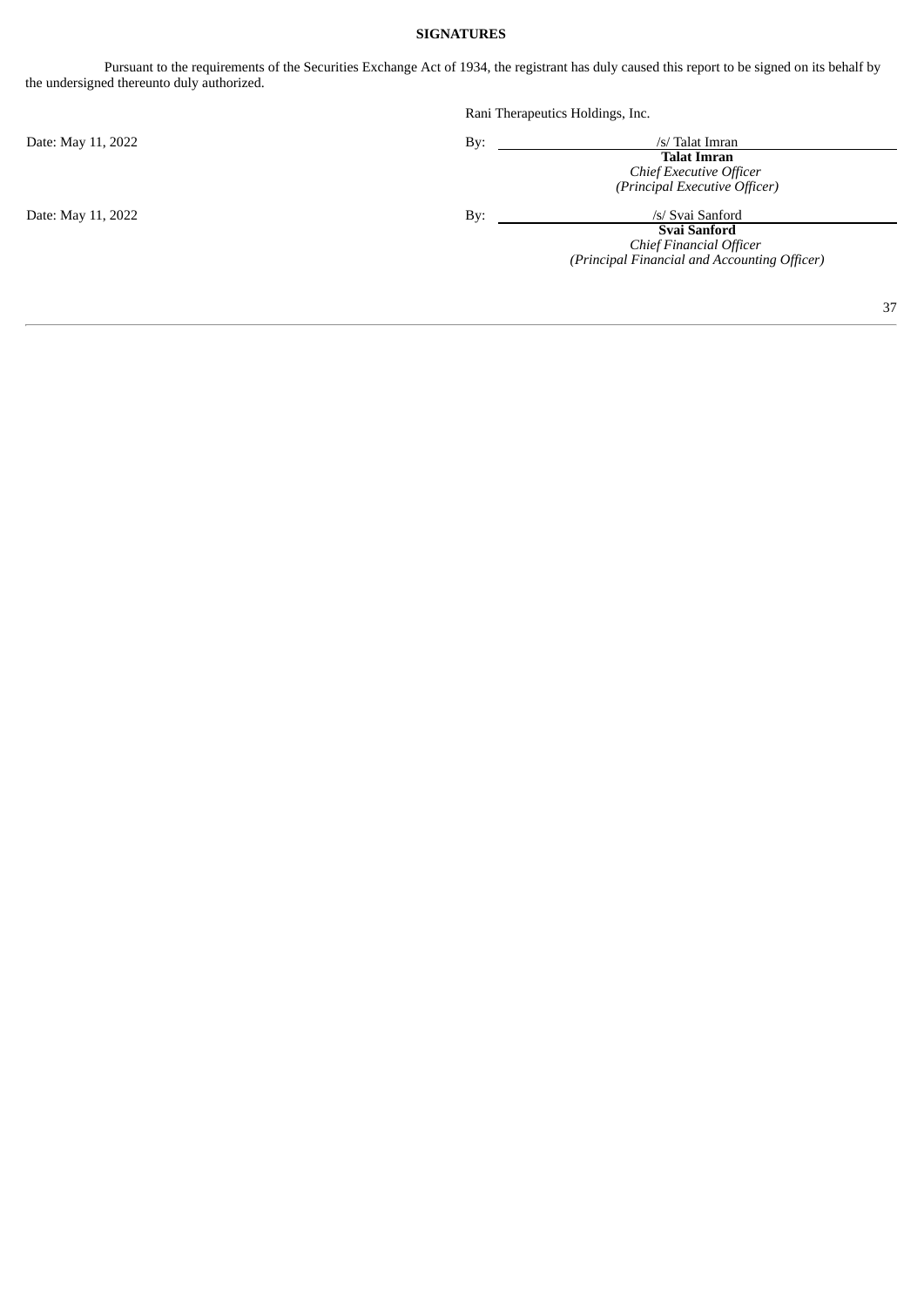<span id="page-37-0"></span>April 12, 2022

Eric Groen VIA EMAIL

#### **Re: Employment Agreement**

Dear Eric:

You are currently employed by **RANI MANAGEMENT SERVICES, INC.** ("*RMS*") under the terms of an offer letter between you and RMS dated July 29, 2021 (the "*Offer Letter*"). Your employment is being transitioned to Rani Therapeutics, LLC (the "*Company*") and this employment agreement (the "*Agreement*") reflects your new employment terms. Once you accept this Agreement by signing and returning it to the Company, this Agreement shall supersede and replace your Offer Letter in its entirety. This Agreement, together with the other documents and agreements referenced herein, shall then govern the terms of your employment with the Company.

#### **1. EMPLOYMENT BY THE COMPANY**.

**(a) Position**. You will continue to serve as the Company's General Counsel.

**(b) Duties and Location**. You will continue to perform those duties and responsibilities as are customary for the position of General Counsel and as may be directed by the Chief Executive Officer of the Company, to whom you will report. Your primary office location will be the Company's offices in San Jose, California. Notwithstanding the foregoing, the Company reserves the right to reasonably require you to perform your duties at places other than your primary office location from time to time, and to require reasonable business travel. Subject to the terms of this Agreement, the Company may modify your job title, duties, and reporting relationship as it deems necessary and appropriate in light of the Company's needs and interests from time to time.

**(c) Outside Activities**. Throughout your employment with the Company, you may engage in civic and not-for-profit activities so long as such activities do not interfere with the performance of your duties hereunder or present a conflict of interest with the Company. During your employment by the Company, except on behalf of the Company, you will not directly or indirectly serve as an officer, director, stockholder, employee, partner, proprietor, investor, joint venturer, associate, representative or consultant of any other person, corporation, firm, partnership or other entity whatsoever known by you to compete with the Company (or is planning or preparing to compete with the Company), anywhere in the world, in any line of business engaged in (or planned to be engaged in) by the Company; provided, however, that you may purchase or otherwise acquire up to (but not more than) one percent (1%) of any class of securities of any enterprise (but without participating in the activities of such enterprise) if such securities are listed on any national or regional securities exchange.

1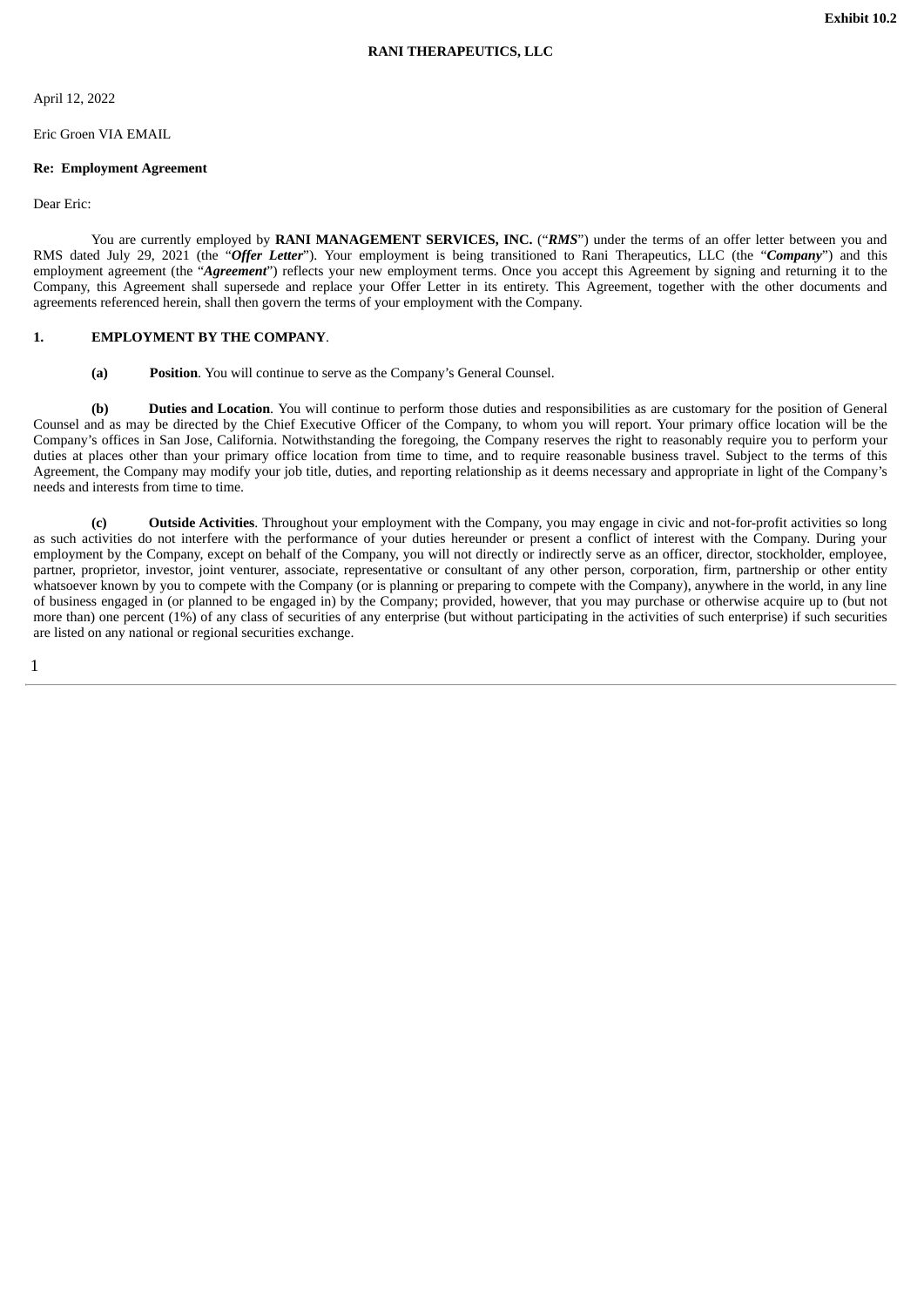#### **2. COMPENSATION AND BENEFITS**.

**(a) Base Salary**. You are currently receiving a base salary of \$375000 per year. Effective April 1, 2022, your base salary will be automatically increased to \$390,000 per year. In all cases, your base salary will be paid on the Company's ordinary payroll cycle, less applicable payroll deductions and withholdings. As an exempt salaried employee, you will be required to work the Company's normal business hours, and such additional time as appropriate for your work assignments and position, and you will not be entitled to overtime compensation.

**(b) Employee Benefits**. As a regular full-time employee, you will be eligible to participate in the Company's standard employee benefits offered to executive level employees, as in effect from time to time and subject to the terms and conditions of the benefit plans and applicable Company policies. A full description of these benefits is available upon request. Subject to the terms of this Agreement, the Company may change your compensation and benefits from time to time in its discretion.

**(c) Annual Bonus**. You are also eligible to earn an annual bonus with a new target amount equal to 75% of your annual base salary. The terms of this bonus will be determined in the sole discretion of the Board of Directors of Rani Therapeutics Holdings, Inc. or the Compensation Committee thereof.

**(d) Equity Compensation**. During the term of your employment, you will be eligible to participate in the Rani Therapeutics Holdings, Inc. 2021 Equity Incentive Plan or any successor plan, subject to the terms of the Plan or successor plan, as determined by the Board of Directors of Rani Therapeutics Holdings, Inc. or its Compensation Committee, in its discretion.

**(e) Severance and Change in Control Benefit Plan**. You will be eligible to participate in the Rani Therapeutics Holdings, Inc. Severance and Change in Control Plan (the "*Severance Plan*") subject to the terms and conditions of the Severance Plan and your Participation Agreement (as defined in the Severance Plan). You acknowledge that any right to severance provided by other agreements or promises made to you by anyone, whether oral or written, is hereby extinguished.

**(f) Expenses**. The Company will reimburse you for reasonable travel, entertainment or other expenses incurred by you in furtherance of or in connection with the performance of your duties hereunder, in accordance with the Company's expense reimbursement policies and practices as in effect from time to time.

- **3.CONFIDENTIAL INFORMATION**. As a Company employee, you will be expected to continue to abide by Company rules and policies including those rules and policies regarding the protection of the Company's confidential information. You are also required to execute the Company's standard form of Confidentiality Agreement, to be provided to you.
- **4.AT-WILL EMPLOYMENT RELATIONSHIP**. Your employment relationship with the Company is at will. Accordingly, you may terminate your employment with the Company at any time and for any reason whatsoever simply by notifying the Company; and the Company may terminate your employment at any time, with or without cause or advance notice.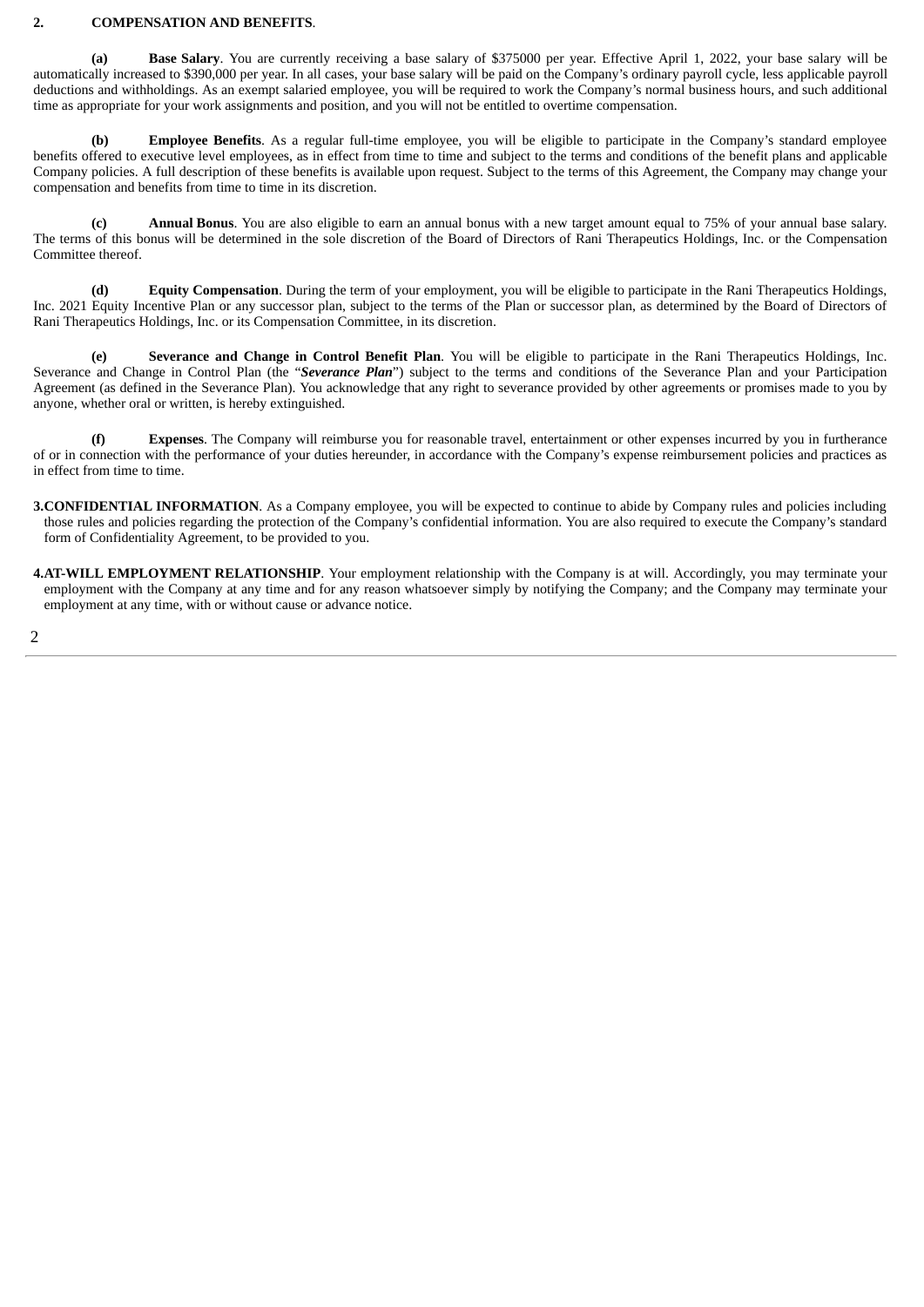**5.COMPLIANCE WITH OR EXEMPTION FROM SECTION 409A**. It is intended that the benefits set forth in this Agreement satisfy, to the greatest extent possible, the exemptions from the application of Section 409A of the Internal Revenue Code of 1986, as amended, (the "*Code*") (Section 409A, together with any state law of similar effect, "*Section 409A*") provided under Treasury Regulations 1.409A-1(b)(4), 1.409A-1(b)(5) and 1.409A-1(b)(9). With respect to reimbursements or in-kind benefits provided to you hereunder (or otherwise) that are not exempt from Section 409A, the following rules shall apply: (i) the amount of expenses eligible for reimbursement, or in-kind benefits provided, during any one of your taxable years shall not affect the expenses eligible for reimbursement, or in-kind benefit to be provided in any other taxable year, (ii) in the case of any reimbursements of eligible expenses, reimbursement shall be made on or before the last day of your taxable year following the taxable year in which the expense was incurred, (iii) the right to reimbursement or in-kind benefits shall not be subject to liquidation or exchange for another benefit.

#### **6. DISPUTE RESOLUTION**.

**(a) Arbitration Agreement**. To ensure the rapid and economical resolution of disputes that may arise in connection with your employment with the Company, you and the Company agree that any and all disputes, claims, or causes of action, in law or equity, including but not limited to statutory claims, arising from or relating to the enforcement, breach, performance, or interpretation of this Agreement, your employment with the Company, or the termination of your employment, shall be resolved pursuant to the Federal Arbitration Act, 9 U.S.C. § 1-16, to the fullest extent permitted by law, by final, binding and confidential arbitration conducted by JAMS, Inc. or its successor ("*JAMS*"), under JAMS' then applicable rules and procedures for employment disputes before a single arbitrator (available upon request and also currently available at http://www.jamsadr.com/rulesemployment-arbitration/). You acknowledge that by agreeing to this arbitration procedure, both you and the Company waive the right to resolve **any such dispute through a trial by jury or judge or administrative proceeding**.

**(b) Individual Claims**. All claims, disputes, or causes of action under this section, whether by you or the Company, must be brought in an individual capacity, and shall not be brought as a plaintiff (or claimant) or class member in any purported class or representative proceeding, nor joined or consolidated with the claims of any other person or entity. The arbitrator may not consolidate the claims of more than one person or entity, and may not preside over any form of representative or class proceeding. To the extent that the preceding sentences regarding class claims or proceedings are found to violate applicable law or are otherwise found unenforceable, any claim(s) alleged or brought on behalf of a class shall proceed in a court of law rather than by arbitration. This paragraph shall not apply to any action or claim that cannot be subject to mandatory arbitration as a matter of law, including, without limitation, claims brought pursuant to the California Private Attorneys General Act of 2004, as amended, the California Fair Employment and Housing Act, as amended, and the California Labor Code, as amended, to the extent such claims are not permitted by applicable law to be submitted to mandatory arbitration and such applicable law(s) are not preempted by the Federal Arbitration Act or otherwise invalid (collectively, the "*Excluded Claims*"). In the event you intend to bring multiple claims, including one of the Excluded Claims listed above, the Excluded Claims may be publicly filed with a court, while any other claims will remain subject to mandatory arbitration.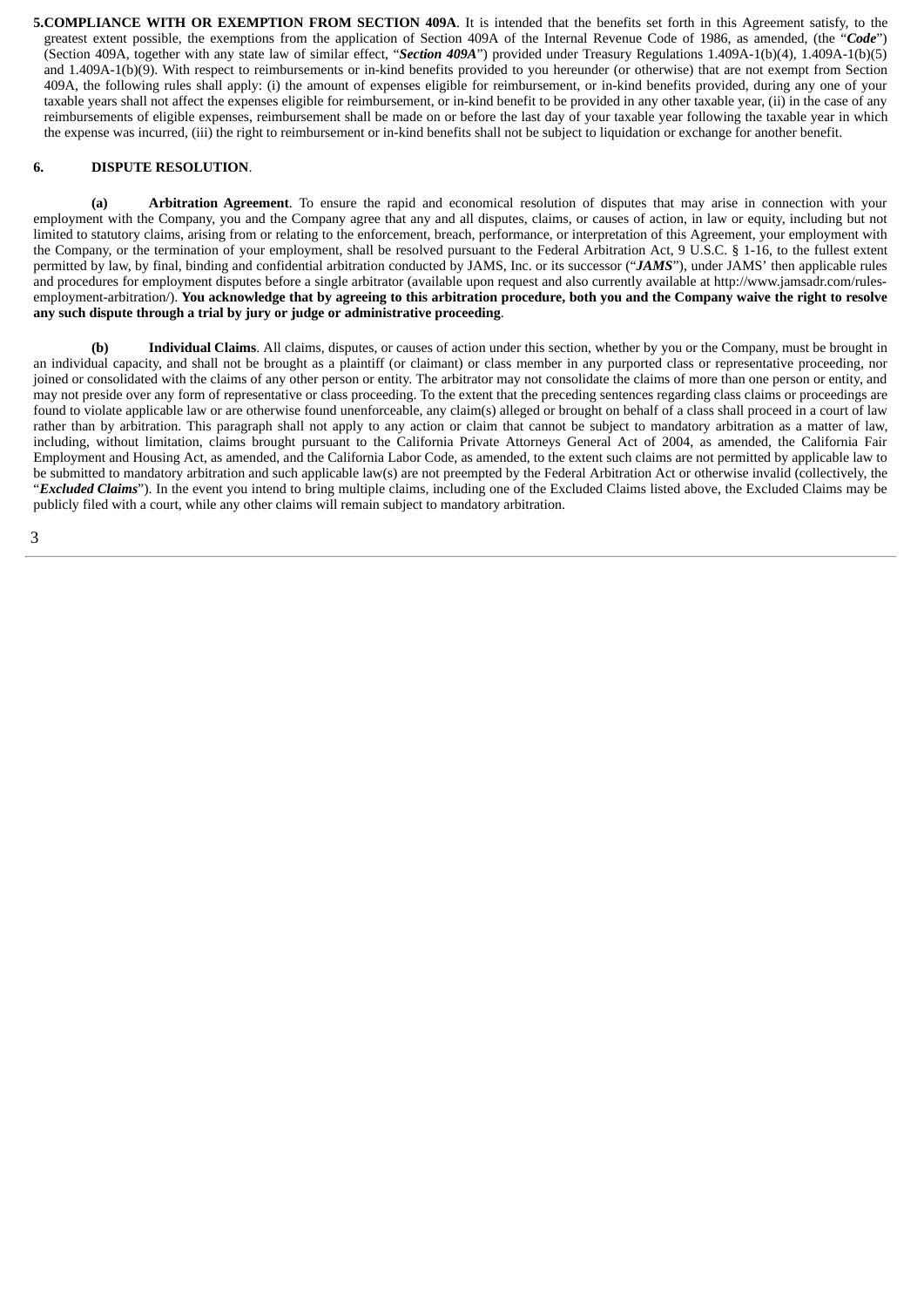**(c) Process**. You will have the right to be represented by legal counsel at any arbitration proceeding. Questions of whether a claim is subject to arbitration under this agreement shall be decided by the arbitrator. Likewise, procedural questions which grow out of the dispute and bear on the final disposition are also matters for the arbitrator. The arbitrator shall: (a) have the authority to compel adequate discovery for the resolution of the dispute and to award such relief as would otherwise be permitted by law; and (b) issue a written statement signed by the arbitrator regarding the disposition of each claim and the relief, if any, awarded as to each claim, the reasons for the award, and the arbitrator's essential findings and conclusions on which the award is based. The arbitrator shall be authorized to award all relief that you or the Company would be entitled to seek in a court of law. The Company shall pay all JAMS arbitration fees in excess of the administrative fees that you would be required to pay if the dispute were decided in a court of law.

**(d) Injunctive Relief**. Nothing in this letter agreement is intended to prevent either you or the Company from obtaining injunctive relief in court to prevent irreparable harm pending the conclusion of any such arbitration. Any awards or orders in such arbitrations may be entered and enforced as judgments in the federal and state courts of any competent jurisdiction.

**8.MISCELLANEOUS**. This Agreement, together with the other agreements referenced herein, forms the complete and exclusive statement of your employment agreement with the Company or its affiliates. It supersedes any other agreements or promises made to you by anyone, whether oral or written, including but not limited to the Offer Letter. Changes in your employment terms, other than those changes expressly reserved to the Company's or the Board's discretion in this Agreement, require a written modification approved by the Company and signed by a duly authorized officer of the Company (other than you). This Agreement will bind the heirs, personal representatives, successors and assigns of both you and the Company, and inure to the benefit of both you and the Company, their heirs, successors and assigns. If any provision of this Agreement is determined to be invalid or unenforceable, in whole or in part, this determination shall not affect any other provision of this Agreement and the provision in question shall be modified so as to be rendered enforceable in a manner consistent with the intent of the parties insofar as possible under applicable law. This Agreement shall be construed and enforced in accordance with the laws of the State of California without regard to conflicts of law principles. Any ambiguity in this Agreement shall not be construed against either party as the drafter. Any waiver of a breach of this Agreement, or rights hereunder, shall be in writing and shall not be deemed to be a waiver of any successive breach or rights hereunder. This Agreement may be delivered and executed via facsimile, electronic mail (including pdf or any electronic signature complying with the U.S. federal ESIGN Act of 2000, Uniform Electronic Transactions Act or other applicable law) or other transmission method and shall be deemed to have been duly and validly delivered and executed and be valid and effective for all purposes.

#### **SIGNATURE PAGE FOLLOWS**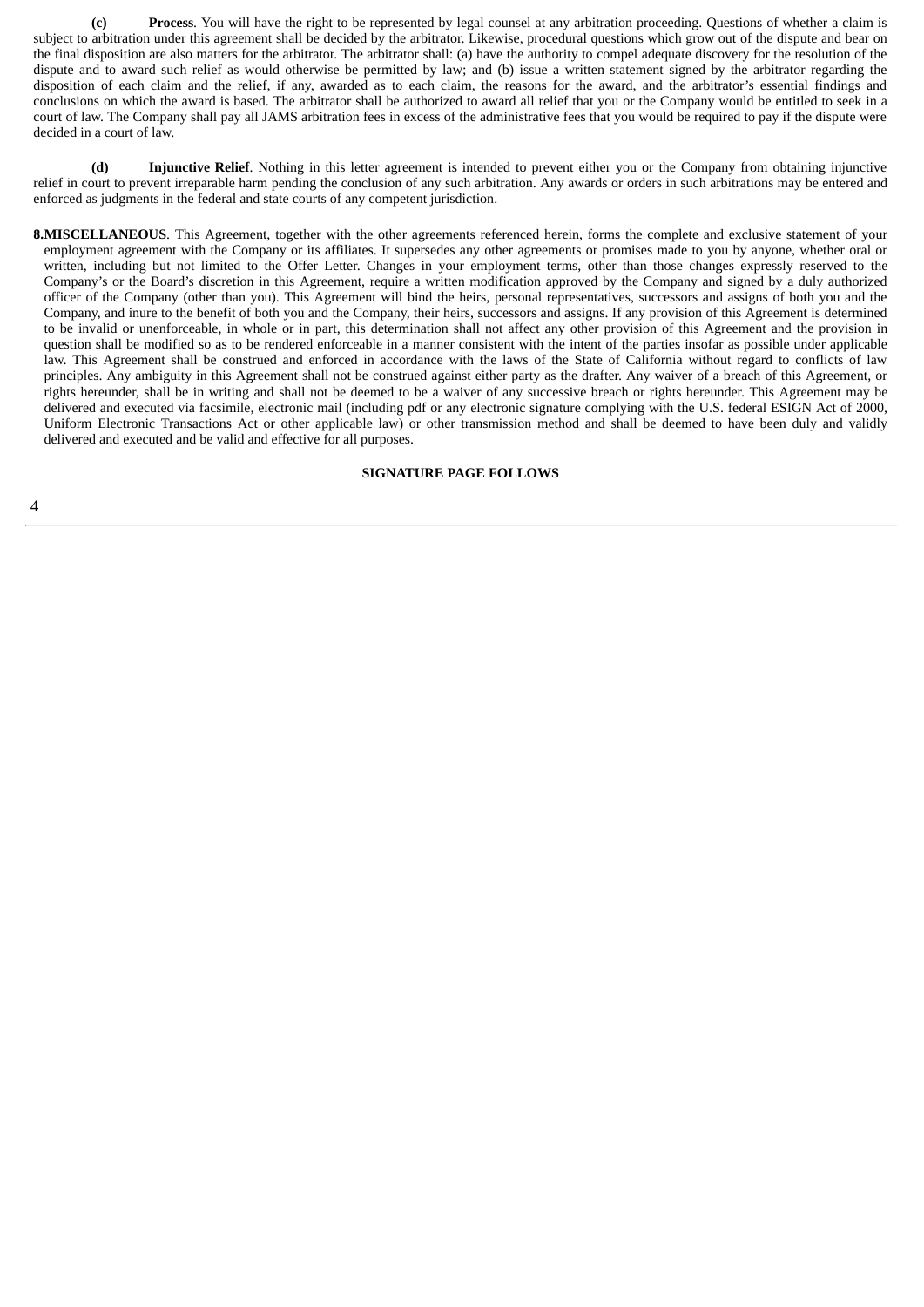Please sign and date this Agreement and return a signed copy to me on or before April 15, 2022 to confirm your acceptance of this Agreement.

## **RANI THERAPEUTICS, LLC**

/s/ Svai Sanford

Svai Sanford Chief Financial Officer

## **Accepted and Agreed:**

| /s/ Eric Groen  | April 15, 2022 |
|-----------------|----------------|
| Eric Groen<br>5 | Date           |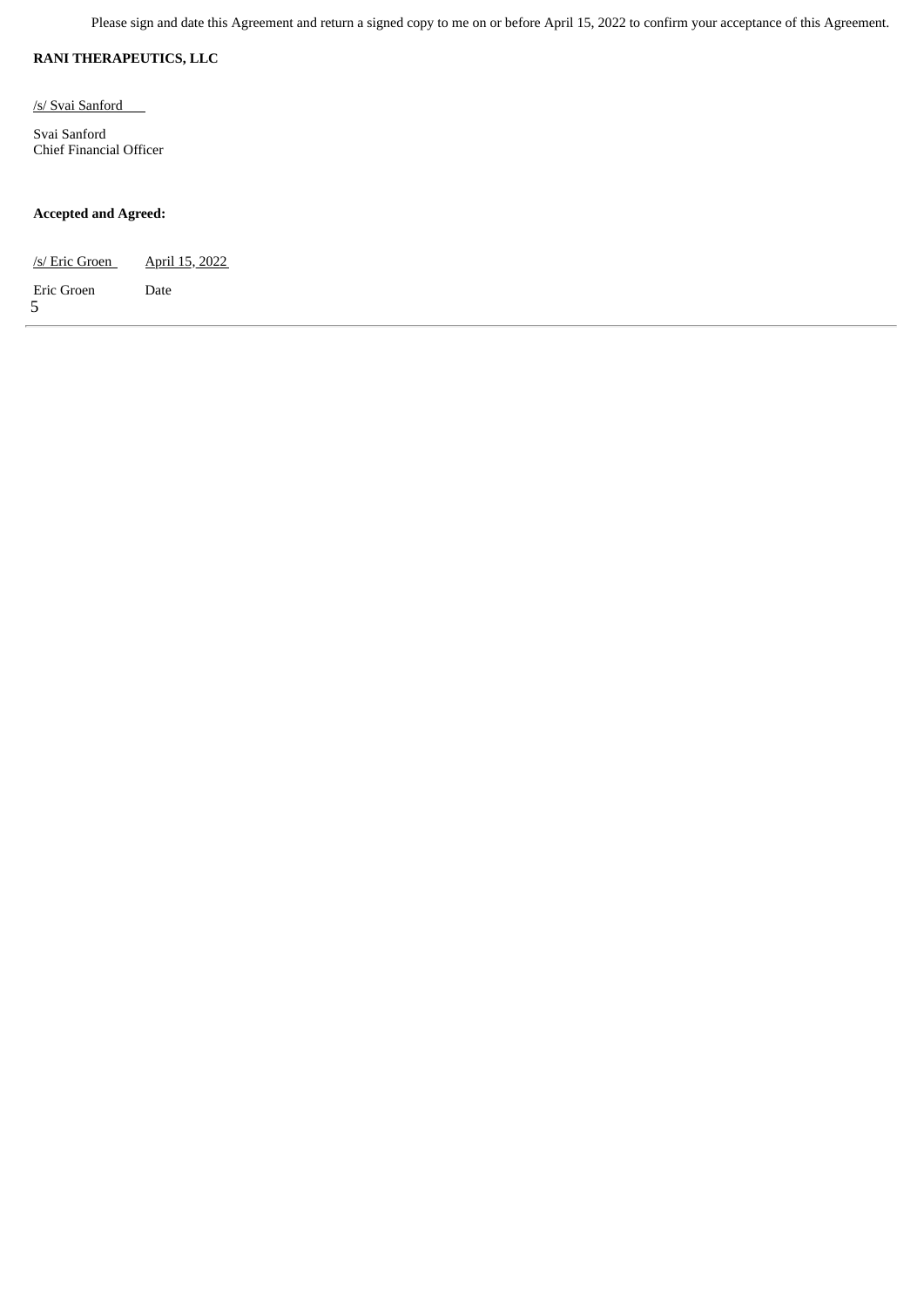#### **CERTIFICATION**

<span id="page-42-0"></span>I, Talat Imran, certify that:

- 1. I have reviewed this Form 10-Q of Rani Therapeutics Holdings, Inc.;
- 2. Based on my knowledge, this report does not contain any untrue statement of a material fact or omit to state a material fact necessary to make the statements made, in light of the circumstances under which such statements were made, not misleading with respect to the period covered by this report;
- 3. Based on my knowledge, the financial statements, and other financial information included in this report, fairly present in all material respects the financial condition, results of operations and cash flows of the registrant as of, and for, the periods presented in this report;
- 4. The registrant's other certifying officer(s) and I are responsible for establishing and maintaining disclosure controls and procedures (as defined in Exchange Act Rules 13a-15(e) and 15d-15(e)) for the registrant and have:
	- (a) Designed such disclosure controls and procedures, or caused such disclosure controls and procedures to be designed under our supervision, to ensure that material information relating to the registrant, including its consolidated subsidiaries, is made known to us by others within those entities, particularly during the period in which this report is being prepared;
	- (b) Evaluated the effectiveness of the registrant's disclosure controls and procedures and presented in this report our conclusions about the effectiveness of the disclosure controls and procedures, as of the end of the period covered by this report based on such evaluation; and
	- (c) Disclosed in this report any change in the registrant's internal control over financial reporting that occurred during the registrant's most recent fiscal quarter (the registrant's fourth fiscal quarter in the case of an annual report) that has materially affected, or is reasonably likely to materially affect, the registrant's internal control over financial reporting; and
- 5. The registrant's other certifying officer(s) and I have disclosed, based on our most recent evaluation of internal control over financial reporting, to the registrant's auditors and the audit committee of the registrant's board of directors (or persons performing the equivalent functions):
	- (a) All significant deficiencies and material weaknesses in the design or operation of internal control over financial reporting which are reasonably likely to adversely affect the registrant's ability to record, process, summarize and report financial information; and
	- (b) Any fraud, whether or not material, that involves management or other employees who have a significant role in the registrant's internal control over financial reporting.

Date: May 11, 2022

/s/ Talat Imran Talat Imran Chief Executive Officer *(Principal Executive Officer)*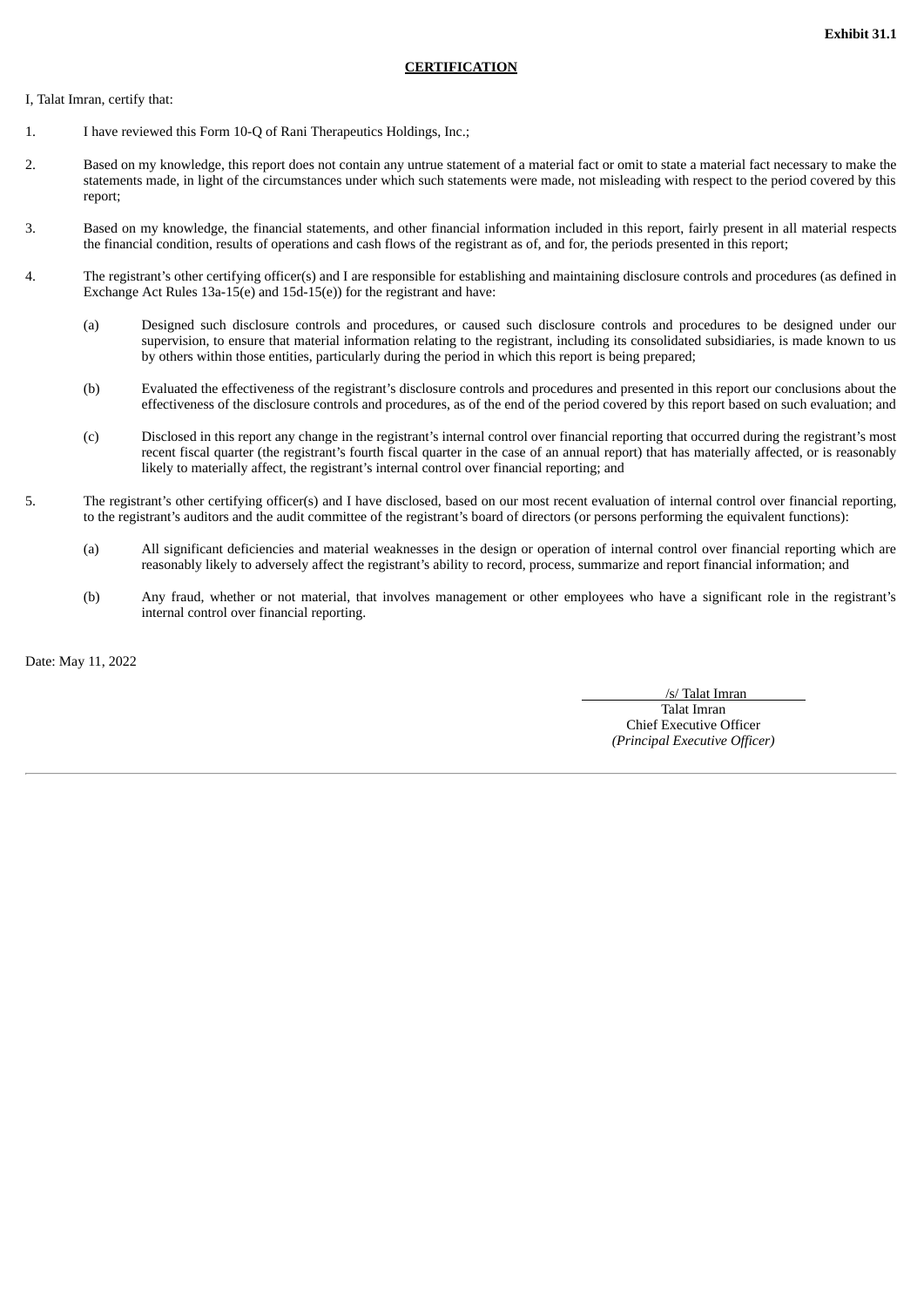<span id="page-43-0"></span>I, Svai Sanford, certify that:

- 1. I have reviewed this Form 10-Q of Rani Therapeutics Holdings, Inc.;
- 2. Based on my knowledge, this report does not contain any untrue statement of a material fact or omit to state a material fact necessary to make the statements made, in light of the circumstances under which such statements were made, not misleading with respect to the period covered by this report;
- 3. Based on my knowledge, the financial statements, and other financial information included in this report, fairly present in all material respects the financial condition, results of operations and cash flows of the registrant as of, and for, the periods presented in this report;
- 4. The registrant's other certifying officer(s) and I are responsible for establishing and maintaining disclosure controls and procedures (as defined in Exchange Act Rules 13a-15(e) and 15d-15(e)) for the registrant and have:
	- (a) Designed such disclosure controls and procedures, or caused such disclosure controls and procedures to be designed under our supervision, to ensure that material information relating to the registrant, including its consolidated subsidiaries, is made known to us by others within those entities, particularly during the period in which this report is being prepared;
	- (b) Evaluated the effectiveness of the registrant's disclosure controls and procedures and presented in this report our conclusions about the effectiveness of the disclosure controls and procedures, as of the end of the period covered by this report based on such evaluation; and
	- (c) Disclosed in this report any change in the registrant's internal control over financial reporting that occurred during the registrant's most recent fiscal quarter (the registrant's fourth fiscal quarter in the case of an annual report) that has materially affected, or is reasonably likely to materially affect, the registrant's internal control over financial reporting; and
- 5. The registrant's other certifying officer(s) and I have disclosed, based on our most recent evaluation of internal control over financial reporting, to the registrant's auditors and the audit committee of the registrant's board of directors (or persons performing the equivalent functions):
	- (a) All significant deficiencies and material weaknesses in the design or operation of internal control over financial reporting which are reasonably likely to adversely affect the registrant's ability to record, process, summarize and report financial information; and
	- (b) Any fraud, whether or not material, that involves management or other employees who have a significant role in the registrant's internal control over financial reporting.

Date: May 11, 2022

/s/ Svai Sanford Svai Sanford Chief Financial Officer *(Principal Financial and Accounting Officer)*